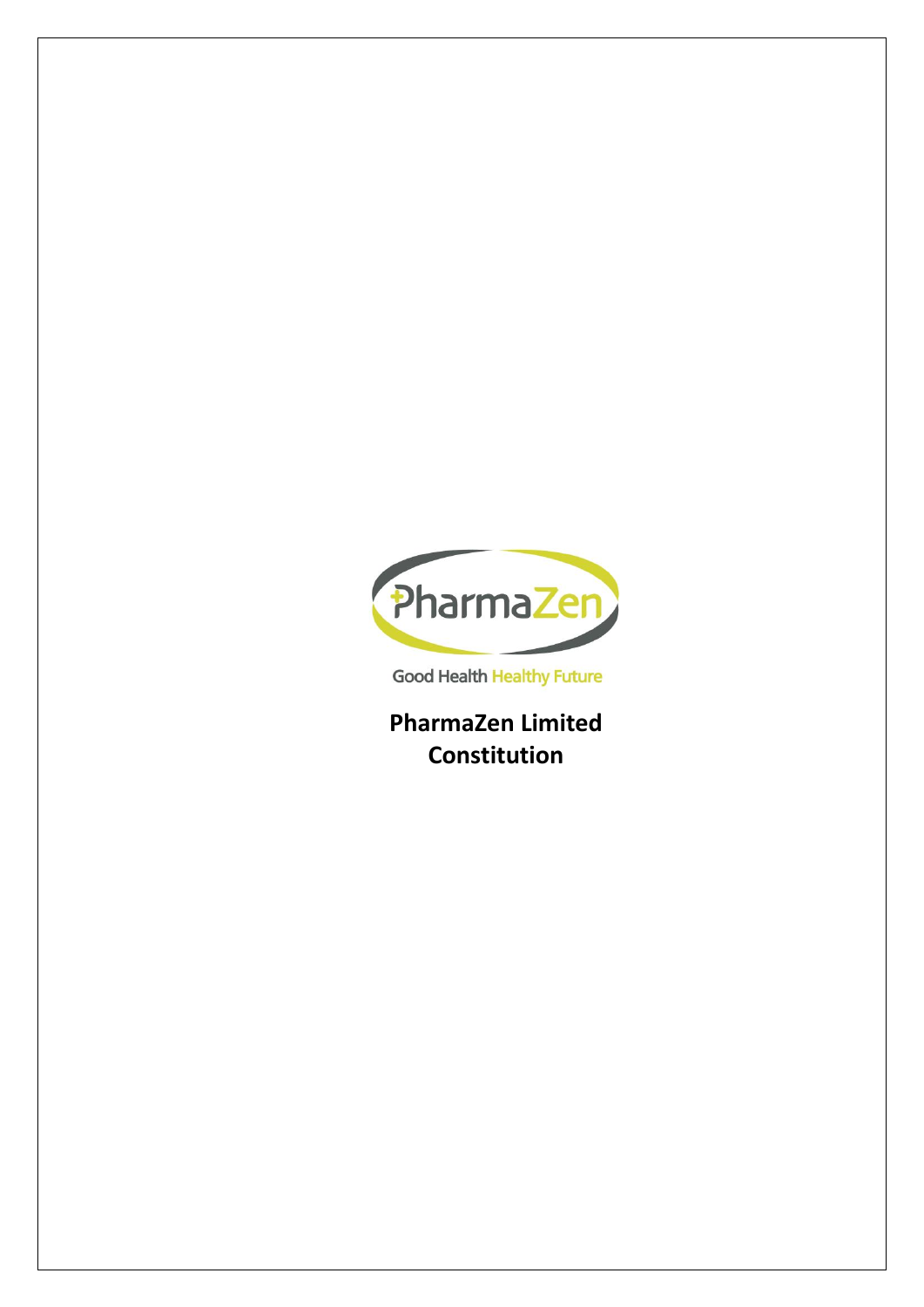# Contents

| Part I         |  |
|----------------|--|
| 1              |  |
| Part II        |  |
| $\mathbf{2}$   |  |
| 2.1<br>2.2     |  |
| Part III       |  |
| 3              |  |
| 3.1            |  |
| 3.2            |  |
| 3.3            |  |
| 3.4            |  |
| 3.5            |  |
| 3.6            |  |
| 3.7            |  |
| 3.8            |  |
| 3.9            |  |
| 3.10           |  |
| 3.11           |  |
| 3.12           |  |
| 3.13           |  |
| 4              |  |
| 4.1            |  |
| 4.2            |  |
| 5              |  |
| 5.1            |  |
| 5.2            |  |
| 5.3            |  |
| 5.4            |  |
|                |  |
| 6              |  |
| 6.1            |  |
| 6.2            |  |
| 6.3            |  |
| 6.4            |  |
| 6.5            |  |
| 6.6            |  |
| 6.7            |  |
| $\overline{7}$ |  |
| 7.1            |  |
| 7.2            |  |
| 7.3            |  |
| 7.4            |  |
|                |  |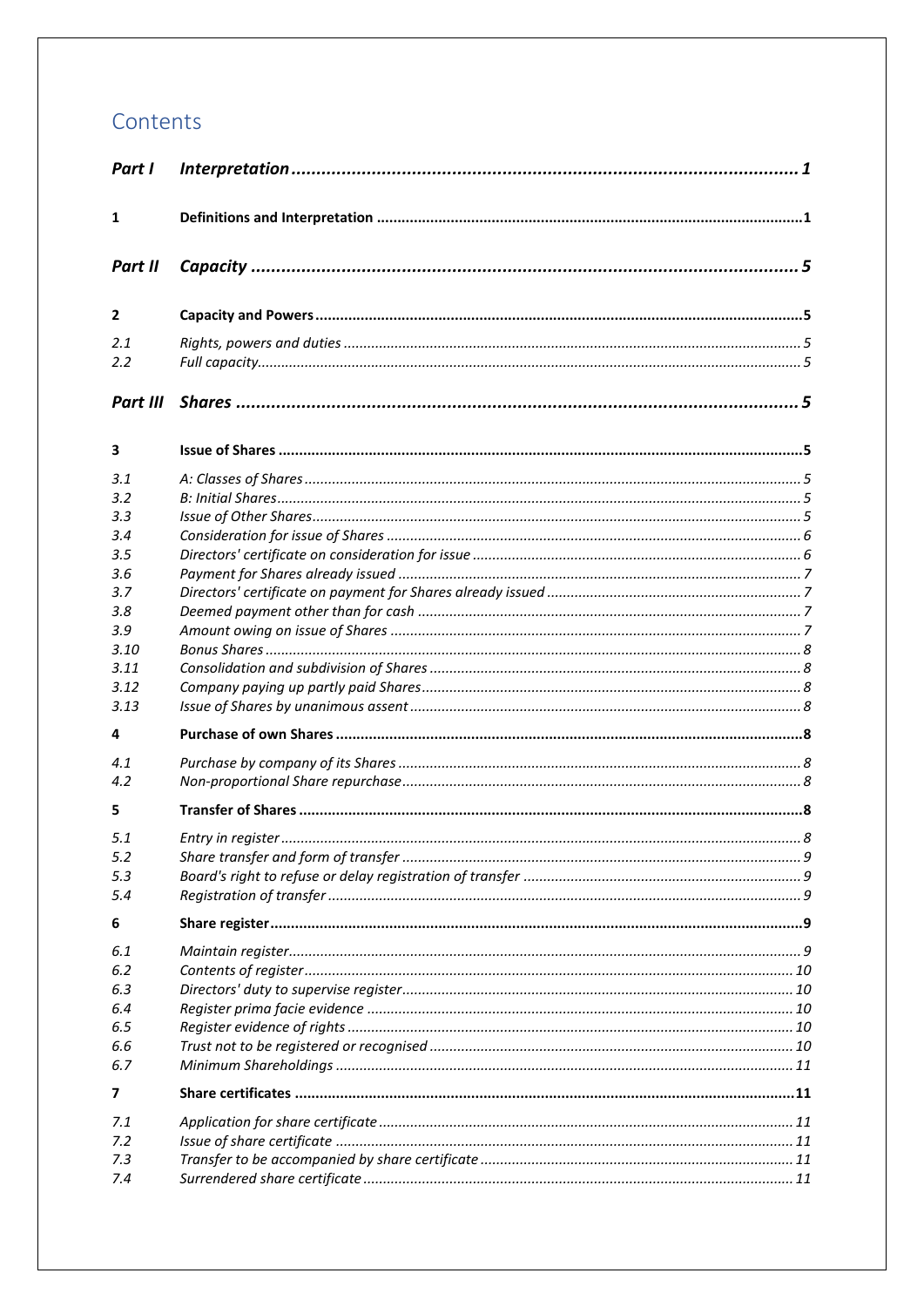| 8     |  |
|-------|--|
| 9     |  |
| 9.1   |  |
| 9.2   |  |
| 9.3   |  |
| 9.4   |  |
| 10    |  |
| 10.1  |  |
| 10.2  |  |
| 10.3  |  |
| 10.4  |  |
| 10.5  |  |
| 10.6  |  |
| 11    |  |
| 11.1  |  |
| 11.2  |  |
| 11.3  |  |
| 11.4  |  |
| 11.5  |  |
| 11.6  |  |
|       |  |
|       |  |
| 12    |  |
| 12.1  |  |
| 12.2  |  |
| 12.3  |  |
| 13    |  |
| 13.1  |  |
| 13.2  |  |
| 13.3  |  |
| 13.4  |  |
| 13.5  |  |
| 13.6  |  |
| 14    |  |
| 14.1  |  |
| 14.2  |  |
| 14.3  |  |
| 14.4  |  |
| 14.5  |  |
| 14.6  |  |
| 14.7  |  |
| 14.8  |  |
| 14.9  |  |
| 14.10 |  |
| 14.11 |  |
| 15    |  |
| 15.1  |  |
| 15.2  |  |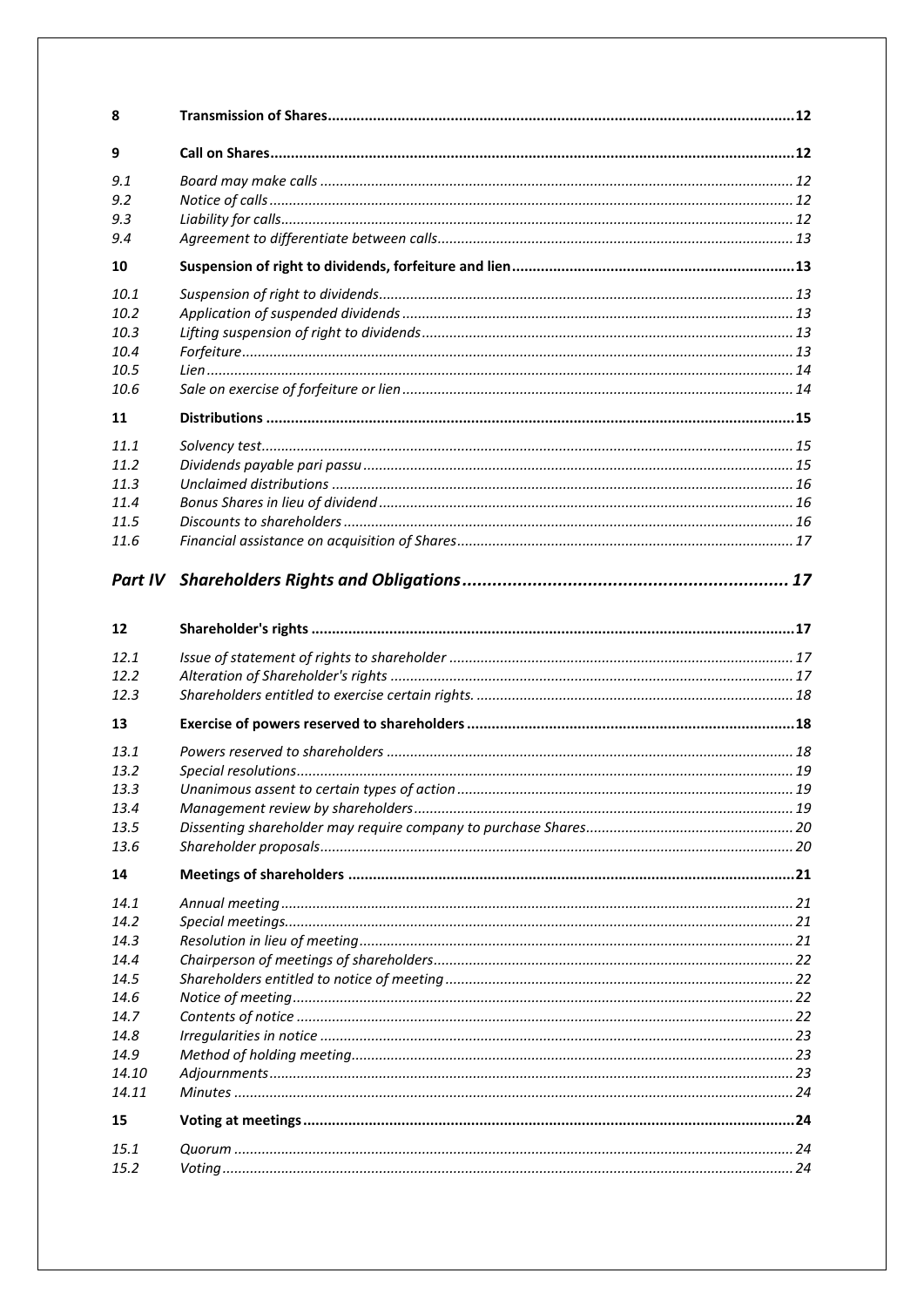| 15.3   |  |
|--------|--|
| 15.4   |  |
| 15.5   |  |
| 15.6   |  |
| 15.7   |  |
| 15.8   |  |
|        |  |
| Part V |  |
| 16     |  |
| 16.1   |  |
| 16.2   |  |
| 16.3   |  |
| 16.4   |  |
| 16.5   |  |
| 16.6   |  |
| 16.7   |  |
| 16.8   |  |
| 16.9   |  |
| 16.10  |  |
| 16.11  |  |
| 16.12  |  |
| 16.13  |  |
| 16.14  |  |
| 17.1   |  |
| 17.2   |  |
| 17.3   |  |
| 17.4   |  |
| 17.5   |  |
| 17.6   |  |
| 18     |  |
| 18.1   |  |
| 18.2   |  |
| 18.3   |  |
| 18.4   |  |
| 18.5   |  |
| 19     |  |
| 19.1   |  |
| 19.2   |  |
| 19.3   |  |
| 19.4   |  |
| 20     |  |
| 20.1   |  |
| 20.2   |  |
| 20.3   |  |
| 20.4   |  |
| 20.5   |  |
| 20.6   |  |
| 20.7   |  |
| 20.8   |  |
| 20.9   |  |
| 20.10  |  |
| 20.11  |  |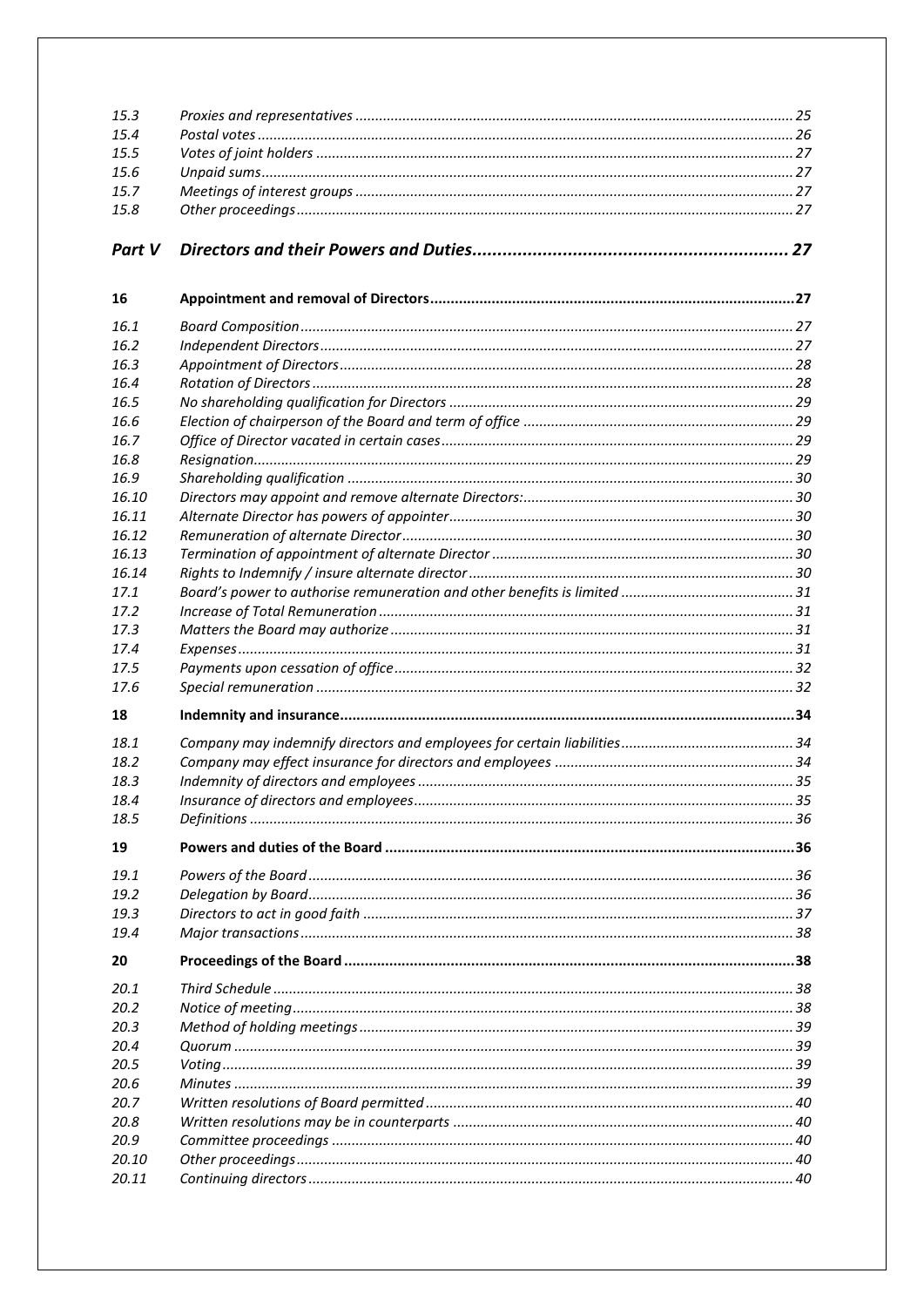| 21      |  |
|---------|--|
| 21.1    |  |
| 21.2    |  |
| 21.3    |  |
| 22      |  |
| 22.1    |  |
| 22.2    |  |
| 23      |  |
| 23.1    |  |
| 23.2    |  |
| Part VI |  |
|         |  |
| 24      |  |
| 24.1    |  |
| 24.2    |  |
| 24.3    |  |
| 25      |  |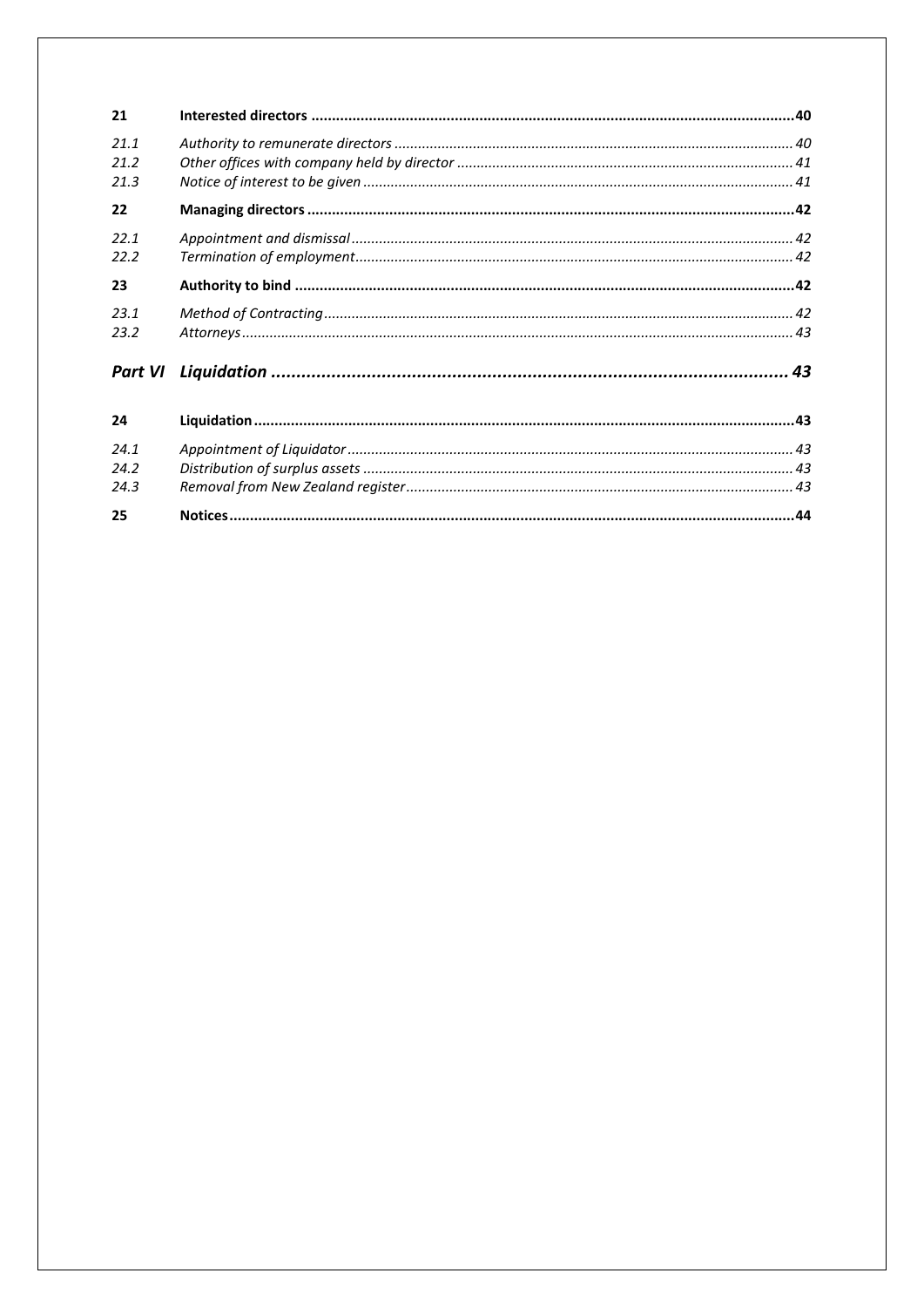## **Constitution of PharmaZen Limited Pursuant to the Companies Act 1993**

## <span id="page-5-0"></span>*Part I Interpretation*

## <span id="page-5-1"></span>*1 Definitions and Interpretation*

1.1 In this constitution, unless the context otherwise requires, the following words and expressions have the meanings given to them in this clause:

"Act" means the Companies Act 1993.

"alternate director" means a director appointed pursuant to clause [1.1\(a\).](#page-37-0)

"amalgamation" means the completed act of the company and one or more other companies amalgamating pursuant to Part XIII of the Act and continuing as one company, which may be one of the amalgamating companies or may be a new company.

"annual meeting" means a meeting of shareholders held pursuant to clause [14.1.](#page-25-1)

"balance date" means the date adopted by the company as the end of its financial year for the purpose of its annual financial statements. [Section 2 of the Act and section 7 Financial Reporting Act]

"Board" means the directors numbering not less than the required quorum acting as the Board of directors of the company, and where one director is a quorum it means that director so acting alone. [Section 127]

"call" means a resolution of the Board under claus[e 9.1](#page-16-2) requiring shareholders to pay all or part of the unpaid amount of the issue price of any Shares and, where the context requires, means the obligation of a shareholder to meet the amount due pursuant to such a resolution.

"chairperson" means the chairperson of the Board, elected under claus[e 9.2\(a\)](#page-16-5) or appointed under clause [1.1\(a\).](#page-42-4)

"class" and "class of Shares" means a class of Shares having attached to them identical rights, privileges, limitations, and conditions. [Section 116]

"company" means PharmaZen Limited.

"constitution" means this constitution of the company and all amendments to it from time to time.

"director" means a person appointed and continuing in office for the time being, in accordance with this constitution, as a director of the company.

"distribution", in relation to Shares held by a shareholder, means:

- (a) the direct or indirect transfer of money or property, other than Shares, by the company to or for the benefit of that shareholder; or
- (b) the incurring of a debt by the company to or for the benefit of a shareholder, whether by means of a purchase of property, the redemption or other acquisition of Shares, a distribution of indebtedness, or by some other means. [Section 2(1)]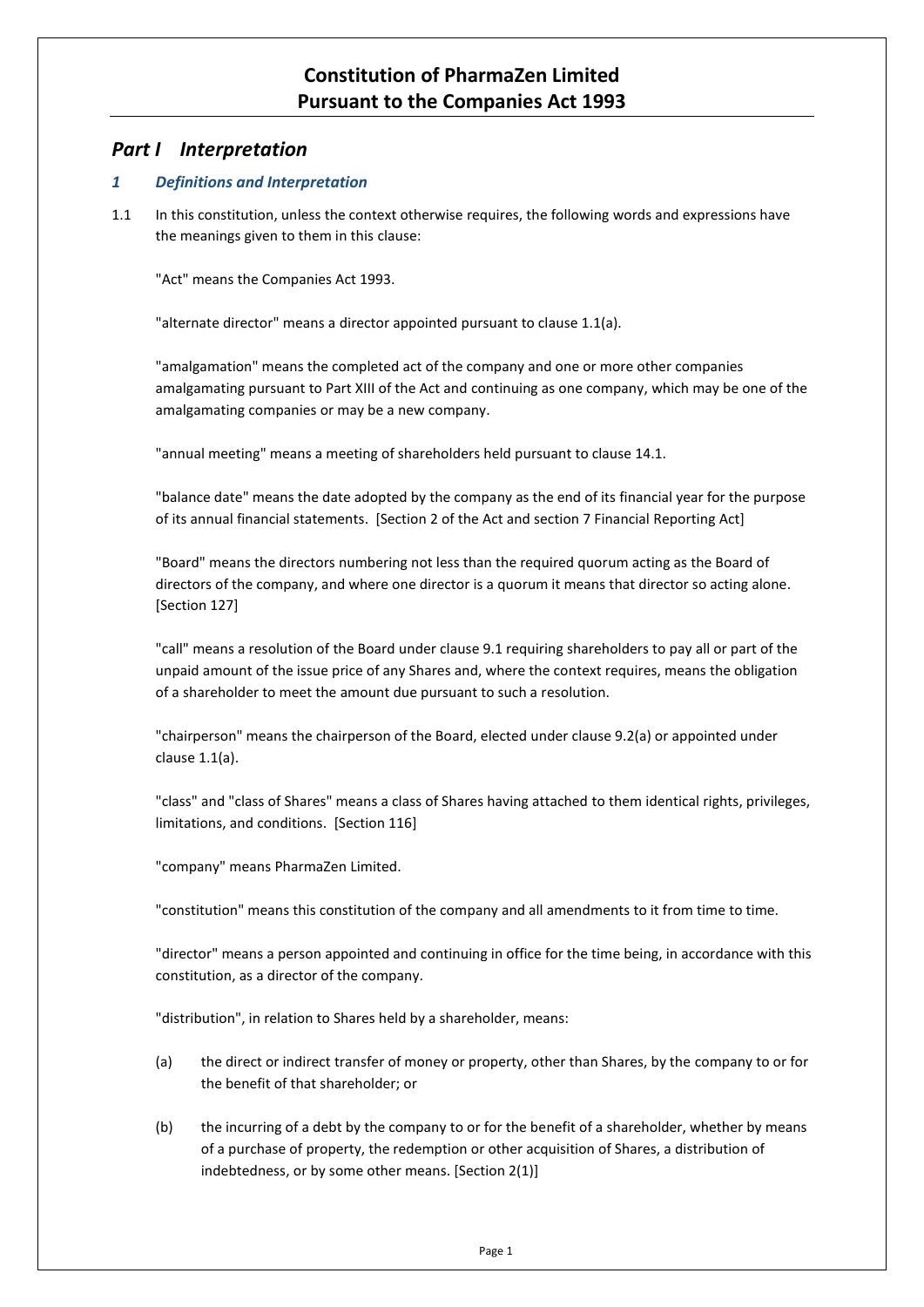"dividend" means a distribution by the company other than a distribution to which section 59 or section 76 of the Act applies. [Section 53]

"interest group", in relation to any action or proposal affecting rights attached to Shares, means a group of shareholders:

- (a) whose affected rights are identical; and
- (b) whose rights are affected by the action or proposal in the same way; and
- (c) who comprise the holders of one or more classes of Shares.

For the purposes of this definition:

- (a) one or more interest groups may exist in relation to any action or proposal; and
- (b) if
	- (i) action is taken in relation to some holders of Shares in a class and not others; or
	- (ii) a proposal expressly distinguishes between some holders of Shares in a class and other holders of Shares of that class;

holders of Shares in the same class may fall into 2 or more interest groups. [Section 116]

"interests register" means a register kept by the company at its registered office as required by section 189(1)(c) of the Act.

"major transaction", in relation to the company, means:

- (a) the acquisition of, or an agreement to acquire (whether contingent or not), assets the value of which is more than half the value of the company's assets before the acquisition; or
- (b) the disposition of, or an agreement to dispose of (whether contingent or not), assets of the company, the value of which is more than half the value of the company's assets before the disposition; or
- (c) a transaction which has or is likely to have the effect of the company acquiring rights or interests or incurring obligations or liabilities, the value of which is more than half the value of the company's assets before the transaction;

but does not include:

(d) any transaction entered into by a receiver appointed pursuant to an instrument creating a charge over all or substantially all of the property of the company.

Nothing in paragraph (c) of this definition applies by reason only of the company giving, or entering into an agreement to give, a charge secured over assets of the company the value of which is more than half the value of the company's assets for the purpose of securing the repayment of money or the performance of an obligation. [Section 129(2), (2A) and (3)]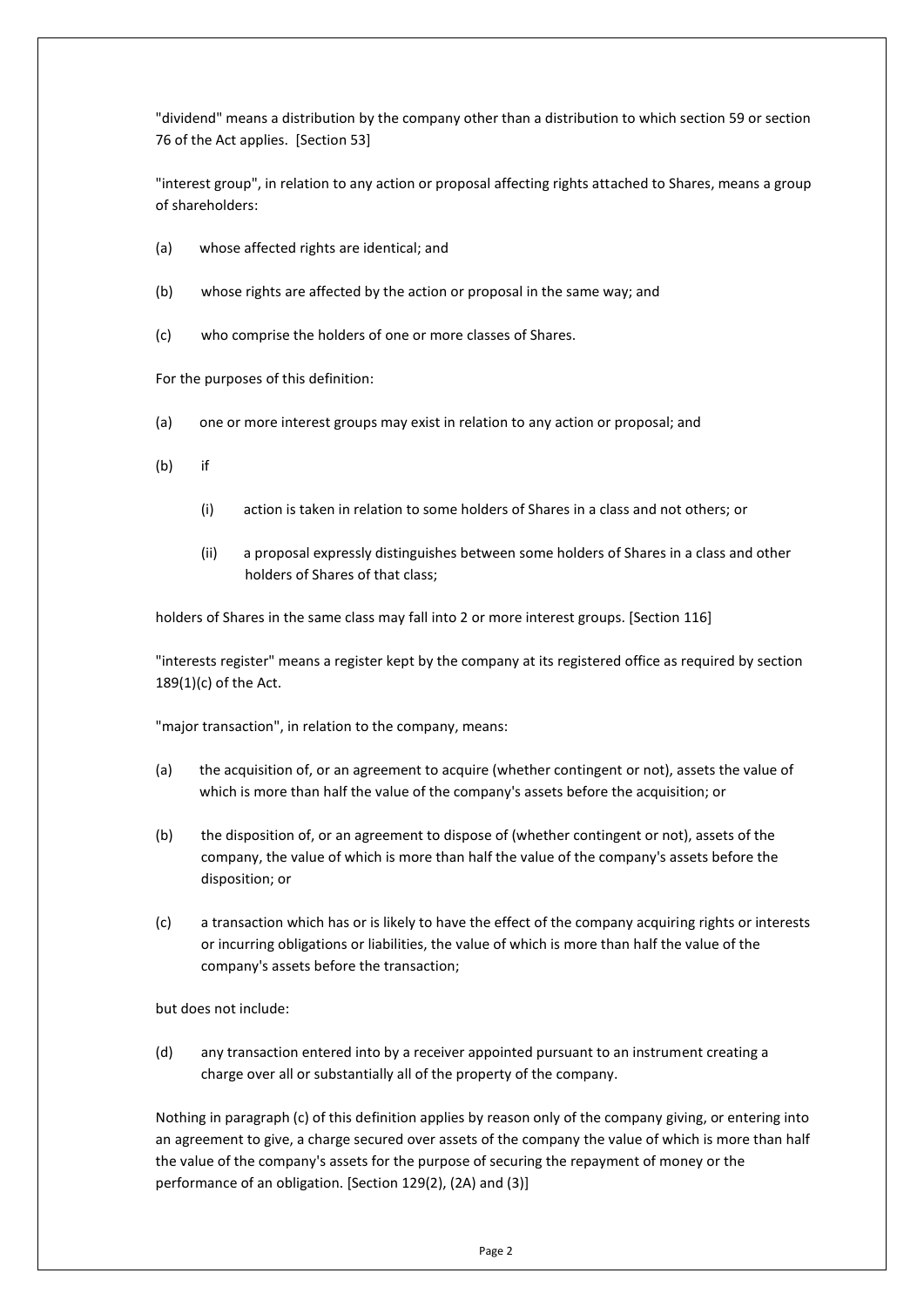"managing director" means a director who is appointed under claus[e 22](#page-46-0) as an employee of the company, with the responsibility for the management of the company (together with any other employee).

"month" means calendar month.

"Notice" means a notice given in accordance with the Act either in writing or electronically;

"ordinary resolution" means a resolution that is approved by a simple majority of the votes of those shareholders entitled to vote and voting on the question. [Section 105(2)]

"ordinary Share" means a Share which confers on the holder:

- (a) the right to vote at meetings of shareholders and on a poll to cast one vote for each Share held;
- (b) subject to the rights of any other class of Shares, the right to an equal share in dividends and other distributions made by the company; and
- (c) subject to the rights of any other class of shares ,the right to an equal share in the distribution of the surplus assets of the company on its liquidation. [Section 36(1)].

"register" means the register of Shares required by clause [6](#page-13-3) of this constitution and section 87 of the Act to be kept.

"Registrar" means the Registrar of Companies appointed under section 357(1) of the Act.

"Share" means a share in the company.

"shareholder" means a person:

- (a) registered in the register as the holder of one or more Shares; or
- (b) until the person's name is entered in the register, a person named as a shareholder in the application for registration of the company at the time of registration of the company; or
- (c) until the person's name is entered in the register, a person who is entitled to have that person's name entered in the register under a registered amalgamation proposal as a shareholder in an amalgamated company. [Section 96]

"solvency test" means an examination to be applied to the financial state of the company, which will be satisfied if:

- (a) the company is able to pay its debts as they become due in the normal course of business; and
- (b) the value of the company's assets is greater than the value of its liabilities, including contingent liabilities, and in respect of which regard has been had to the matters referred to in section 4(2) of the Act.

For the purpose of this definition "debts" and "liabilities" have the meaning given to those terms in sections 52(4) or 108(5) of the Act as applicable.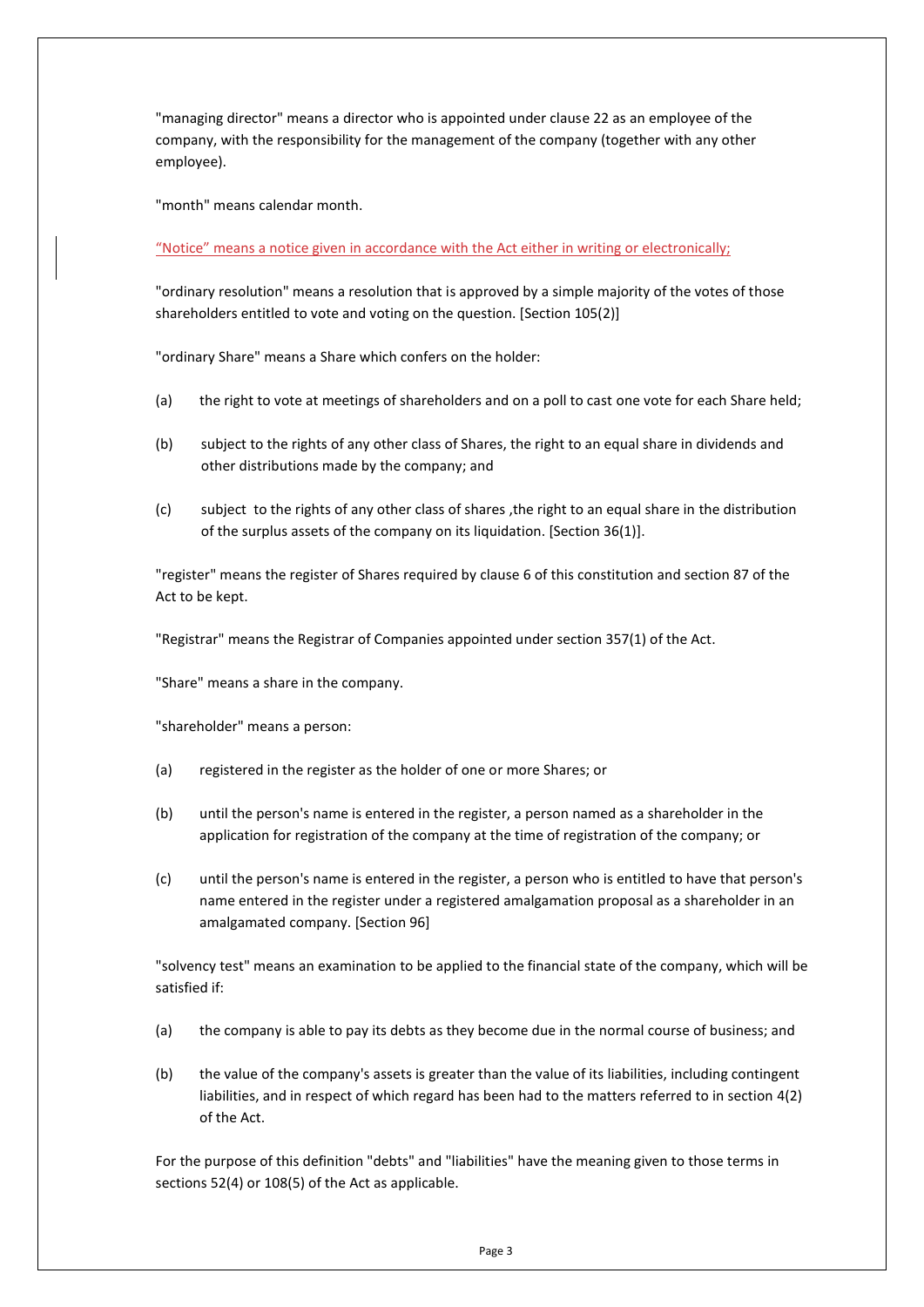"special meeting" means any meeting (other than an annual meeting) of shareholders entitled to vote on an issue, called at any time by the Board, or by any other person who is authorised by the Board to call meetings of shareholders. [Section 121]

"special resolution" means a resolution of shareholders approved by a majority of 75 per cent of the votes of those shareholders entitled to vote and voting on the question. [Section 2(1)]

"working day" means a day of the week other than:

- (a) Saturday, Sunday, Good Friday, Easter Monday, Anzac Day, the Sovereign's Birthday, Labour Day, and Waitangi Day;
- (b) If Waitangi Day or Anzac Day falls on a Saturday or Sunday, the following Monday.
- (c) a day in the period commencing with the 25th day of December in any year and ending with the 2nd day of January in the following year;
- (d) if the first day of January in any year falls on a Friday, the following Monday; and
- (e) if the first day of January in any year falls on a Saturday or Sunday, the following Monday and Tuesday. [Section 2(1)]
- 1.2 In this constitution unless the context otherwise requires:
	- (a) headings are inserted for convenience only and shall be ignored in construing this constitution;
	- (b) the singular includes the plural and vice versa;
	- (c) one gender includes the other genders;
	- (d) a reference to a person includes an individual, partnership, firm, company, corporation, association, trust, estate, state or agency of a state, government or government department or agency, municipal or local authority and any other entity, whether or not incorporated and whether or not having separate legal personality;
	- (e) "written" and "in writing" includes any means of reproducing words, figures or symbols in a tangible and visible form; and
	- (f) a reference to a clause is to that clause in this constitution unless stated otherwise.
- 1.3 Subject to this claus[e 1,](#page-5-1) expressions contained in this constitution bear the same meaning as specified in the Act as amended from time to time.
- 1.4 If the Act changes in a way that would, but for this clause, cause section 31 of the Act to apply to any clause then that clause shall be deemed to be amended in the same manner as the change in the Act so that the constitution does not contravene or become inconsistent with the Act.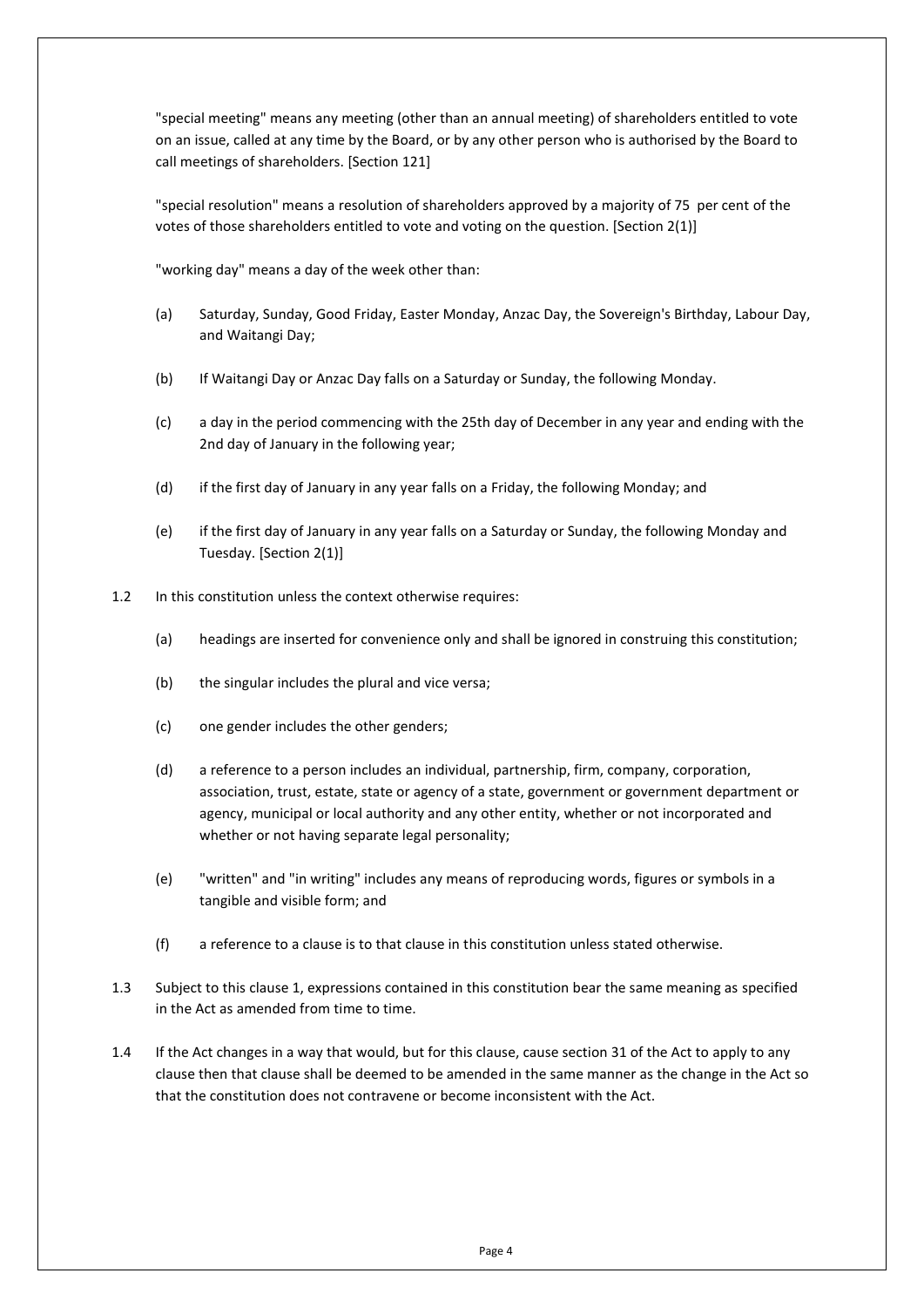## <span id="page-9-0"></span>*Part II Capacity*

## <span id="page-9-1"></span>*2 Capacity and Powers*

## <span id="page-9-2"></span>2.1 **Rights, powers and duties**

The company, the Board, each director and each shareholder have the rights, powers, duties and obligations set out in the Act except to the extent that they are negated or modified, in accordance with the Act, by this constitution. [Section 27]

### <span id="page-9-3"></span>2.2 **Full capacity**

Subject to this constitution, the Act, any other enactment and the general law, the company has, both within and outside New Zealand, full capacity, rights, powers and privileges to carry on or undertake any business or activity, do any act, or enter into any transaction. [Section 16]

## <span id="page-9-4"></span>*Part III Shares*

## <span id="page-9-5"></span>*3 Issue of Shares*

## <span id="page-9-6"></span>3.1 **A: Classes of Shares**

- (a) Different classes of shares may be issued including without limitation shares which:
	- (i) are redeemable within the meaning of the Act; or
	- (ii) confer preferential rights to distributions of capital or income; or
	- (iii) confer special, limited, or conditional voting rights; or
	- (iv) do not confer voting rights. [Section 37 of the Act]
- (b) The company has the power to redeem a redeemable share:
	- (i) at the option of the company; or
	- (ii) at the option of the holder of the share; or
	- (iii) on a date specified in this constitution;

for a consideration that is specified or to be calculated by reference to a formula or required to be fixed by a suitably qualified person who is not associated with or interested in the company. [Section 68 of the Act]

#### <span id="page-9-7"></span>3.2 **B: Initial Shares**

As at the date of this constitution the number of initial Shares and their class, to be issued pursuant to Section 41(a) of the Act, are those specified in the application for registration of the company.

#### <span id="page-9-9"></span><span id="page-9-8"></span>3.3 **Issue of Other Shares**

(a) Subject to the Act, this constitution and the terms of issue of any existing Shares the Board may issue additional Shares (and rights or options to acquire Shares) of any class (including redeemable Shares) at any time, to any person and in such numbers as the Board thinks fit.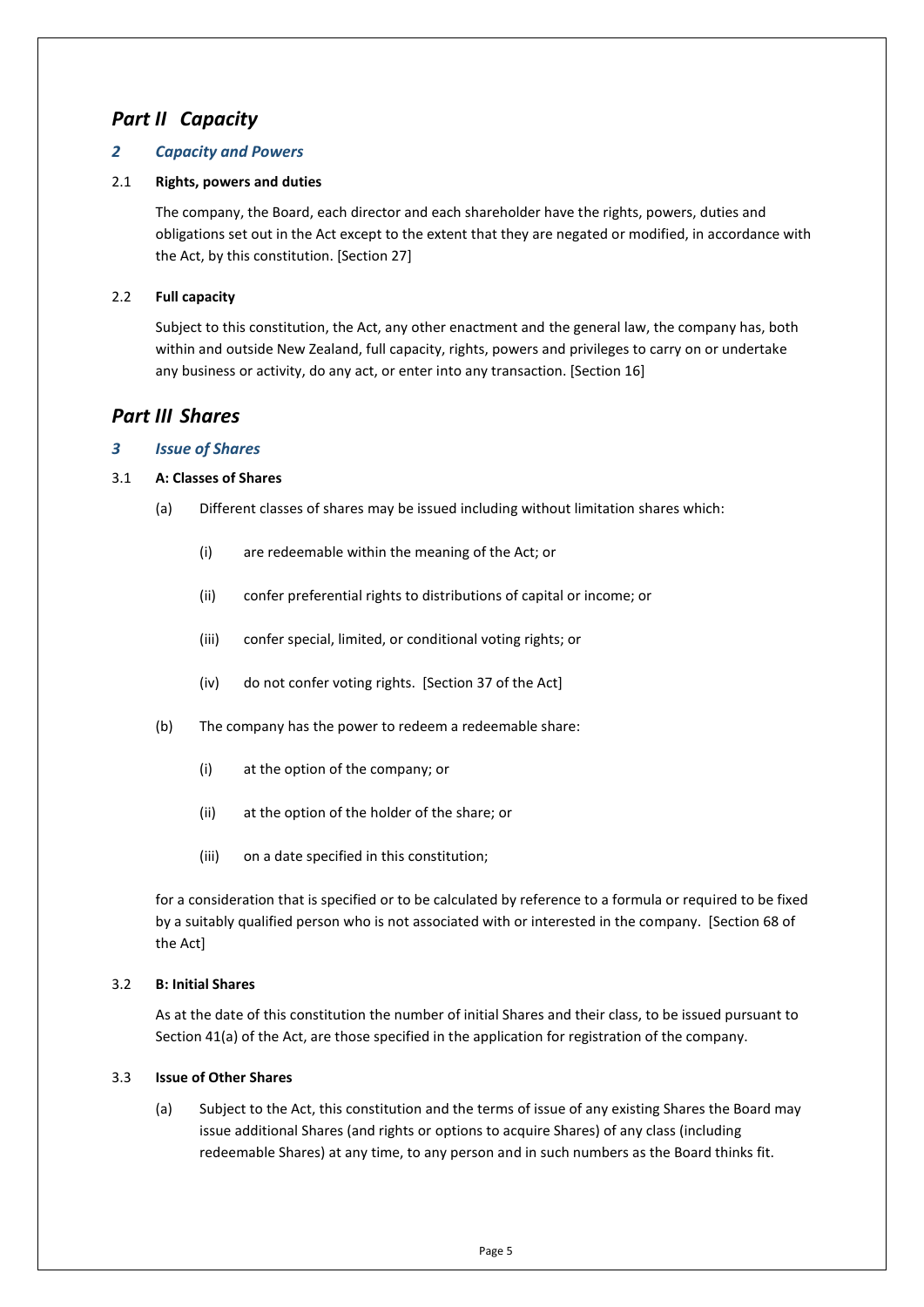- (b) Unless the terms of issue of any class of Shares specifically otherwise provide, the Board may issue Shares that rank or would rank (as to voting or distribution rights or both) equally with or prior to existing Shares without any requirement that the Shares be first offered to existing shareholders and for the purposes of clause [12.2](#page-21-4)[12.2\(a\)](#page-21-5) such an issue is not an action affecting the rights attached to the existing Shares. [Section 45(3) and 117(3) (a)]
- (c) A share is issued when the name of the shareholder is entered as the holder on the register. [Section 51 of the Act]

#### <span id="page-10-0"></span>3.4 **Consideration for issue of Shares**

- <span id="page-10-3"></span>(a) Subject to clause [3.4](#page-10-0)[\(b\),](#page-10-2) before the Board issues Shares pursuant to clause [3.3\(a\),](#page-9-9) it must:
	- (i) decide the consideration for which the Shares will be issued and the terms on which they will be issued;
	- (ii) if the Shares are to be issued other than for cash, determine the reasonable present cash value of the consideration for the issue;
	- (iii) resolve that, in its opinion, the consideration for the Shares and their terms of issue are fair and reasonable to the company and to all existing shareholders; and
	- (iv) if the Shares are to be issued other than for cash, resolve that, in its opinion, the present cash value of that consideration is not less than the amount by which the Shares would be credited as paid up. [Section 47]
- <span id="page-10-2"></span>(b) Clauses 3.2(a) and 3.4 do not apply to:
	- (i) the issue of Shares that are fully paid up from the reserves of the company to all shareholders of the same class in proportion to the number of Shares held by each such shareholder; or
	- (ii) the consolidation or subdivision of Shares. [Section 48]
	- (iii) the issue of shares on the conversion of any convertible securities or the exercise of any option to acquire shares in the company. [Sections 47(8) and 48]

#### <span id="page-10-4"></span><span id="page-10-1"></span>3.5 **Directors' certificate on consideration for issue**

- (a) The directors who vote in favour of a resolution under clause [3.3\(a\)](#page-9-9) must sign a certificate:
	- (i) stating the consideration for, and the terms of, the issue;
	- (ii) describing the consideration in sufficient detail to identify it;
	- (iii) where a present cash value has been determined in accordance with clause [3.4](#page-10-0)[3.4\(a\)\(ii\),](#page-10-3) stating that value and the basis for assessing it;
	- (iv) stating that, in their opinion, the consideration for and terms of issue are fair and reasonable to the company and to all existing shareholders; and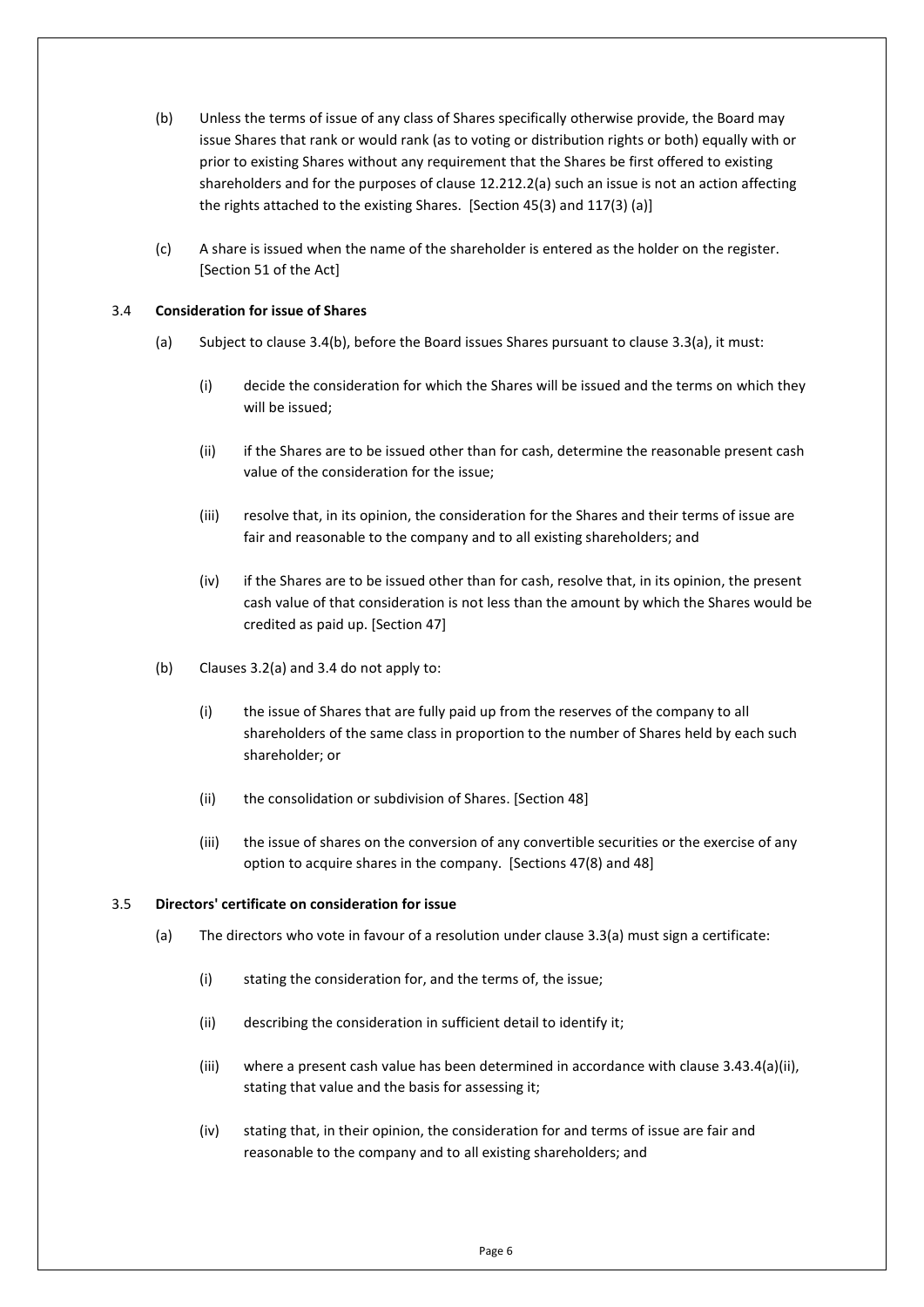- (v) if the Shares are to be issued other than for cash payable on issue, stating that, in their opinion, the present cash value is not less than the amount to be credited as paid up for the issue of the Shares. [Section 47(2)]
- (b) A copy of the directors' certificate given under clause [3.5](#page-10-1)[\(a\)](#page-10-4) must be filed with the Registrar within 10 working days after it is given.

#### <span id="page-11-0"></span>3.6 **Payment for Shares already issued**

Before Shares that have already been issued are credited as fully or partly paid up other than for cash, the Board must:

- (a) determine the reasonable present cash value of the consideration; and
- (b) resolve that, in its opinion, the present cash value of the consideration is:
	- (i) fair and reasonable to the company and all existing shareholders; and
	- (ii) not less than the amount to be credited in respect of the Shares. [Section 47(3)]

#### <span id="page-11-4"></span><span id="page-11-1"></span>3.7 **Directors' certificate on payment for Shares already issued**

- (a) The directors who vote in favour of a resolution under clause [3.6](#page-11-0) must sign a certificate:
	- (i) describing the consideration in sufficient detail to identify it; and
	- (ii) stating:
		- (A) the present cash value of the consideration and the basis for assessing it;
		- (B) that the present cash value of the consideration is fair and reasonable to the company and to all existing shareholders; and
		- (C) that the present cash value of the consideration is not less than the amount to be credited in respect of the Shares. [Section 47(4)]
- (b) A copy of the directors' certificate given under clause [3.7](#page-11-1)[\(a\)](#page-11-4) must be filed with the Registrar within 10 working days after it is given.

#### <span id="page-11-2"></span>3.8 **Deemed payment other than for cash**

For the purposes of clause[s 3.4](#page-10-0) and [3.6,](#page-11-0) Shares that are (or are to be) credited as paid up (whether wholly or partly) as part of an arrangement that involves the transfer of property or the provision of services and an exchange of cash or cheques or other negotiable instruments (whether simultaneously or not), must be treated as paid up other than in cash to the value of the property or services. [Section 47(6)]

#### <span id="page-11-3"></span>3.9 **Amount owing on issue of Shares**

Where money or other consideration is due at a fixed time to the company on Shares in accordance with their terms of issue, that amount does not comprise a call and no notice is required to be given to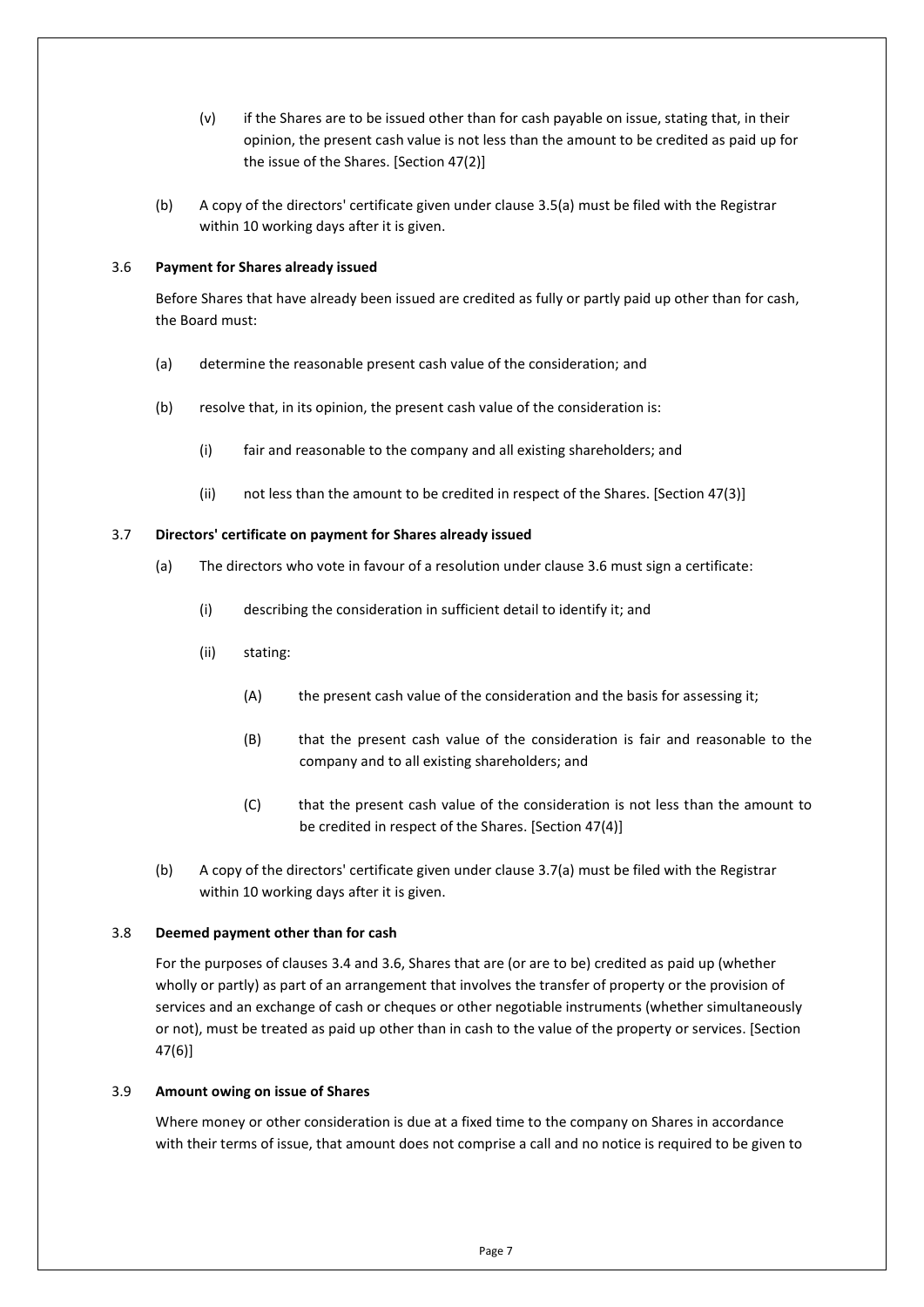the shareholder (or other person liable under the terms of issue) before the company may enforce payment of the amount due.

#### <span id="page-12-0"></span>3.10 **Bonus Shares**

The Board may authorise the allotment of Shares to all shareholders of the same class, issued as fully or partly paid up (from the assets of the company) in proportion to the number of Shares held by each such shareholder. [Section 48]

#### <span id="page-12-1"></span>3.11 **Consolidation and subdivision of Shares**

The Board may authorise:

- (a) the consolidation and division of Shares or any class of Shares in proportion to those Shares or the Shares in that class; and
- (b) the subdivision of the Shares or any class of Shares in proportion to those Shares or the Shares in the class. [Section 48]

#### <span id="page-12-2"></span>3.12 **Company paying up partly paid Shares**

Subject to the solvency test being satisfied after the distribution is made, and to clause [3.6,](#page-11-0) the Board may authorise the payment (from the assets of the company) of any amount unpaid on Shares already issued by the company.

#### <span id="page-12-3"></span>3.13 **Issue of Shares by unanimous assent**

If all entitled persons have agreed or concurred in writing and have not withdrawn that agreement or concurrence as permitted by section 107(6) of the Act, Shares may be issued otherwise that in accordance with clauses [3.3,](#page-9-8) [3.4](#page-10-0) and [3.5.](#page-10-1) [Section 107(2)]

## <span id="page-12-4"></span>*4 Purchase of own Shares*

#### <span id="page-12-5"></span>4.1 **Purchase by company of its Shares**

The company may purchase or otherwise acquire its Shares in accordance with, and subject to, sections 58 to 65, 107, 108 and 110 to 112 of the Act, and may hold the acquired Shares in accordance with sections 67A to 67C of the Act.

#### <span id="page-12-6"></span>4.2 **Non-proportional Share repurchase**

The Board may make an offer to purchase or otherwise acquire Shares:

- (a) To any one or more Shareholders as the Board thinks fit; and
- (b) For whatever number of Shares or proportions of Shares as the Board thinks fit.

## <span id="page-12-7"></span>*5 Transfer of Shares*

#### <span id="page-12-8"></span>5.1 **Entry in register**

Subject to clause [5.2,](#page-13-0) Shares may be transferred by entry of the name of the transferee on the register. [Section 84]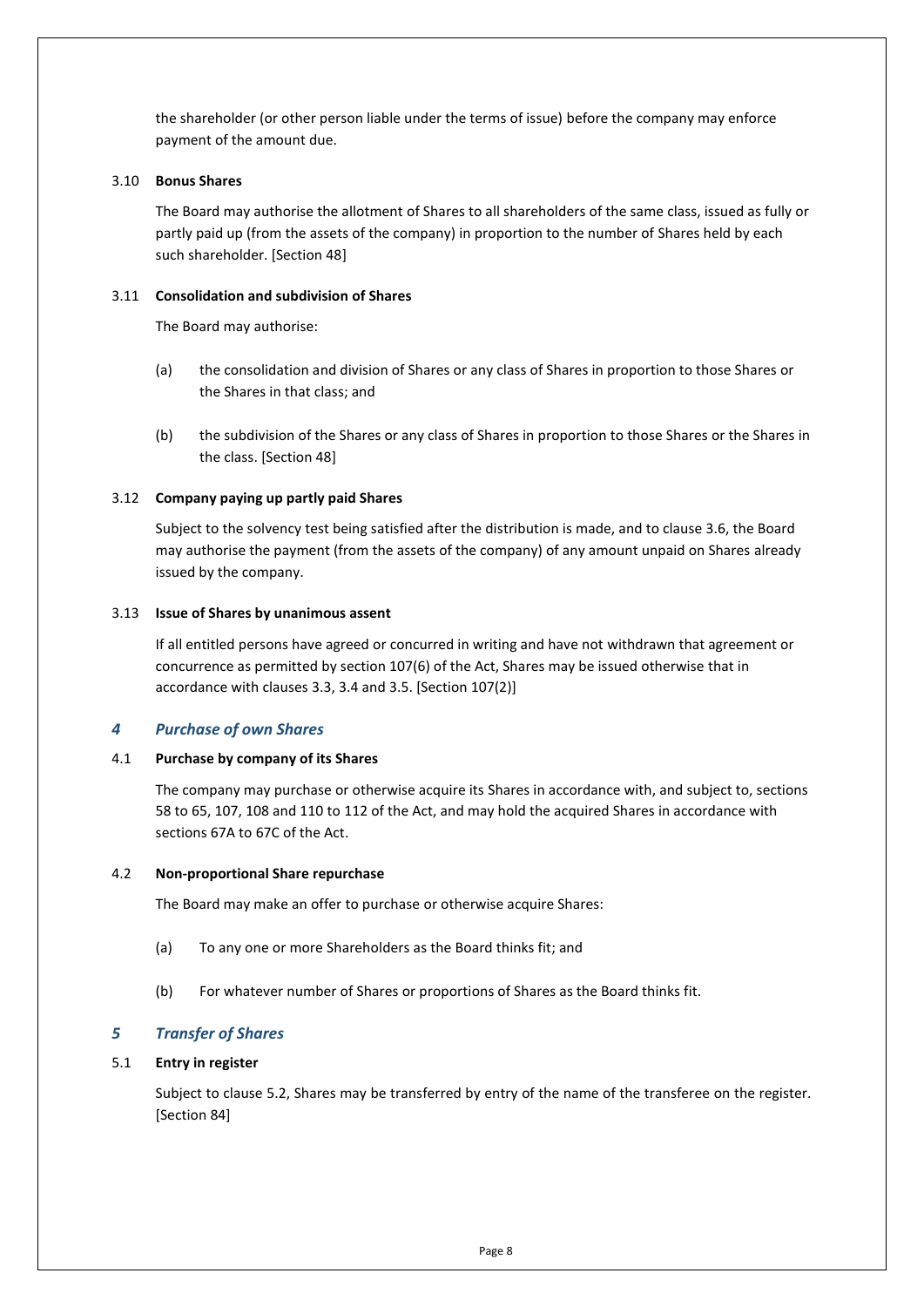#### <span id="page-13-0"></span>5.2 **Share transfer and form of transfer**

- (a) Any Shareholder may transfer all or any shares held by a form of transfer complying with subclause (b).
- (b) Every form of transfer shall be in any usual or common form or other form which the Board may approve and shall be executed by or on behalf of the transferor to the satisfaction of the Board. If a share is not fully paid up the form of transfer (or a separate transferee's acceptance document in any usual or common form or other form which the Board may approve) shall also be executed by or on behalf of the transferee to the satisfaction of the Board. [Section 84].

#### <span id="page-13-1"></span>5.3 **Board's right to refuse or delay registration of transfer**

- (a) The Board may, within 30 working days of the receipt of a form of transfer of Shares, refuse or delay the registration of the transfer if:
	- (i) the holder of the Shares has failed to pay an amount due to the company in respect of those Shares;
	- (ii) the Board considers that to effect the transfer would result in a breach of the law;
	- (iii) the Board considers that it is not in the best interests of the company to register the transfer; or
	- (iv) clause [7.3](#page-15-4) has not been complied with or the form of transfer has not been properly executed or does not comply with clause  $5.2$ ;
	- (v) the registration of the transfer would result in there being a breach of an agreement or undertaking of which the Board has notice

 $(v)$ (vi) the Board has determined a Minimum Shareholding in the Company and the transfer would result in either party to the transfer holding less than a minimum holding.

(b) A resolution of the Board to refuse or delay a transfer of Shares must set out in full the reason for doing so, and a copy of the resolution must be sent to the transferor and transferee within 5 working days of the date of the resolution being passed. [Section 84]

#### <span id="page-13-2"></span>5.4 **Registration of transfer**

Subject to clause [5.2,](#page-13-0) on receipt of a duly completed form of transfer, the company must enter the name of the transferee on the register as holder of the Shares, unless the Board has resolved in accordance with clause [5.4](#page-13-2) to refuse or delay the registration of the transfer of the Shares.

#### <span id="page-13-3"></span>*6 Share register*

### <span id="page-13-4"></span>6.1 **Maintain register**

- (a) The company must maintain a register which records all Shares issued by the company and which states:
	- (i) whether, under this constitution or the terms of issue of any Shares, there are any restrictions or limitations on their transfer; and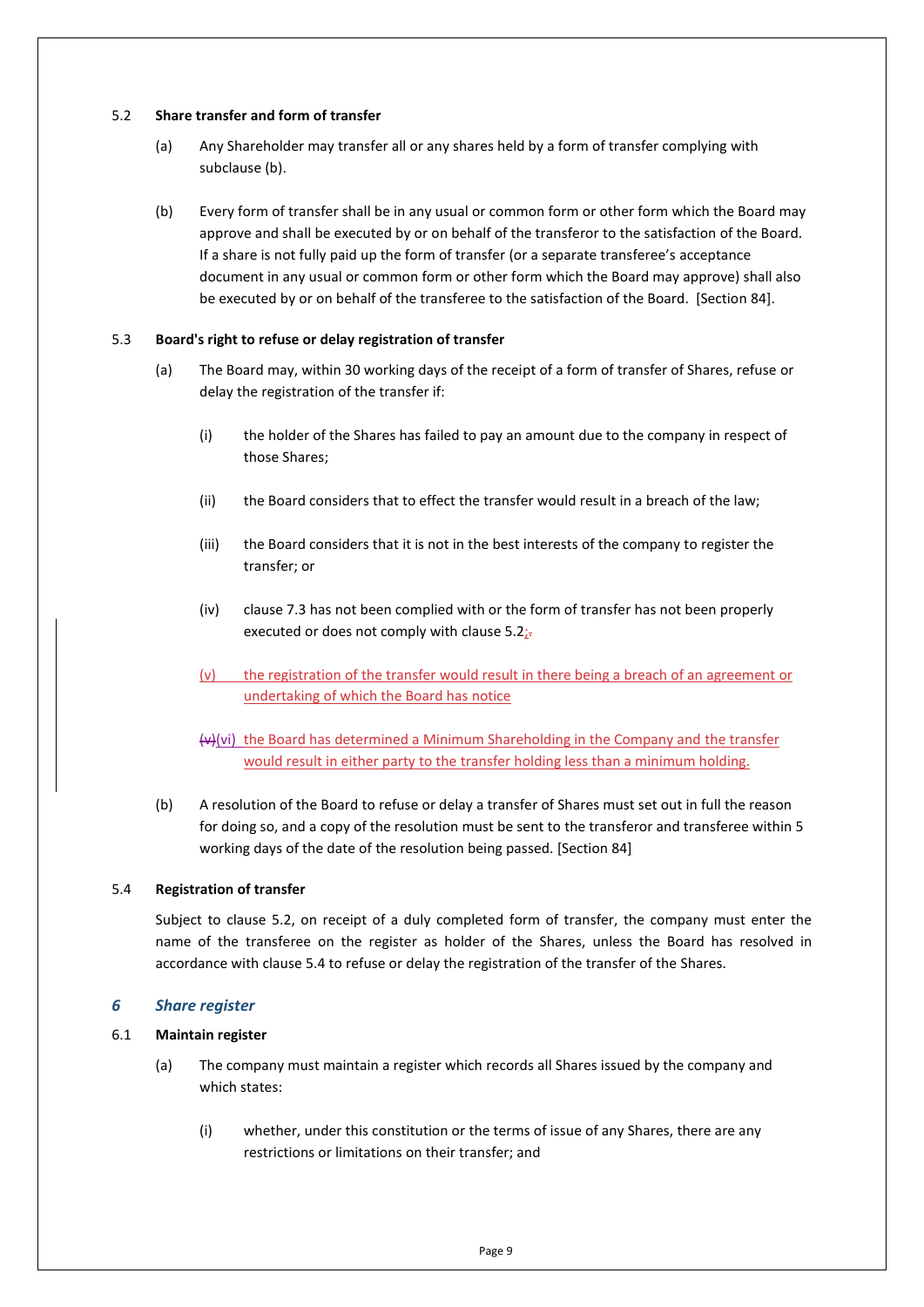- (ii) where any document that contains the restrictions or limitations may be inspected. [Section 87(1)]
- (b) The company may appoint an agent to maintain the register.

[Section 87(3)]

#### <span id="page-14-0"></span>6.2 **Contents of register**

The register must state, with respect to each class of Shares:

- (a) the names (alphabetically arranged) and the latest known address of each person who is, and each person who has been within the last 10 years, a shareholder;
- (b) the number of Shares held by each shareholder within the last 10 years; and
- (c) the date of any:
	- (i) issue of Shares to;
	- (ii) repurchase or redemption of Shares from; or
	- (iii) transfer of Shares by or to;

each shareholder within the last 10 years; and in relation to the transfer, the name of the person to or from whom the Shares were transferred. [Section 87(2)]

#### <span id="page-14-1"></span>6.3 **Directors' duty to supervise register**

It is the duty of each director to take reasonable steps to ensure that the register is properly kept and that the transferees' names are promptly entered on it in accordance with clause [5.4.](#page-13-2) [Section 90]

#### <span id="page-14-2"></span>6.4 **Register prima facie evidence**

Subject to section 91 of the Act, the entry of the name of a person in the register as holder of a share is prima facie evidence that the legal title to the share is vested in that person. [Section 89]

#### <span id="page-14-3"></span>6.5 **Register evidence of rights**

The company may treat the registered holder of a share as the only person entitled to:

- (a) exercise the right to vote attaching to the share;
- (b) receive notices in respect of the share;
- (c) receive a distribution in respect of the share; and
- (d) exercise the other rights and powers attaching to the share. [Section 89(2)]

#### <span id="page-14-4"></span>6.6 **Trust not to be registered or recognised**

(a) No notice of a trust, whether express, implied, or constructive, may be entered on the register. [Section 92]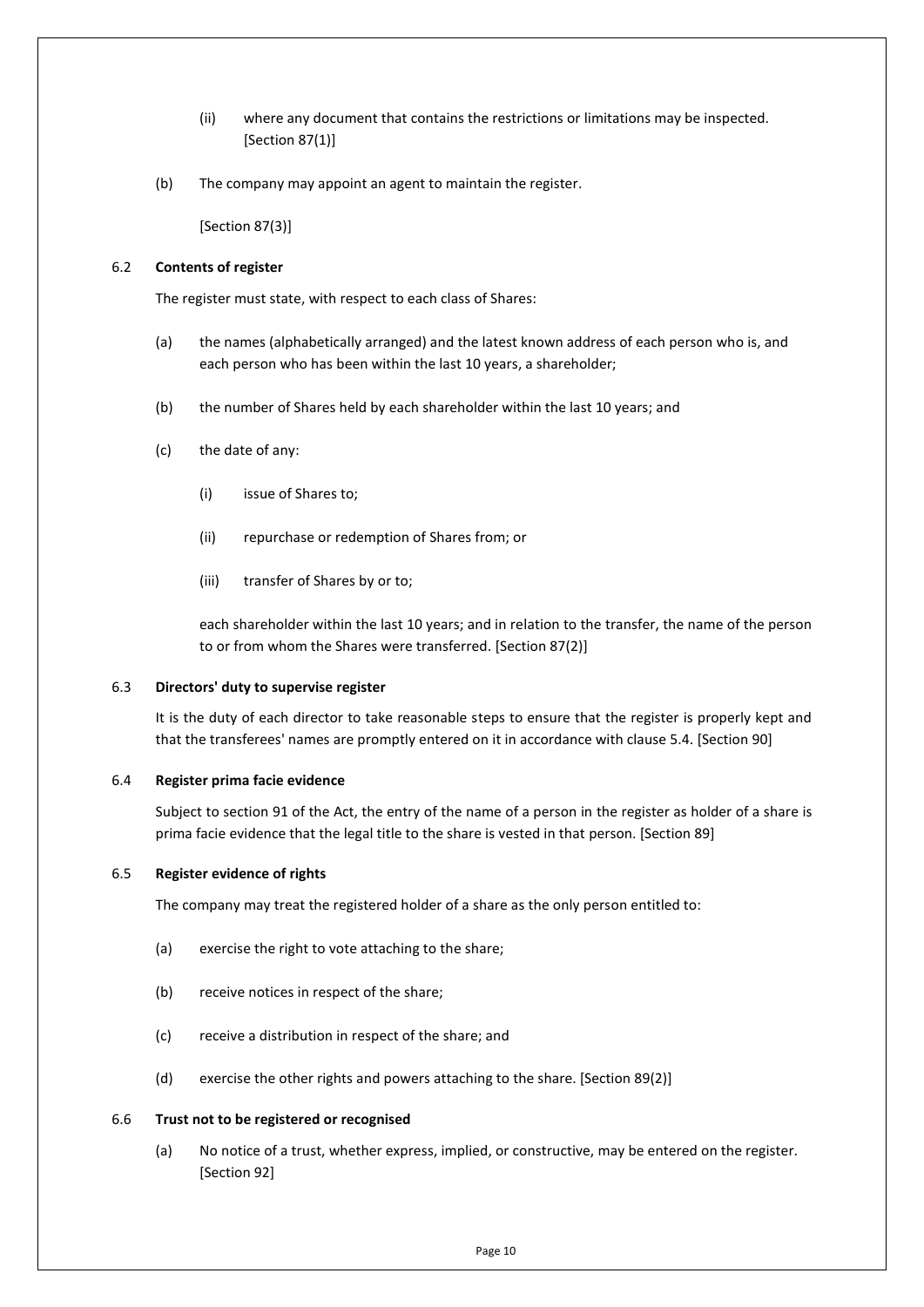- (b) Except as required by law, no person will be recognised by the company as holding any share upon trust or holding any interest in a share (whether equitable, contingent, future or partial) except the absolute legal right to the entirety of the share vested in the registered holder.
- (c) A personal representative of a deceased holder of Shares is entitled to be entered in the register as the holder of such Shares as a personal representative.
- (d) The registration of a trustee, executor or administrator as a personal representative of a deceased shareholder does not constitute notice of a trust. [Section 93]

## <span id="page-15-0"></span>6.7 **Minimum Shareholdings**

- (a) The Directors may determine from time to time the minimum number of shares that must be held by each shareholder; On the presentation of a share transfer if as a result of that transfer being implemented this would result in a shareholder holding less than the minimum number of shares determined by the Directors then the Board may decline to register that transfer.
- (b) The Directors may give notice to any shareholder holding less than a minimum number of shares as determined under (a) above that the Company will repurchase those shares and the Company may then offer to repurchase those shares and on that offer being accepted may cancel those shares so repurchased. This buy back of shares shall not require shareholder approval.

#### <span id="page-15-1"></span>*7 Share certificates*

#### <span id="page-15-2"></span>7.1 **Application for share certificate**

A shareholder may apply to the company for a certificate relating to some or all of the shareholder's Shares.

#### <span id="page-15-3"></span>7.2 **Issue of share certificate**

- (a) The company must, within 20 working days after receiving an application for a share certificate under clause [7.2,](#page-15-3) send to the shareholder a certificate stating the name of the company, and the class and number of Shares to which the certificate relates.
- (b) If the application relates to some but not all of the applicant's Shares, the company must separate the Shares shown in the register as owned by the applicant into separate parcels; one parcel being the Shares to which the share certificate relates, and the other parcel being any remaining Shares. [Section 95]

#### <span id="page-15-4"></span>7.3 **Transfer to be accompanied by share certificate**

Notwithstanding clause [5](#page-12-7) and section 84 of the Act, where a share certificate has been issued, a transfer of the Shares to which it relates must not be registered by the company unless the form of transfer is accompanied by the share certificate relating to the Shares (or by evidence as to its loss or destruction and, if required, an indemnity in a form required by the Board). [Section 95(5)]

#### <span id="page-15-5"></span>7.4 **Surrendered share certificate**

Where Shares to which a share certificate relates are transferred, and the share certificate has been sent to the company to enable registration of the transfer, the share certificate will be cancelled and no further share certificate will be issued except at the request of the transferee.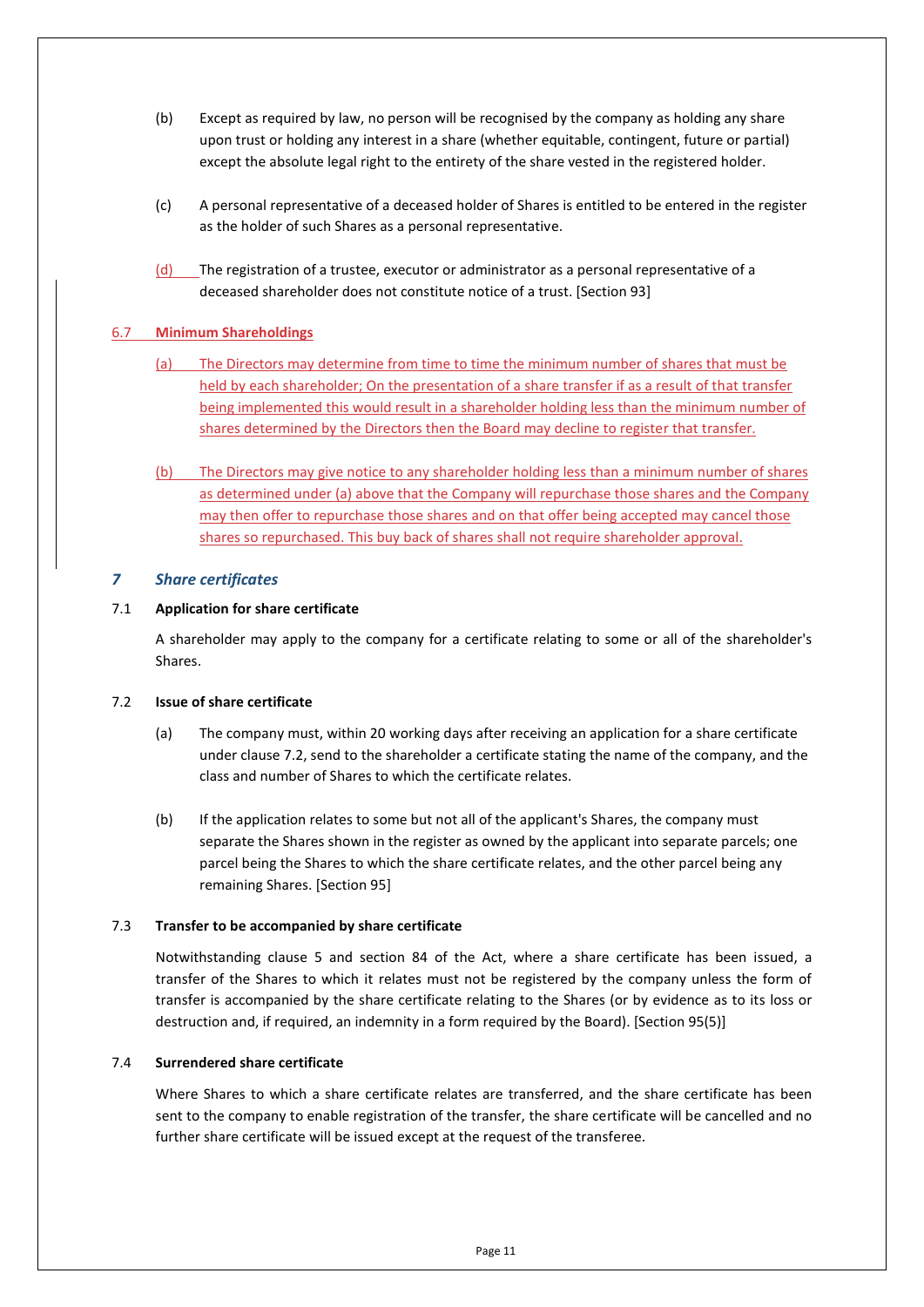## <span id="page-16-6"></span><span id="page-16-0"></span>*8 Transmission of Shares*

- (a) In the case of the death of a shareholder, the survivor (where the deceased was a joint holder) or the legal personal representative of the deceased (where the deceased was a sole holder) will be the only person recognised by the company as having any title to the deceased's interest in the Shares. Nothing contained in this claus[e 8](#page-16-0)[\(a\)](#page-16-6) will release the estate of a deceased joint holder from any liability in respect of any share which had been jointly held by the deceased with other persons.
- (b) Notwithstanding clause [6.6](#page-14-4) , the assignee of the property of a bankrupt shareholder is entitled to be registered as the holder of the Shares held by the bankrupt.

## <span id="page-16-1"></span>*9 Call on Shares*

#### <span id="page-16-2"></span>9.1 **Board may make calls**

- (a) Subject to the terms of issue of any Shares, the Board may resolve to require the holders of unpaid or partly paid Shares to pay all or part of the amount unpaid on the Shares. The terms of the resolution will constitute the terms of the obligation to pay the call (including payment by instalments). The call may be revoked or postponed at any time by the Board.
- (b) Subject to the terms of issue of any class of Shares and to clause [9.4,](#page-17-0) unless all the holders of a class of Shares subject to a call unanimously agree, a call (or the postponement or revocation of a call) will apply to all the holders of Shares of the class equally.

#### <span id="page-16-5"></span><span id="page-16-3"></span>9.2 **Notice of calls**

- (a) Notice of the call must be given to the shareholder at the time of the call or to a subsequent holder of the Shares. Failure to give notice to a shareholder will not invalidate a call but it will not be payable by that shareholder until the notice has been served on the shareholder. The notice must specify the day by which and the place at which the call must be paid.
- (b) Notice of a call sent by post to a shareholder to the address recorded in the register as the address of the shareholder will be deemed to have been received by the shareholder the day after it was posted.

#### <span id="page-16-4"></span>9.3 **Liability for calls**

- (a) The joint holders of Shares are jointly and severally liable to pay all calls in respect of the Shares.
- (b) If a call is not paid before or on the day appointed for payment, the person from whom the sum is due will be liable to pay interest on the sum (from the day appointed for payment until the time of actual payment) at such rate as the Board determines either at the time of the call or subsequently together with all expenses incurred by the company by reason of the shareholder's default.
- (c) The liability for a call which has become due and payable attaches to the current shareholder and not a prior shareholder, notwithstanding that at the date of the call (or the date the call fell due for payment) another person was the holder of the Shares or that the notice of the call was served on the then shareholder and not the current shareholder.
- (d) Following the registration in the register of a change of ownership of Shares in respect of which a call has been made, a notice of the call is not required to be served on the new shareholder.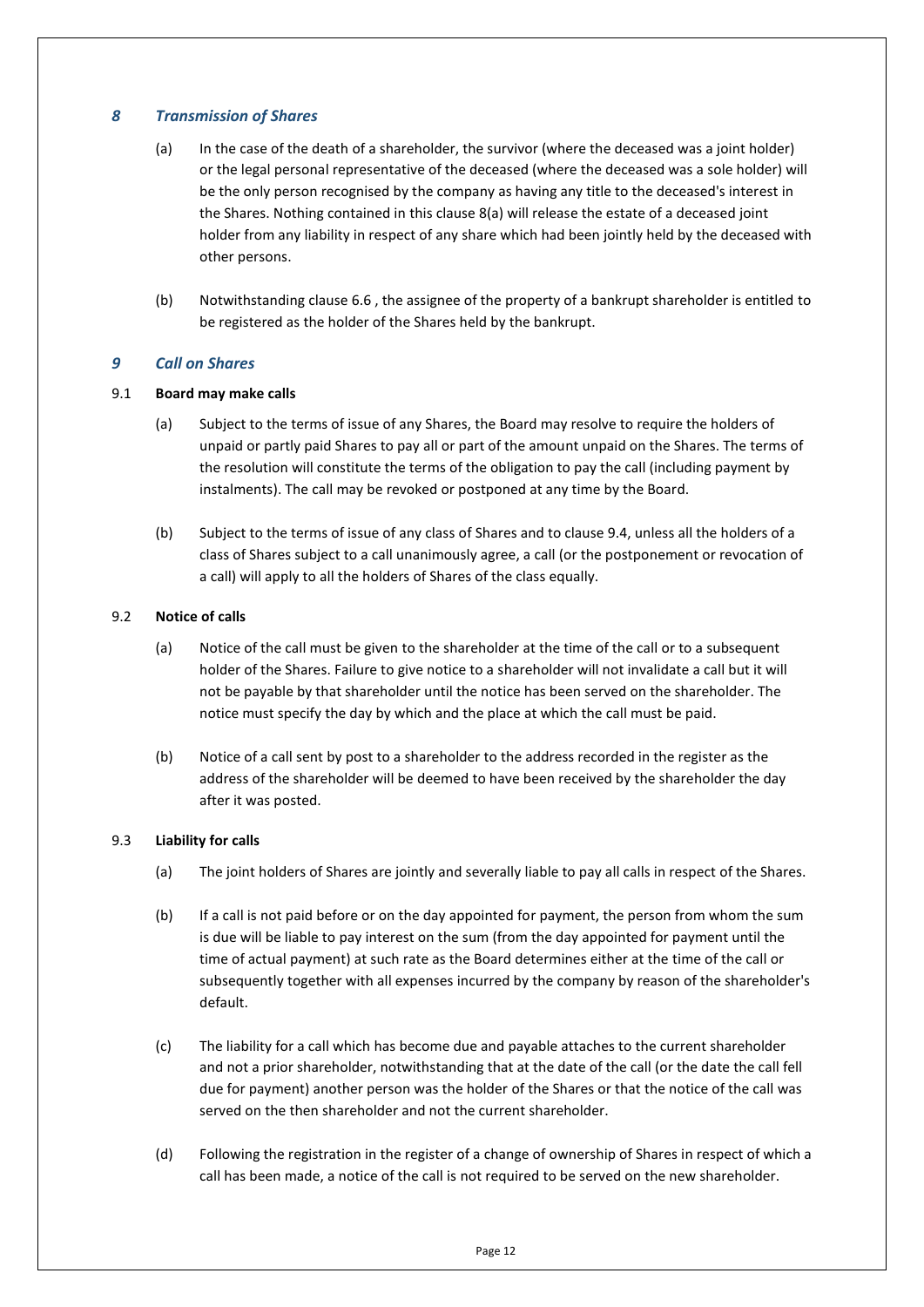#### <span id="page-17-0"></span>9.4 **Agreement to differentiate between calls**

The Board may, on the issue of Shares, by agreement with the shareholders concerned, differentiate between the holders of the same class as to the amount to be paid on the Shares and the times for payment.

### <span id="page-17-1"></span>*10 Suspension of right to dividends, forfeiture and lien*

#### <span id="page-17-2"></span>10.1 **Suspension of right to dividends**

- (a) If a shareholder fails to pay any call (or instalment of a call) on the day appointed for payment, the Board may at any time after that date, while any part of the call or instalment payable by the shareholder remains unpaid, suspend payment of any dividends or other distributions payable to the shareholder.
- <span id="page-17-6"></span>(b) The amount owing under the call for the purposes of clauses [10.1](#page-17-2) an[d 10.3](#page-17-4) may include any interest which may have accrued and all expenses which may have been incurred by the company by reason of non-payment by the shareholder of the amount owing under the call.

#### <span id="page-17-3"></span>10.2 **Application of suspended dividends**

All dividends and other distributions suspended pursuant to claus[e 10.1](#page-17-2) may be applied by the company to reduce the amount owing under the call. Dividends so applied will be deemed to have been paid in full.

#### <span id="page-17-4"></span>10.3 **Lifting suspension of right to dividends**

When the total dividends and distributions withheld and applied under clause [10.2](#page-17-3) equal the total amount owing under the call, including amounts owing under claus[e 10.1](#page-17-2)[\(b\),](#page-17-6) the suspension of the right to dividends and distributions will be lifted, and all rights to be paid dividends and distributions on the Shares will resume.

#### <span id="page-17-5"></span>10.4 **Forfeiture**

- (a) If a shareholder fails to pay any call or instalment of a call on the day appointed for payment of it the Board may, while any part of the call or instalment remains unpaid, serve a notice on him or her requiring payment of so much of the call or instalment as is unpaid together with any interest, which may have accrued and all expenses that may have been incurred by the company by reason of such non-payment.
- (b) The notice shall name a further day (not earlier than the expiration of 10 working days from the date of service of the notice) on or before which the payment required by the notice is to be made and shall state that in the event of non-payment at or before the time appointed the Shares in respect of which the call was made will be liable to be forfeited.
- (c) If the requirements of the notice are not complied with, any Share in respect of which the notice has been given may, at any time after the notice is given and before the payment required by the notice has been made, be forfeited by a resolution of the Board to that effect. Such forfeiture shall include all dividends and any other distribution in respect of the forfeited Shares and not actually paid before the forfeiture.
- <span id="page-17-7"></span>(d) When any Share has been forfeited: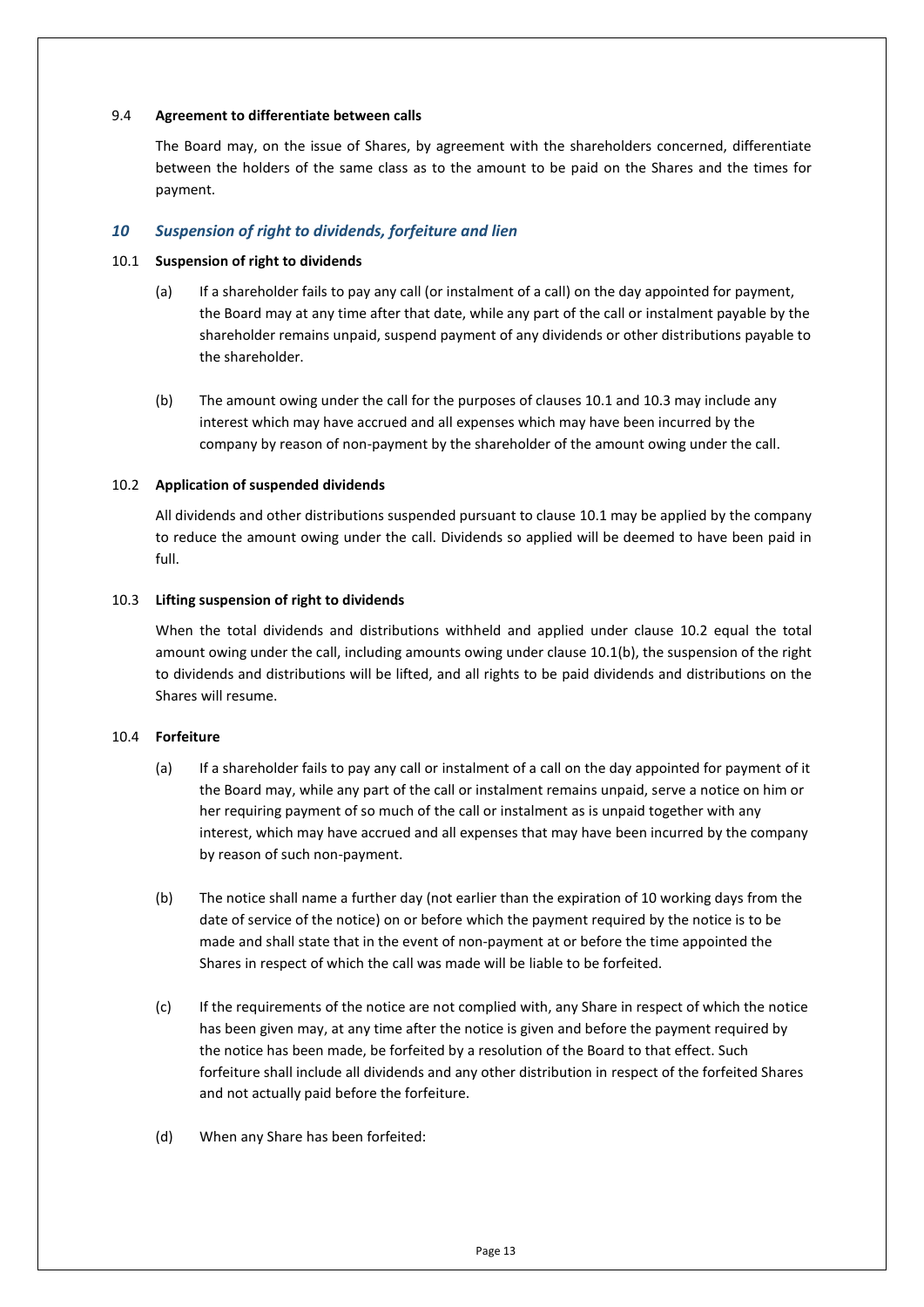- (i) notice of the resolution shall be given to the shareholder in whose name the Share was registered immediately before the forfeiture;
- (ii) an entry of the forfeiture, with the date of the forfeiture, shall be made in the register; and
- (iii) the Share certificate of any Shares forfeited shall be immediately cancelled by the company and the shareholder shall return the Share certificate for the forfeited Share to the company within 10 working days of receiving notice of the resolution.
- (e) A person whose Shares have been forfeited shall cease to be a shareholder in respect of the forfeited Shares, but shall, notwithstanding, remain liable to pay to the company all money which at the date of the forfeiture was payable by him or her to the company in respect of the Shares but his or her liability shall cease if and when the company receives payment in full of all such money in respect of the Shares.
- (f) The provisions of this constitution as to forfeiture shall apply in the case of non-payment of any sum which by the terms of issue of a Share becomes payable at a fixed time as if the same had been payable by virtue of a call duly made and notified.
- (g) Any failure to give the notice, or to make the entry, required under claus[e 10.4](#page-17-5)[\(d\)](#page-17-7) does not invalidate the forfeiture.

#### <span id="page-18-0"></span>10.5 **Lien**

- (a) The company has a first and paramount lien upon every share registered in the name of a shareholder (whether solely or jointly with others) and upon the proceeds of sale of those Shares. This lien is for:
	- (i) all money payable (whether presently or not) in respect of Shares held by the shareholder;
	- (ii) all other money presently payable by the shareholder to the company on any account whatever; and
	- (iii) any amount the company may be called upon to pay under any statute or regulation in respect of Shares of a deceased shareholder or other shareholder (whether or not the period for the payment, fulfilment or discharge has actually arrived).
- (b) The lien extends to all dividends from time to time declared in respect of the Shares.

## <span id="page-18-1"></span>10.6 **Sale on exercise of forfeiture or lien**

- (a) Subject to this claus[e 10.6](#page-18-1) a forfeited Share may be sold or otherwise disposed of on such terms and in such manner as the Board thinks fit and at any time before a sale or disposition the forfeiture may be cancelled on such terms at the Board thinks it.
- (b) Subject to this claus[e 10.6,](#page-18-1) the company may sell in such a manner as the Board thinks fit any Shares on which the company has a lien. No sale may be made until:
	- (i) a sum in respect of which the lien exists is due and payable;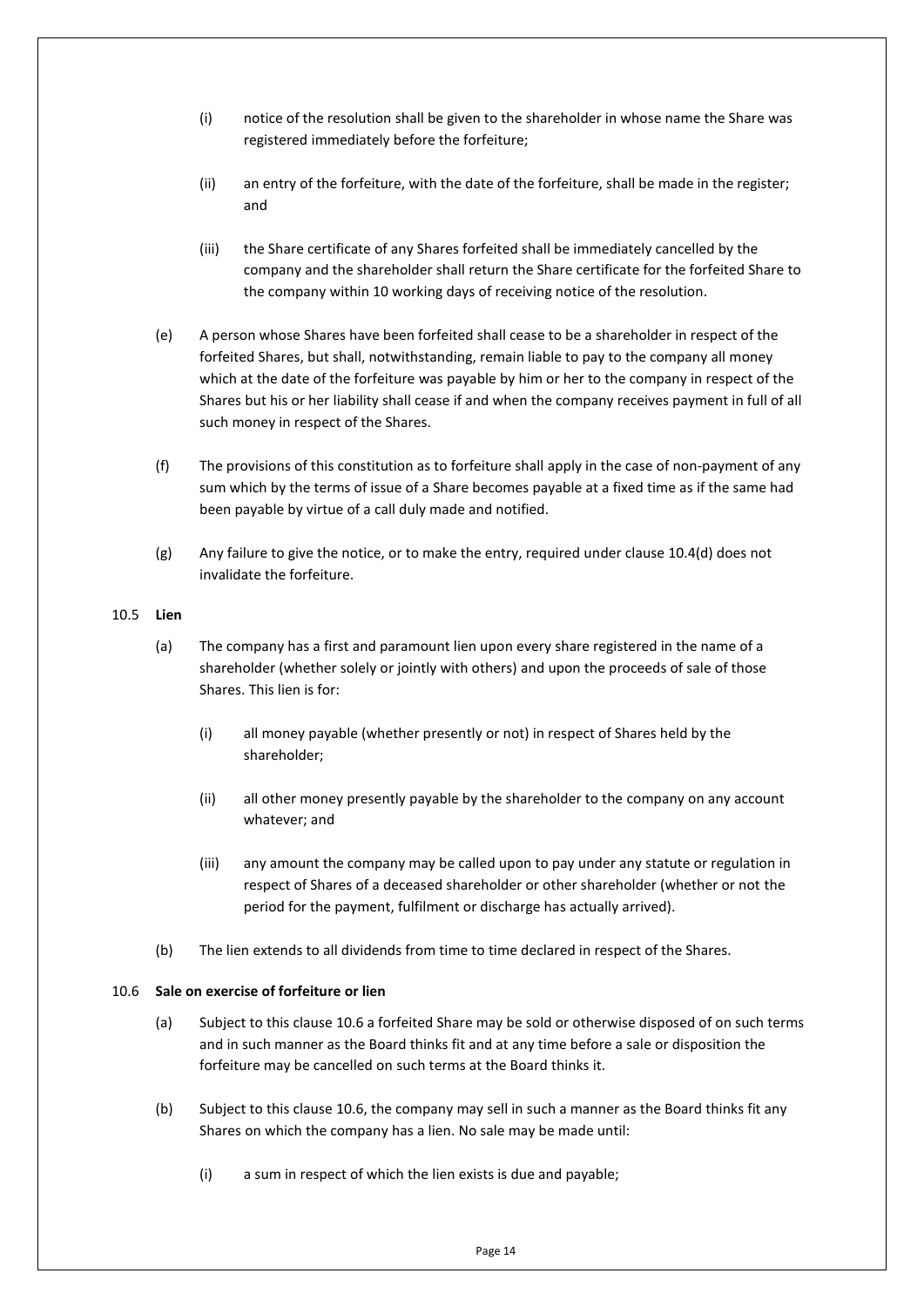- (ii) a notice in writing stating, and demanding payment of, the amount due and payable (in respect of which the lien exists) has been given to the current registered holder of the share (or the person entitled to that share by reason of the registered holder's death or bankruptcy); and
- (iii) 10 working days have expired since the giving of that notice.
- (c) The net proceeds of the sale of any forfeited Share or any Shares sold for the purpose of enforcing a lien are to be applied in or towards satisfaction of any unpaid calls, instalments, in the case of a lien, or any other money in respect of which the lien existed. The residue, if any, shall be paid to the former holder of the Shares.
- (d) A certificate signed by a director stating that the power of sale provided in this claus[e 10.6](#page-18-1) has arisen, and is exercisable by the company under this constitution, or that a Share in the company has been duly forfeited on the date stated, will be conclusive evidence of the facts stated in the certificate.
- (e) For giving effect to any sale after forfeiture or for enforcing a lien in purported exercise of the powers given in this constitution, the Board may authorise some person to transfer the Shares sold to the purchaser. The purchaser will be registered as the holder of the Shares comprised in the transfer and will not be bound to see to the application of the purchase money, nor will the purchaser's title to the Shares be affected by an irregularity or invalidity in the proceedings in reference to the sale. The remedy of any person aggrieved by the sale will be in damages only, and against the company exclusively. If the Share certificate for the forfeited Shares is not delivered up to the company, the Board may issue a new certificate distinguishing it as the Board thinks fit from the Share certificate not delivered up.

## <span id="page-19-0"></span>*11 Distributions*

#### <span id="page-19-1"></span>11.1 **Solvency test**

- (a) Subject to clause [11.2,](#page-19-2) the Board may, if it is satisfied on reasonable grounds that the company will satisfy the solvency test immediately after the distribution, authorise a distribution by the company to shareholders of any amount and to any shareholders as it thinks fit.
- (b) The directors who vote in favour of a distribution must sign a certificate stating that, in their opinion, the company will satisfy the solvency test immediately after the distribution. The grounds for that opinion must also be stated in that certificate. [Sections 4 and 52]

#### <span id="page-19-3"></span><span id="page-19-2"></span>11.2 **Dividends payable pari passu**

- (a) Subject to clause [11.2](#page-19-2)[\(b\),](#page-20-3) the Board may not authorise a dividend:
	- (i) in respect of some but not all the Shares in a class; or
	- (ii) that is of a greater value per share in respect of some Shares of a class than in respect of other Shares of that class;

unless the amount of the dividend in respect of a share of that class is in proportion to the amount paid to the company in satisfaction of the shareholder's liability under this constitution or under the terms of issue of the share. [Section 53]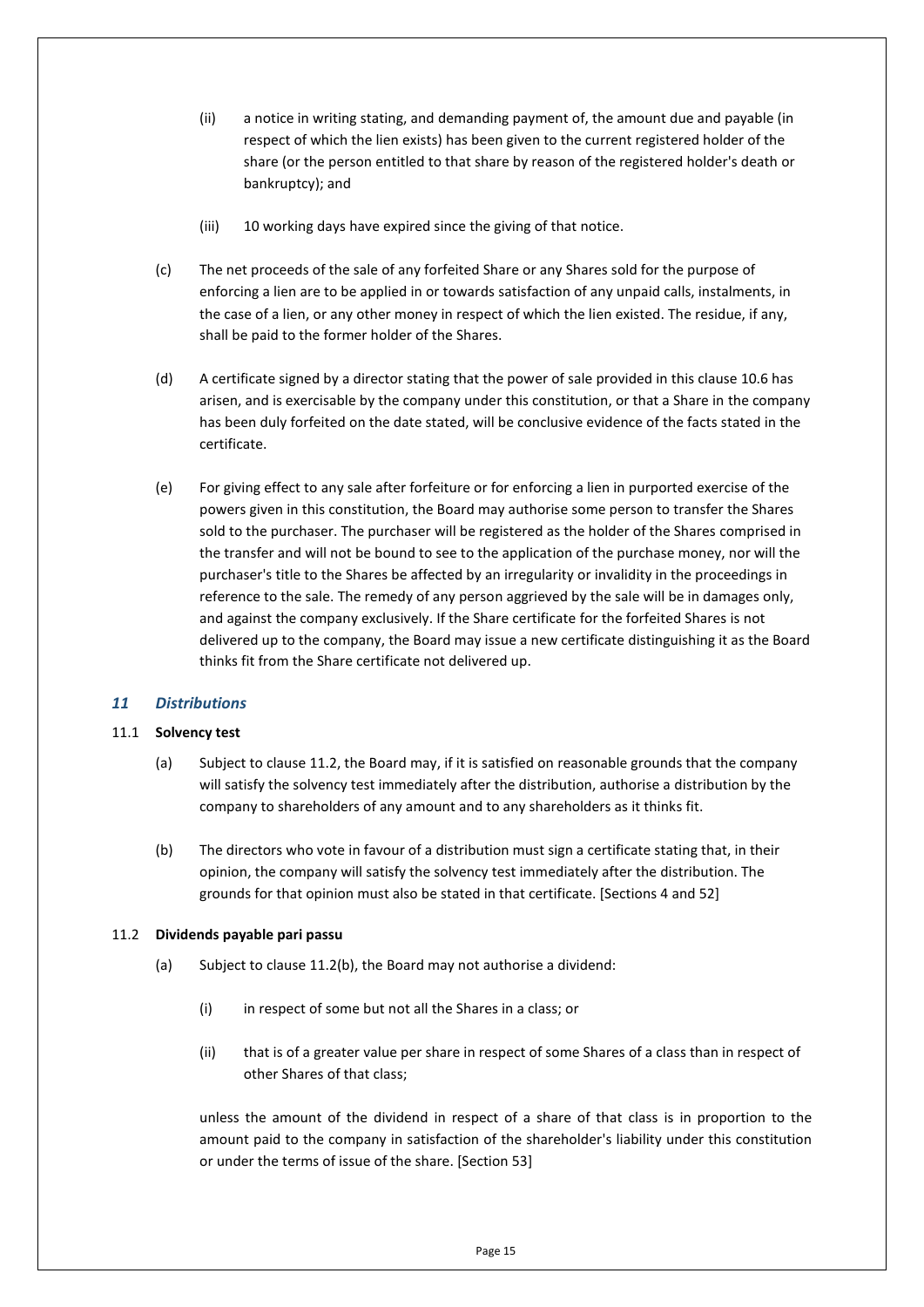- <span id="page-20-3"></span>(b) A shareholder may waive his or her entitlement to receive a dividend by giving a notice in writing, signed by or on behalf of the shareholder, to the company. [Section 53(3)]
- (c) If all the shareholders of the same class concur in writing in respect of each proposed dividend, the company may pay a dividend which is distributed other than in accordance with clause [11.2](#page-19-2)[\(a\).](#page-19-3)

[Section 107(1)]

#### <span id="page-20-0"></span>11.3 **Unclaimed distributions**

- (a) Any distribution that has not been claimed after one year from the date of the distribution may be invested or otherwise made use of by the Board for the benefit of the company until it is claimed. The company shall not be regarded as holding any such amount used on trust for the claimant.
- (b) Any distribution remaining unclaimed for a period of five years from the date of the distribution may be forfeited by the Board for the benefit of the company, provided that the Board may in its discretion cancel the forfeiture and pay the distribution to any person producing evidence satisfactory to the Board that he or she is entitled to the amount claimed.

#### <span id="page-20-1"></span>11.4 **Bonus Shares in lieu of dividend**

The Board may issue Shares to any shareholders who have agreed to accept the issue of Shares, wholly or partly, in lieu of a proposed dividend or proposed future dividends if:

- (a) the right to receive Shares, wholly or partly, in lieu of the proposed dividend or proposed future dividends, has been offered to all shareholders of the same class on the same terms; and
- (b) relative voting or distribution rights, or both, would be maintained if all shareholders elected to receive the Shares in lieu of the proposed dividend; and
- (c) the shareholders to whom the right is offered are afforded a reasonable opportunity of accepting it; and
- (d) the Shares issued to each shareholder are issued on the same terms and subject to the same rights as the Shares issued to all shareholders in that class who agree to receive the Shares; and
- (e) the provisions of section 47 of the Act are complied with by the Board. [Section 54]

#### <span id="page-20-2"></span>11.5 **Discounts to shareholders**

- (a) The Board may, pursuant to a discount scheme, resolve that the company offer shareholders discounts in respect of some or all of the goods sold or services provided by the company.
- <span id="page-20-4"></span>(b) Subject to clause [11.5](#page-20-2)[\(d\),](#page-21-6) the discount scheme must be one where the Board has previously resolved that the proposed discounts:
	- (i) are fair and reasonable to the company and all shareholders; and
	- (ii) will be available to all shareholders or to all shareholders of the same class on the same terms.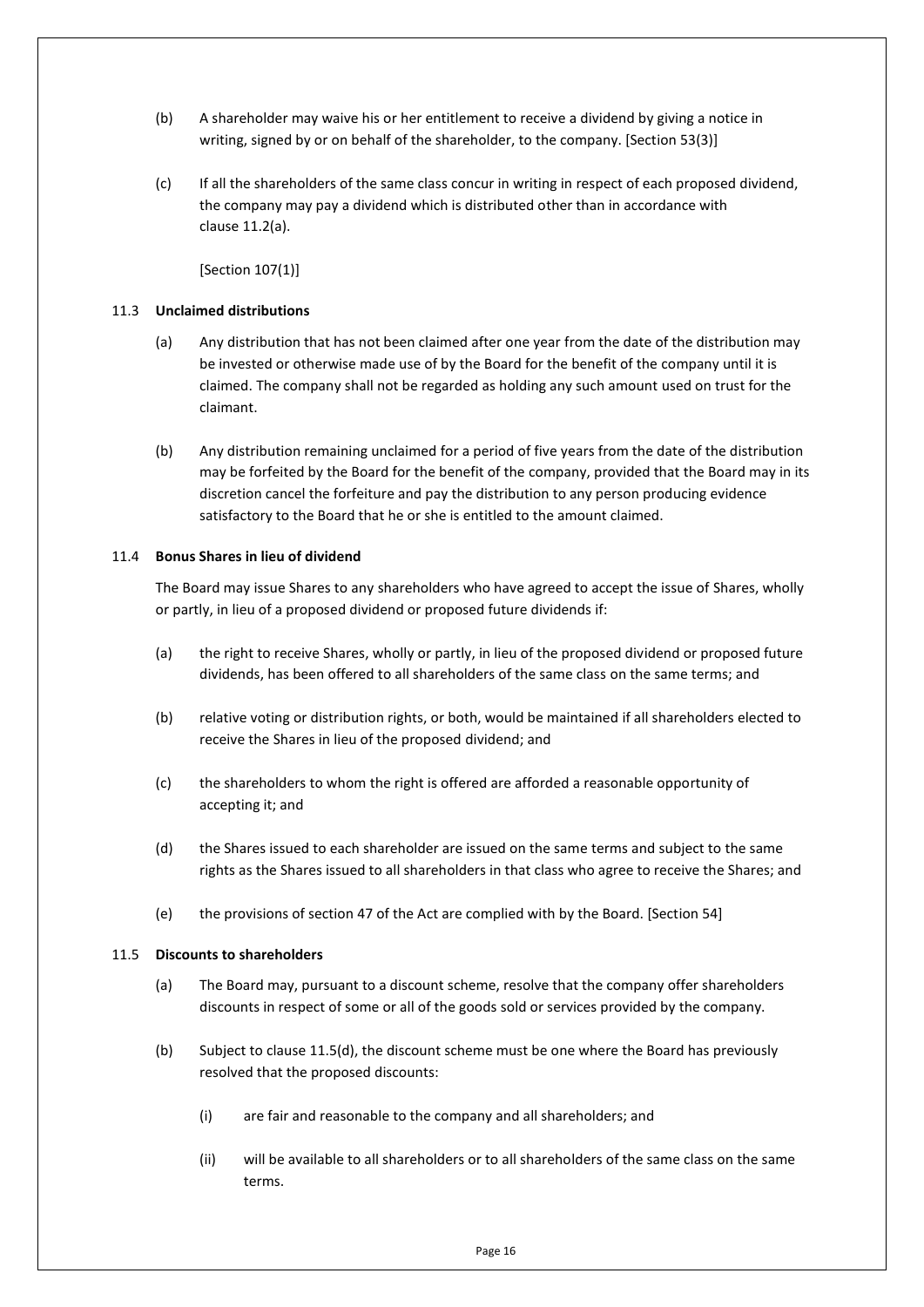- (c) The discount scheme may not be approved or continued by the Board unless the Board is satisfied on reasonable grounds that the company will satisfy, or is satisfying, the solvency test.
- <span id="page-21-6"></span>(d) If all shareholders of the class of Shares to which a proposed discount scheme would apply, agree in writing, the scheme may be put into effect notwithstanding that it does not comply with clause [11.5](#page-20-2)[\(b\).](#page-20-4) [Sections 55 and 107(1)]

#### <span id="page-21-0"></span>11.6 **Financial assistance on acquisition of Shares**

The company may, subject to and in accordance with sections 76 to 80, 107 and 108 of the Act, give financial assistance (whether directly or indirectly) to a person for the purpose of, or in connection with, the purchase of Shares issued (or to be issued) by the company, or by its holding company. [Section 76]

## <span id="page-21-1"></span>*Part IV Shareholders Rights and Obligations*

## <span id="page-21-2"></span>*12 Shareholder's rights*

## <span id="page-21-7"></span><span id="page-21-3"></span>12.1 **Issue of statement of rights to shareholder**

- <span id="page-21-8"></span>(a) The company must issue to any shareholder, on request, a statement that sets out:
	- (i) the class of Shares held by the shareholder, the total number of Shares of that class issued by the company, and the number of Shares of that class held by the shareholder;
	- (ii) the rights, privileges, conditions, and limitations, including restrictions on transfer, attaching to the Shares held by the shareholder; and
	- (iii) the relationship of the Shares held by the shareholder to other classes of Shares.
- <span id="page-21-9"></span>(b) The company is not obliged to provide a shareholder with a statement under clause [12.1](#page-21-3)[\(a\),](#page-21-7) if:
	- (i) a statement that complies with clause  $12.1(a)(i)$  $12.1(a)(i)$  to  $12.1(a)(ii)$  has been provided within the previous 6 months;
	- (ii) the shareholder has not acquired or disposed of Shares since the previous statement was provided;
	- (iii) the rights attached to the Shares have not been altered since the previous statement was provided; and
	- (iv) there are special circumstances that make it reasonable for the company to refuse the request.
- (c) A statement issued pursuant to clause [12.1](#page-21-3)[\(a\)](#page-21-7) must state in a prominent place that it is not evidence of title to the Shares or of the matters set out in it. [Section 83]

#### <span id="page-21-5"></span><span id="page-21-4"></span>12.2 **Alteration of Shareholder's rights**

- (a) The Company must not take action that affects the rights attached to Shares unless that action has been approved by a special resolution of each interest group.
- (b) For the purposes of clause [12.2](#page-21-4)[\(a\)](#page-21-5) the rights attached to a Share include: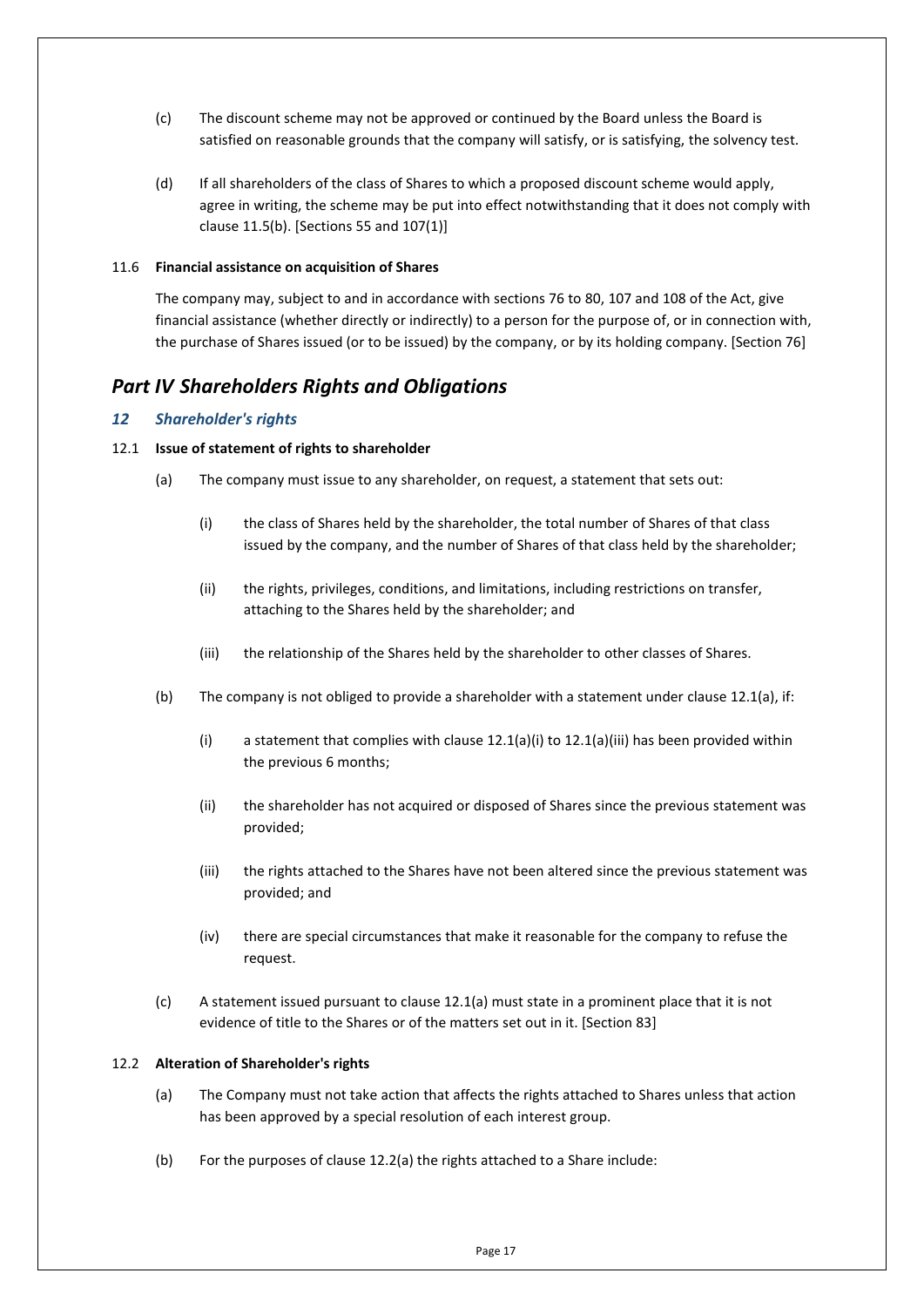- (i) the rights, privileges, limitations, and conditions attached to the Share by the Act or this constitution, including voting rights and rights to distributions;
- (ii) the right to have the procedure set out in this clause, and any further procedure required by this constitution for the amendment or alteration of rights, observed by the company; and
- (iii) the right that a procedure required by this constitution for the amendment or alteration of rights not be amended or altered.

#### **but do not include:**

(iv) the issue of further shares ranking equally or in priority to existing shares pursuant to Clause 3.2 (b) [Section 117 (3)(a)]

#### <span id="page-22-3"></span><span id="page-22-0"></span>12.3 **Shareholders entitled to exercise certain rights.**

- (a) The Shareholders who are:
	- (i) entitled to receive distributions; or
	- (ii) entitled to exercise any other right or receive any other benefit under the Act, this constitution or pursuant to the terms of issue of Shares,

are those shareholders of the relevant class:

- (iii) if the Board has fixed a date for the purpose, whose names are registered in the register on that date; or
- (iv) if the Board does not fix a date for the purpose, whose names are registered in the register on the day on which the Board or the Shareholders, as the case may be, pass the resolution concerned.
- (b) A date must not be fixed under clause [12.3](#page-22-0)[\(a\)](#page-22-3) that precedes by more than 20 Working Days the date on which the proposed action will be taken. [Section 125]

#### <span id="page-22-1"></span>*13 Exercise of powers reserved to shareholders*

#### <span id="page-22-2"></span>13.1 **Powers reserved to shareholders**

- (a) Powers reserved to shareholders by the Act or by this constitution may be exercised:
	- (i) at an annual meeting or a special meeting; or
	- (ii) by a resolution in lieu of a meeting pursuant to clause [14.3.](#page-25-3)
- (b) Unless otherwise specified in the Act or this constitution, a power reserved to shareholders may be exercised by an ordinary resolution. [Section 104]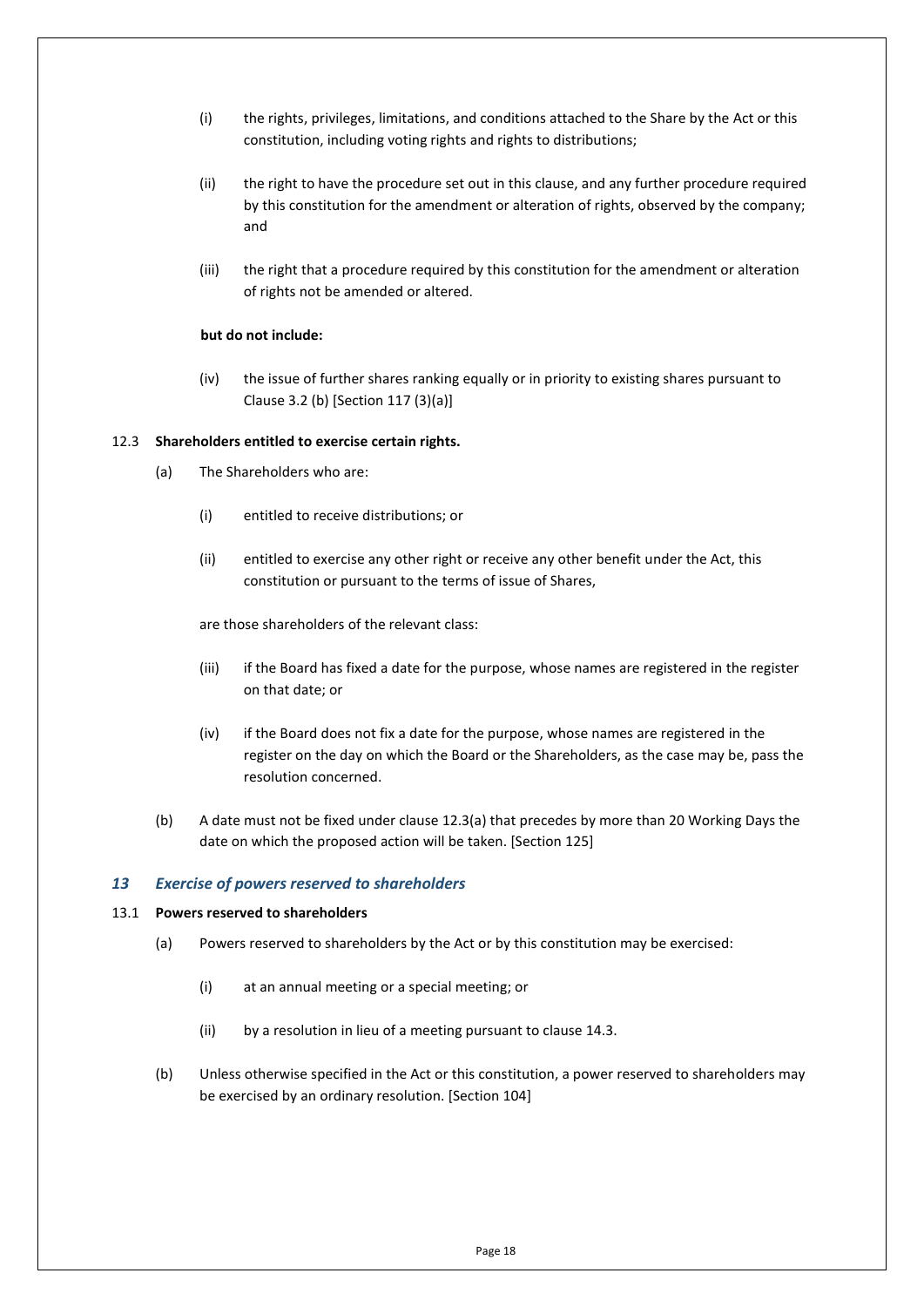#### <span id="page-23-0"></span>13.2 **Special resolutions**

When shareholders exercise a power to approve any of the following, that power may only be exercised by a special resolution:

- <span id="page-23-5"></span>(a) an alteration to or revocation of this constitution or the adoption of a new constitution;
- <span id="page-23-6"></span>(b) a major transaction;
- <span id="page-23-7"></span>(c) an amalgamation;
- (d) the liquidation of the company.

Any decision made by special resolution pursuant to this clause may be rescinded only by a special resolution, provided that a resolution to put the company into liquidation cannot be rescinded. [Section 106]

#### <span id="page-23-3"></span><span id="page-23-1"></span>13.3 **Unanimous assent to certain types of action**

- (a) Notwithstanding clause [11.1,](#page-19-1) if all entitled persons have agreed or concurred in writing and have not withdrawn that agreement or concurrence as permitted by section 107(6) of the Act:
	- (i) a dividend may be authorised otherwise than in accordance with clause [11.2;](#page-19-2)
	- (ii) a discount scheme may be approved otherwise than in accordance with clause [11.5;](#page-20-2)
	- (iii) Shares that have been issued as redeemable at the option of the company may be redeemed otherwise than in accordance with sections 69 to 72 of the Act; and
	- (iv) any of the matters referred to in clause [21.1\(a\)](#page-44-7) may be authorised otherwise than in accordance with that clause.
- (b) A power referred to in claus[e 13.3](#page-23-1)[\(a\)](#page-23-3) must not be exercised unless the Board is satisfied on reasonable grounds that the company will, immediately after the exercise of the power, satisfy the solvency test.
- (c) The directors who vote in favour of the exercise of the power must sign a certificate stating that, in their opinion, the company will, after the exercise of the power, satisfy the solvency test. [Section 107(1)]

#### <span id="page-23-2"></span>13.4 **Management review by shareholders**

- (a) A shareholder may question, discuss, and comment on the management of the company at a meeting of shareholders.
- <span id="page-23-4"></span>(b) A meeting of shareholders may pass a resolution relating to the management of the company.
- (c) Notwithstanding section 128 of the Act or any other clause of this constitution, a resolution relating to the management of the company passed at a meeting of shareholders (in accordance with claus[e 13.4](#page-23-2)[\(b\)\)](#page-23-4) is not binding on the Board. [Section 109]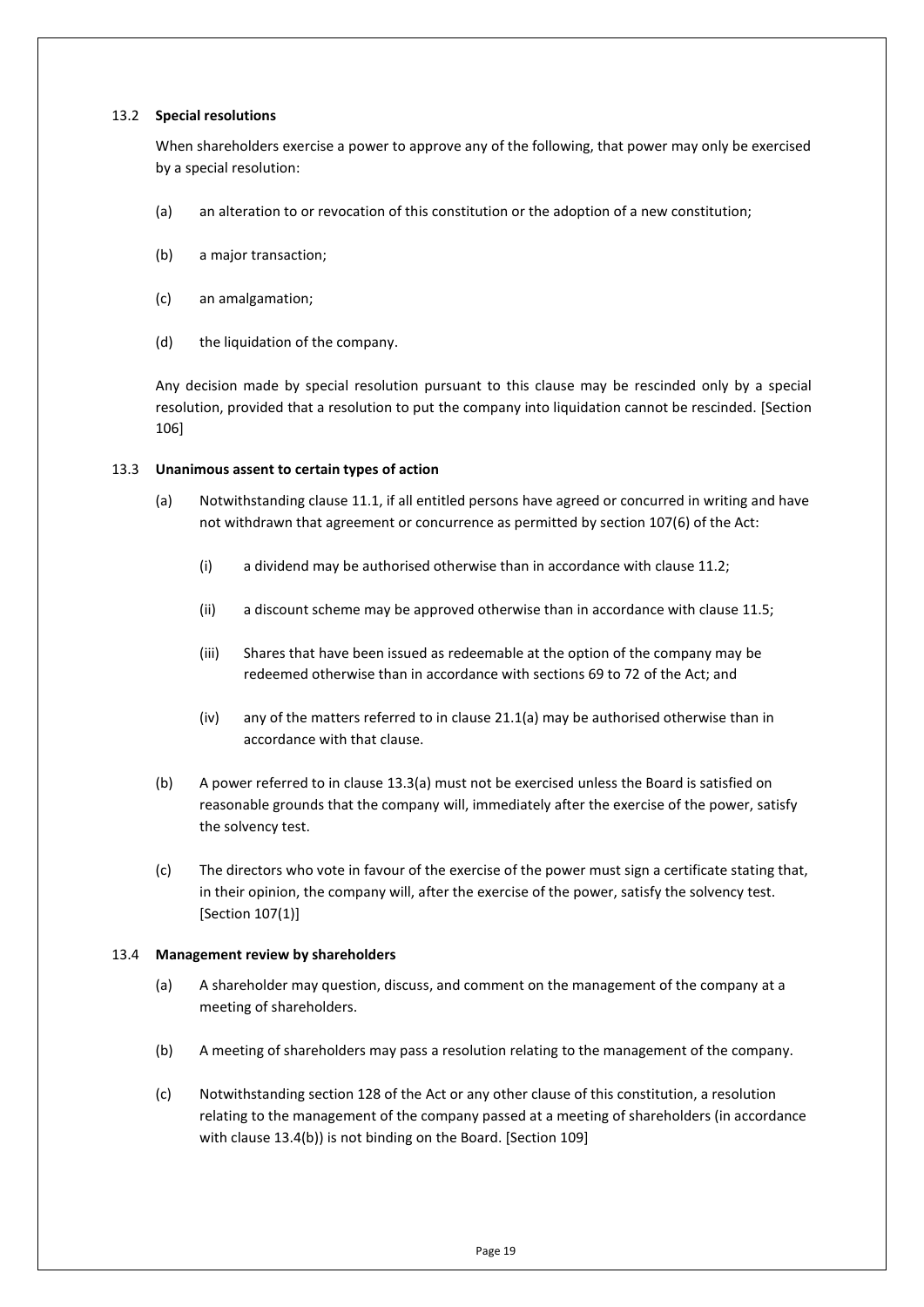#### <span id="page-24-0"></span>13.5 **Dissenting shareholder may require company to purchase Shares**

Where:

- (a) a shareholder is entitled to vote on the exercise of one or more of the powers set out in:
	- (i) clause [13.2\(a\)](#page-23-5) and the proposed alteration imposes or removes a restriction on the activities of the company; or
	- (ii) clause [13.2\(b\)](#page-23-6) or [13.2\(c\);](#page-23-7) and
- (b) the shareholders resolved, pursuant to claus[e 13.2](#page-23-0) to exercise the power; and
- (c) the shareholder casts all the votes attached to Shares registered in the shareholder's name and having the same beneficial owner against the exercise of the power; or
- (d) where the resolution to exercise the power was passed under clause [14.3,](#page-25-3) the shareholder did not sign the resolution,

that shareholder is entitled to require the company to purchase those Shares in accordance with section 111 of the Act. [Section 110]

#### <span id="page-24-1"></span>13.6 **Shareholder proposals**

- (a) A shareholder may give written notice to the Board of a matter the shareholder proposes to raise for discussion or resolution at the next meeting of the shareholders at which the shareholder is entitled to vote.
- (b) If the notice is received by the Board not less than 20 working days before the last day on which notice of the relevant meeting of shareholders is required to be given by the Board, the Board must (at the expense of the company) give notice of the shareholder's proposal and the text of any proposed resolution to all shareholders entitled to receive notice of the meeting.
- (c) If the notice is received by the Board not less than five working days and not more than 20 working days before the last day on which notice of the relevant meeting of shareholders is required to be given by the Board, the Board must (at the expense of the shareholder) give notice of the shareholder's proposal and the text of any proposed resolution to all shareholders entitled to receive notice of the meeting.
- (d) If the notice is received by the Board less than five working days before the last day on which notice of the relevant meeting of shareholders is required to be given by the Board, the Board may, if practicable and (at the expense of the shareholder) give notice of the shareholder's proposal and the text of any proposed resolution to all shareholders entitled to receive notice of the meeting.
- (e) If the directors intend that shareholders may vote on the proposal by proxy or by postal vote, they must give the proposing shareholder the right to include in or with the notice given by the Board a statement of not more than 1000 words prepared by the proposing shareholder in support of the proposal, together with the name and address of the proposing shareholder.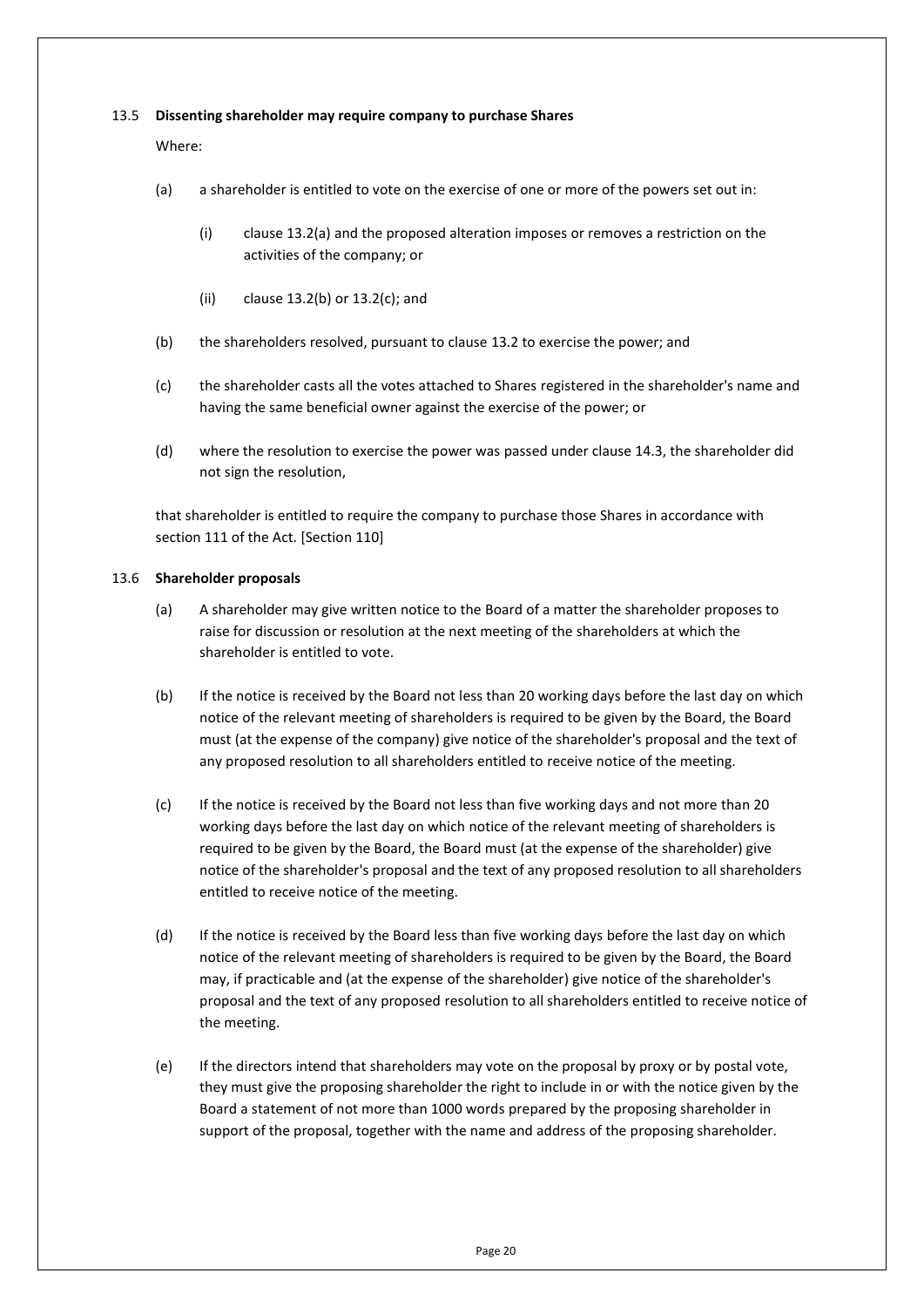- (f) The Board is not required to include in or with the notice given by the Board a statement prepared by a shareholder which the directors consider to be defamatory, frivolous, or vexatious.
- (g) Where the costs of giving notice of the shareholder's proposal and the text of any proposed resolution are required to be met by the proposing shareholder, the proposing shareholder must (on giving notice to the Board) deposit with the company or tender to the company a sum sufficient to meet those costs. [Clause 9 of First Schedule]

## <span id="page-25-0"></span>*14 Meetings of shareholders*

#### <span id="page-25-1"></span>14.1 **Annual meeting**

- (a) The Board must, in accordance with section 120 of the Act, call an annual meeting of shareholders to be held:
	- (i) not later than 6 months after the balance date of the company; and
	- (ii) not later than 15 months after the previous annual meeting, or in respect of the first annual meeting not later than 18 months after the date of the company's incorporation.
- (b) The company must hold the annual meeting on the date on which it is called to be held. [Section 120]
- (c) It shall not be necessary for the company to hold an annual meeting if everything required to be done at that meeting (by resolution or otherwise) is done by resolution in accordance with sections 122(2) and 122(3) of the Act.

## <span id="page-25-2"></span>14.2 **Special meetings.**

A special meeting:

- (a) may be called at any time by the Board or a person who is authorised by the Board to call the meeting; and
- <span id="page-25-5"></span>(b) must be called by the Board on the written request of shareholders holding not less than 5 per cent of the votes entitled to be cast on the issue. [Section 121]

## <span id="page-25-4"></span><span id="page-25-3"></span>14.3 **Resolution in lieu of meeting**

- (a) Subject to claus[e 14.3](#page-25-3)[\(c\),](#page-26-4) a resolution in writing signed by not less than 75 per cent (or where it is greater, the percentage required for the passing of a special resolution) of the shareholders who would be entitled to vote on that resolution at a meeting of shareholders, who together hold not less than 75 per cent (or where it is greater, the percentage required for the passing of a special resolution) of the votes entitled to be cast on that resolution, is as valid as if it had been passed at a meeting of those shareholders.
- (b) For the purposes of clause [14.3](#page-25-3)[\(a\),](#page-25-4) any such resolution may consist of one or more documents in similar form (including letter, telegrams, cables, facsimiles, telex messages, electronic mail, or other similar means of communication) each signed or assented to by or on behalf of one or more of the shareholders entitled to vote on the resolution.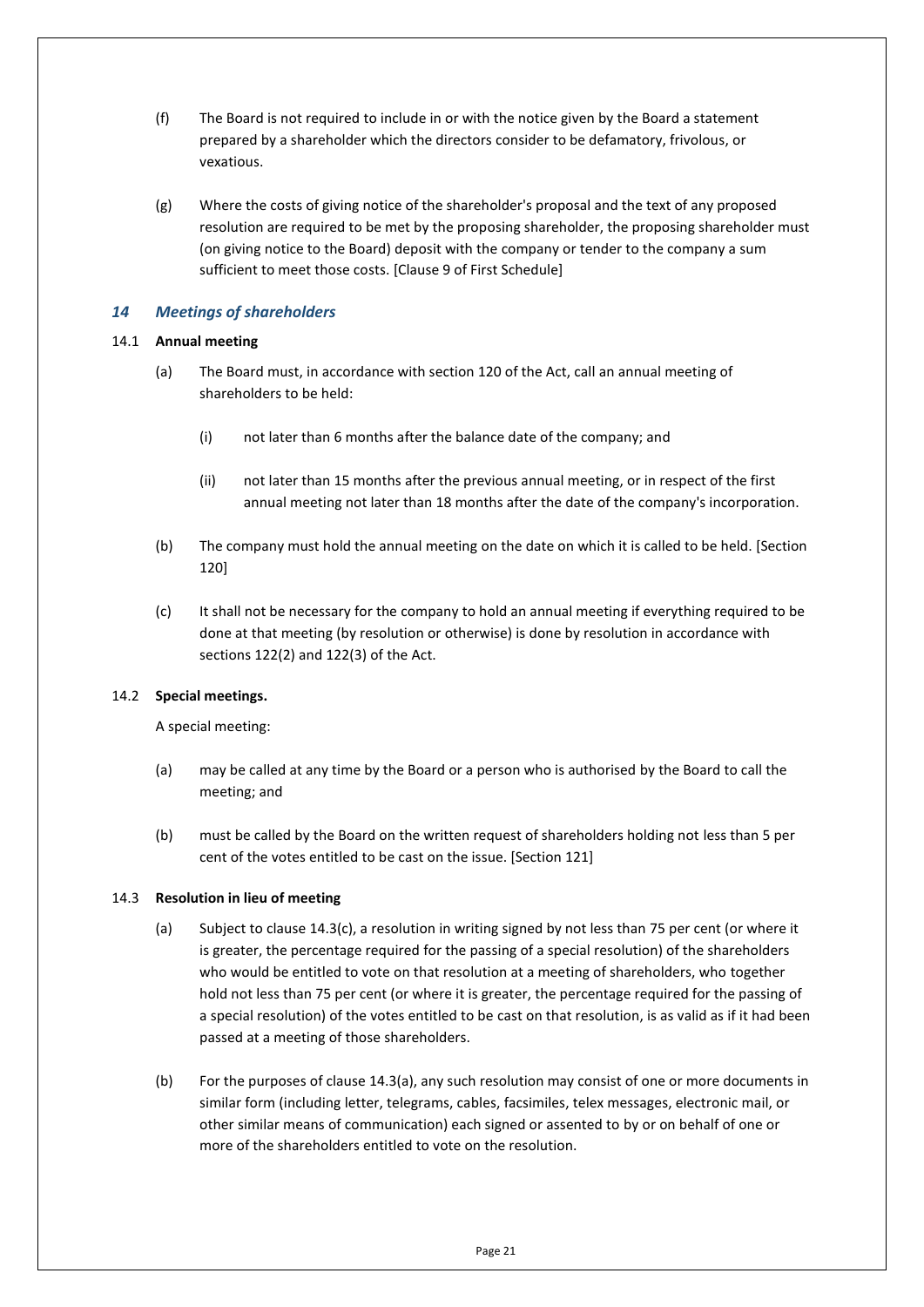- <span id="page-26-4"></span>(c) A resolution pursuant to section 196(2) of the Act to not appoint an auditor may be passed as provided in clause [14.3](#page-25-3)[\(a\),](#page-25-4) provided that the resolution must be signed by all the shareholders entitled to vote on the resolution.
- (d) Within five working days of a resolution being passed under this clause, the company must send a copy of the resolution to every shareholder who did not sign the resolution or on whose behalf the resolution was not signed. [Section 122]

#### <span id="page-26-0"></span>14.4 **Chairperson of meetings of shareholders**

- (a) If the directors have elected a chairperson, and that chairperson is present at a meeting of shareholders, he or she must chair the meeting.
- (b) If no chairperson has been elected or if, at any meeting of shareholders, the chairperson is not present within 15 minutes of the time appointed for the commencement of the meeting, the shareholders present may choose one of their number to chair the meeting. [Clause 1 of the First Schedule]

#### <span id="page-26-1"></span>14.5 **Shareholders entitled to notice of meeting**

- <span id="page-26-5"></span>(a) The shareholders entitled to receive notice of a meeting of shareholders are those shareholders of the relevant class:
	- (i) if the Board has fixed a date for the purpose of establishing an entitlement to receive notice of meeting, whose names are registered in the register on that date; or
	- (ii) if the Board does not fix a date for purpose of establishing an entitlement to receive the notice of meeting, whose names are registered in the register at the close of business on the day immediately preceding the day on which the notice is given.
- (b) A date fixed by the Board under clause [14.5](#page-26-1)[\(a\)\(i\)](#page-26-5) must not precede by more than 30 working days nor less than 10 working days the date on which the meeting is to be held. [Section 125(3) and  $(4)$ ].
- A shareholder may notify the Company that the shareholder wishes to receive documents electronically in accordance with section 391(3A) of the Companies Act 1993.
- $(b)$ (d) If a shareholder elects to receive electronic notices then the Company, in accordance with sections 391(3B) and (3C) may send notice to shareholders as provided by those subsections.

#### <span id="page-26-2"></span>14.6 **Notice of meeting**

Written nNotice of the time and place of a meeting of shareholders must be sent to every shareholder entitled to receive notice of the meeting, and to every director and the auditor of the company, not less than 10 working days before the meeting. [Clause 2 of First Schedule]

#### <span id="page-26-3"></span>14.7 **Contents of notice**

The notice referred to in clause [14.6](#page-26-2) shall address the relevant matters set out below: The notice referred to in clause 14.6 must state: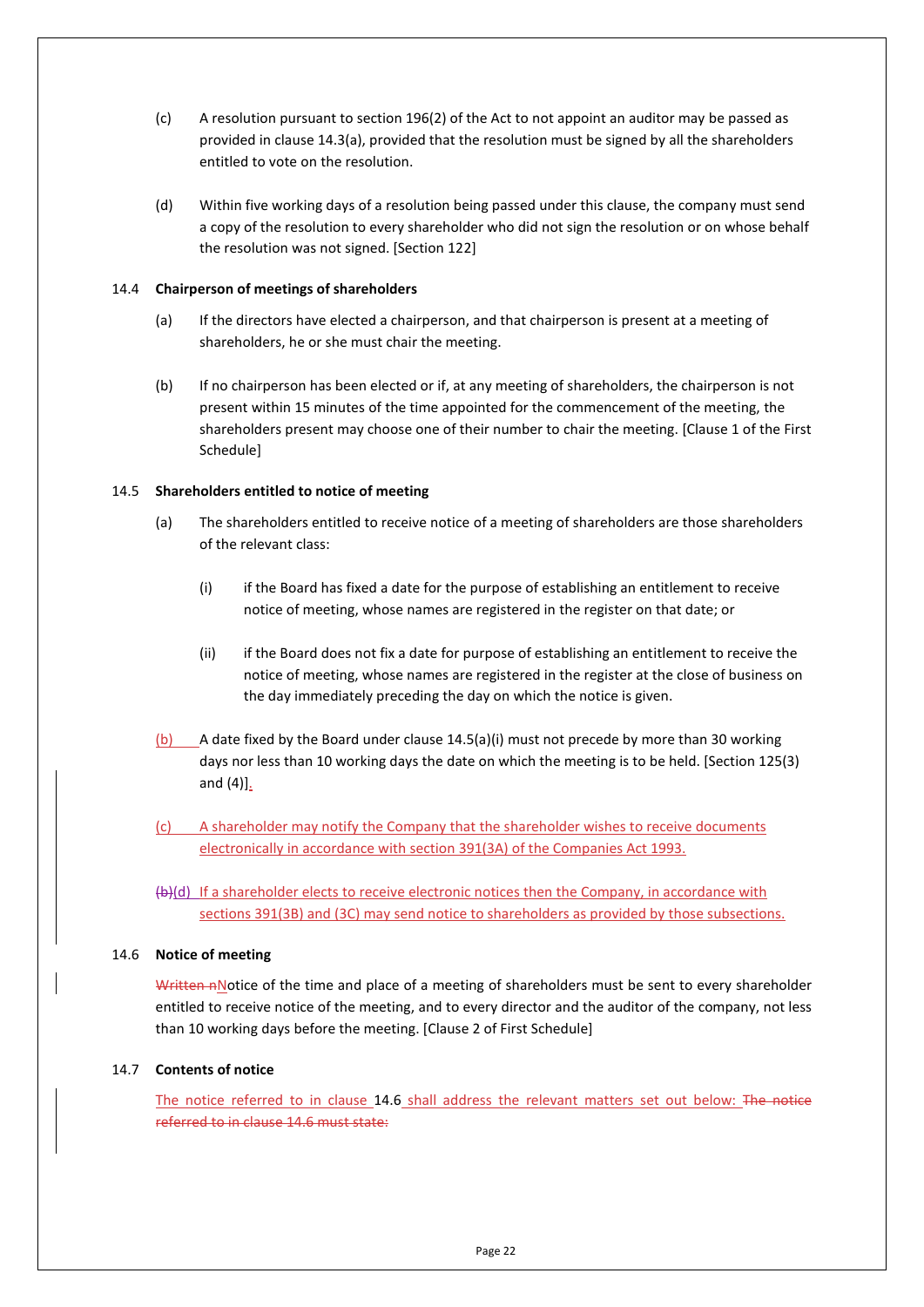- (a) the nature of the business to be transacted at the meeting in sufficient detail to enable a shareholder to form a reasoned judgment in relation to it; [Clause 2 of First Schedule]
- (b) the text of any special resolution to be submitted to the meeting; [Clause 2 of First Schedule]
- (c) the text of any resolution for the purposes of section 207I or 207J of the Act to be submitted to the meeting; [Clause 2 of First Schedule]
- (d) in the case of special resolutions required by section  $106(1)(a)$  or (b) of the Act, the right of a shareholder under section 110 of the Act; [Clause 2 of First Schedule]
- (e) the method of voting and if it is postal voting, electronic voting or any other method of voting;
- (f) the way in which votes are to be cast, the address or electronic system to which votes are to be sent or posted including, if required, the name to which they are to be sent;
- (d)(g) the time period within which voting rights must be exercised.
	- (c) the postal address to which postal votes may be sent and the name or office of the person to whom they may be sent; and [Clause 7(2) of First Schedule]
	- (d) that the postal vote must be received by the person referred to in paragraph (c) at least 48 hours prior to the start of the meeting.

#### <span id="page-27-0"></span>14.8 **Irregularities in notice**

- (a) An irregularity in a notice of a meeting is waived if all the shareholders entitled to attend and vote at the meeting attend the meeting without protest as to the irregularity, or if all such shareholders agree to the waiver. [Clause 2(3) of First Schedule]
- (b) The accidental omission to give notice of a meeting to, or a failure to receive notice of a meeting by, a shareholder does not invalidate the proceedings at that meeting. [Clause 2(3A) of First Schedule]

#### <span id="page-27-1"></span>14.9 **Method of holding meeting**

A meeting of shareholders may be held either:

- <span id="page-27-3"></span>(a) by a number of shareholders, who constitute a quorum, being assembled together at the place, date and time appointed for the meeting; or
- <span id="page-27-4"></span>(b) by means of audio, or audio and visual, communication by which all shareholders participating and constituting a quorum, can simultaneously hear each other throughout the meeting. [Clause 3 of First Schedule]

#### <span id="page-27-2"></span>14.10 **Adjournments**

(a) The chairperson of a meeting of shareholders may, at the request of those shareholders present in person or by proxy who are between them able to exercise a majority of the votes able to be cast at the meeting, adjourn the meeting.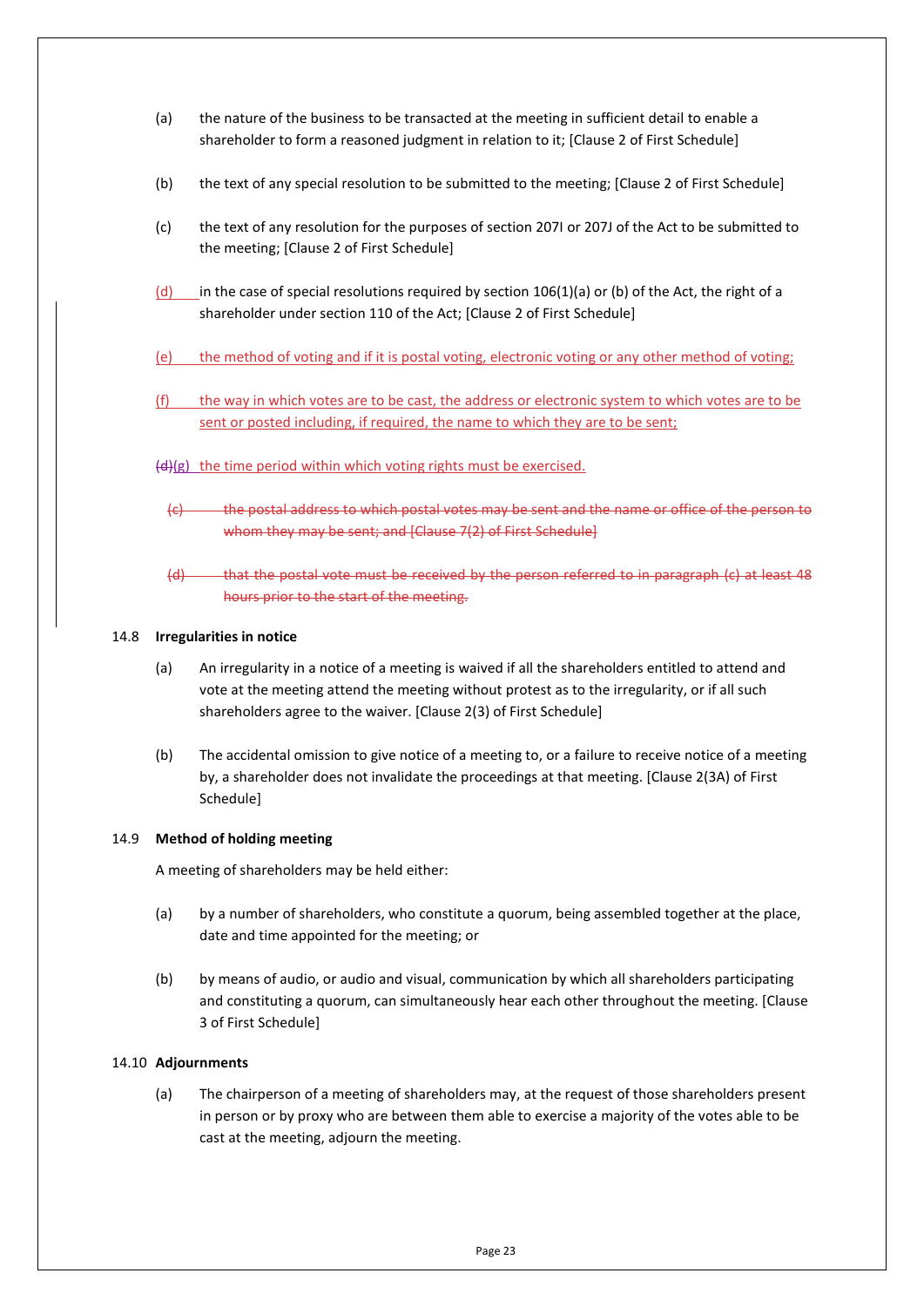- (b) No business shall be transacted of any adjourned meeting other than the business left unfinished at the meeting from which the adjournment took place.
- (c) If a meeting of shareholders is adjourned for less than 30 days, it is not necessary to give notice of the time and place of the adjourned meeting other than by announcement at the meeting which is adjourned. In any other case, notice of the adjourned meeting shall be given in accordance with clauses [14.6](#page-26-2) and [14.7](#page-26-3) [Clause 2 of First Schedule]

#### <span id="page-28-0"></span>14.11 **Minutes**

- (a) The Board must ensure that full and accurate minutes are kept of all proceedings at meetings of shareholders.
- (b) Minutes which have been signed as correct by the chairperson of the meeting are prima facie evidence of the proceedings. [Clause 8 of First Schedule]

#### <span id="page-28-1"></span>*15 Voting at meetings*

#### <span id="page-28-2"></span>15.1 **Quorum**

- (a) A quorum for a meeting of shareholders is present if those shareholders who have cast votes in person, by post or electronically or who are present in person or by proxy are postal votes or who are present, or their proxies who are present, are between them able to exercise 5% of the votes to be cast on the business to be transacted by the meeting. [Clause 4(2) of First Schedule]
- (b) Subject to claus[e 15.1](#page-28-2)[\(c\),](#page-28-4) no business may be transacted at a meeting of shareholders if a quorum is not present.
- <span id="page-28-4"></span>(c) If a quorum is not present within 30 minutes after the time appointed for the meeting:
	- (i) in the case of a meeting called pursuant to a requisition of shareholders under clause [14.2\(b\),](#page-25-5) the meeting is dissolved:
	- (ii) in the case of any other meeting, the meeting is adjourned to the same day in the following week at the same time and place, or to such other date, time and place as the directors may appoint and if at the adjourned meeting, a quorum is not present within 30 minutes after the time appointed for the meeting, the shareholders present or their proxies are a quorum. [Clause 4 of First Schedule].

#### <span id="page-28-3"></span>15.2 **Voting**

- (a) In the case of a meeting of shareholders held under clause [14.9\(a\),](#page-27-3) unless a poll is demanded, voting at the meeting shall be by whichever of the following methods is determined by the chairperson of the meeting:
	- (i) voting by voice; or
	- (ii) voting by show of hands.
- (b) In the case of a meeting of shareholders held under clause [14.9\(b\),](#page-27-4) unless a poll is demanded, voting at the meeting shall be by any method permitted by the chairperson of the meeting.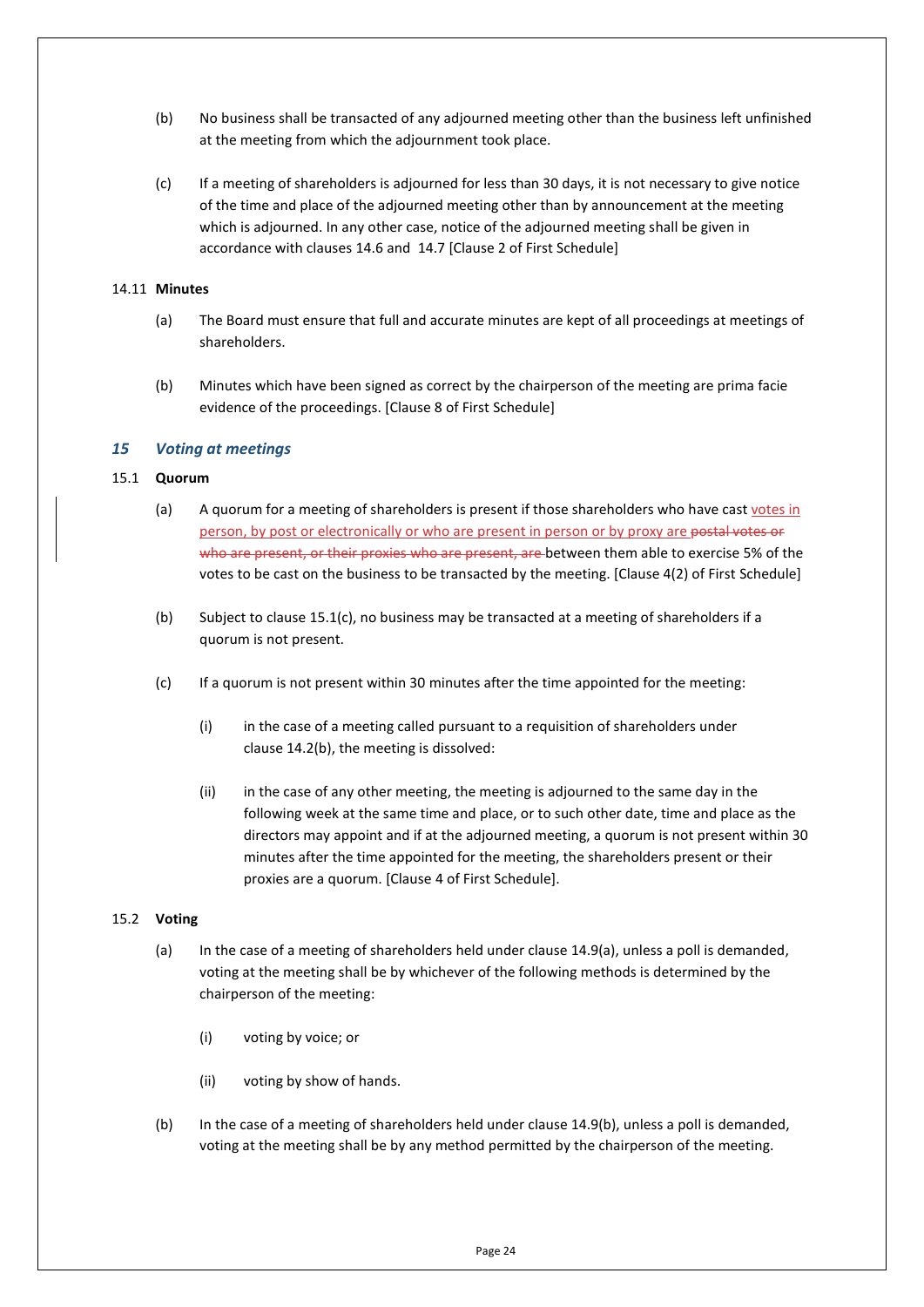- (c) A declaration by the chairperson of the meeting that a resolution is carried by the requisite majority is conclusive evidence of that fact, unless a poll is demanded in accordance with clause [15.2](#page-28-3)[\(d\).](#page-29-1)
- <span id="page-29-1"></span>(d) At a meeting of shareholders, a poll may be demanded by:
	- (i) not less than five shareholders having the right to vote at the meeting; or
	- (ii) a shareholder or shareholders representing not less than 10 per cent of the total voting rights of all shareholders having the right to vote at the meeting; or
	- (iii) a shareholder or shareholders holding Shares that confer a right to vote at the meeting and on which the aggregate amount paid up is not less than 10 per cent of the total amount paid up on all Shares that confer that right; or
	- (iv) the chairperson of the meeting.
- (e) A poll may be demanded either before or after the vote is taken on a resolution.
- (f) If a poll is taken, votes must be counted according to the votes attached to the Shares of each shareholder present (in person or by proxy) and voting.
- (g) The chairperson of a shareholders' meeting is not entitled to a casting vote [Clause 5(7) of First Schedule]
- (h) For the purposes of this clause, the instrument appointing a proxy to vote at a meeting confers authority to demand or join in demanding a poll and a demand by a person as proxy for a shareholder has the same effect as a demand by the shareholder. [Clause 5 of First Schedule]

#### <span id="page-29-0"></span>15.3 **Proxies and representatives**

- (a) A shareholder may exercise the right to vote either-by being present, by electronic voting, or by proxy.
- (b) A proxy for a shareholder is entitled to attend, be heard, and vote at a meeting of shareholders as if the proxy were the shareholder.
- (c) A proxy must be appointed by notice in writing signed by or, in the case of an electronic notice, sent by, the shareholder, and the notice must state whether the appointment is for a particular meeting or a specified term not exceeding 12 months.
- (d) No proxy is effective in relation to a meeting unless a copy of the notice of appointment is produced 48 hours before the start of the meeting. The Chairperson may generally or in respect of any particular shareholder waive the time requirements of this Clause 15.3 (d). [Clause 6 of First Schedule].
- (e) A body corporate which is a shareholder may appoint a representative to attend a meeting of shareholders on its behalf in the same manner as that in which it could appoint a proxy. [Clause 10 of First Schedule]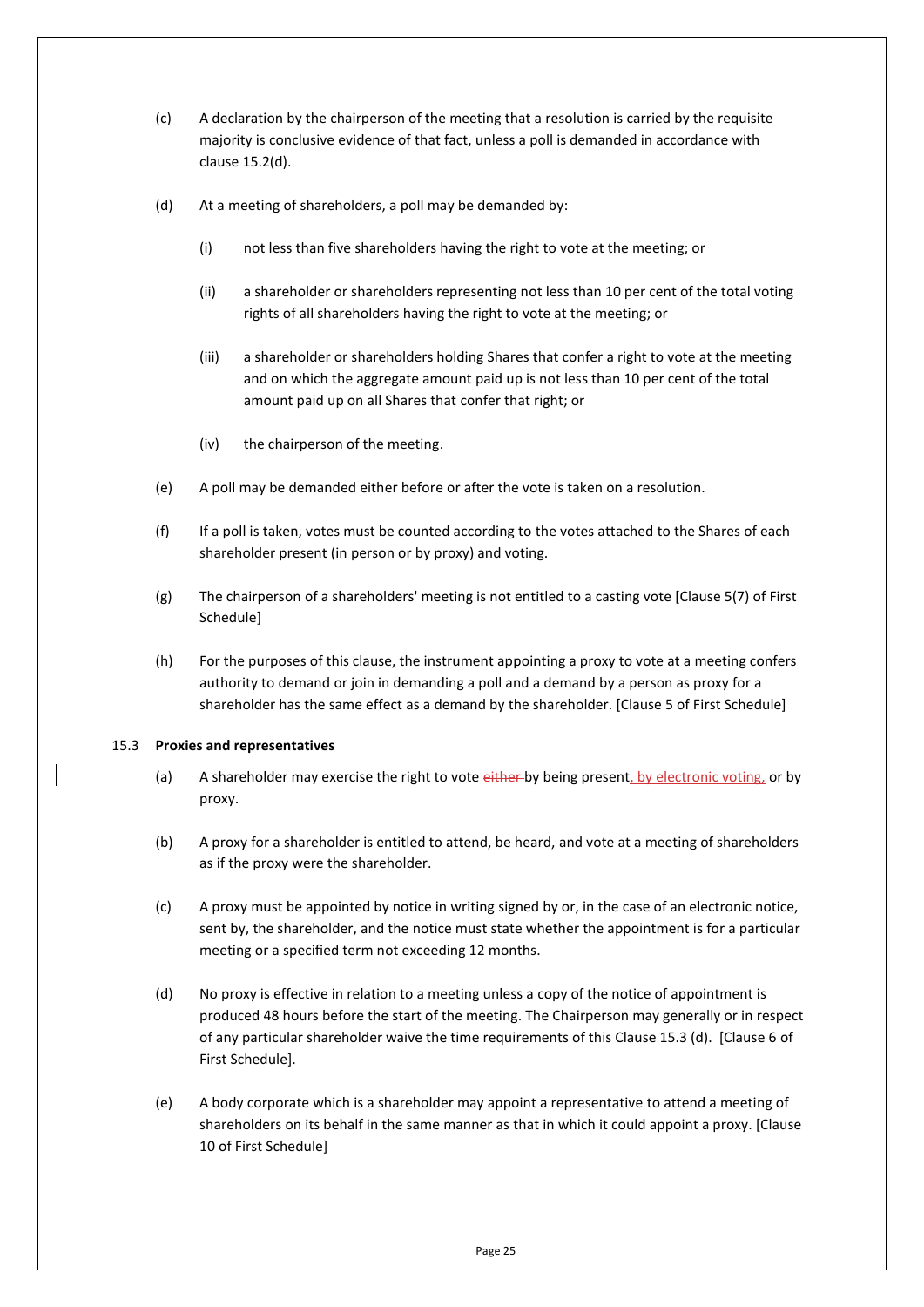#### <span id="page-30-0"></span>15.4 **Postal votes**

- (a) A shareholder may exercise the right to vote at a meeting by casting a postal vote in accordance with the provisions of this clause [15.4.](#page-30-0) [Clause 7(1) of First Schedule]
- (b) To avoid doubt, a postal vote may be cast using electronic means permitted by the Board in accordance with the Act.
- (c) The notice of a meeting at which shareholders are entitled to cast a postal vote must state the name of the person authorised by the Board to receive and count postal votes at that meeting.
- (d) If no person has been authorised to receive and count postal votes at a meeting, or if no person is named as being so authorised in the notice of the meeting, every director is deemed to be so authorised.
- (e) A shareholder may cast a postal vote on all or any of the matters to be voted on at the meeting, by sending a notice of the manner in which his or her Shares are to be voted to a person authorised to receive and count postal votes at that meeting. The notice must reach that person not less than 48 hours before the start of the meeting.
- (f) It is the duty of the person authorised to receive and count postal votes at a meeting:
	- (i) to collect together all postal votes received by him or her, or by any other authorised person, or by the company;
	- (ii) in relation to each resolution to be voted on at the meeting, to count:
		- (A) the number of shareholders voting in favour of the resolution and the number of votes cast by each shareholder in favour of the resolution; and
		- (B) the number of shareholders voting against the resolution, and the number of votes cast by each shareholder against the resolution;
	- (iii) to sign a certificate stating that he or she has carried out the duties set out in paragraphs (e)(ii)(A) and (B) of this clause and which sets out the results of the counts required by paragraphs (e)(ii) of this clause; and
	- (iv) to ensure that the certificate required by paragraph (e)(iii) of this clause is presented to the chairperson of the meeting.
- (g) If a vote is taken at a meeting on a resolution on which postal votes have been cast, the chairperson of the meeting must:
	- (i) on a vote by show of hands, count each shareholder who has submitted a postal vote for or against the resolution;
	- (ii) on a poll, count the votes cast by each shareholder who has submitted a postal vote for or against the resolution.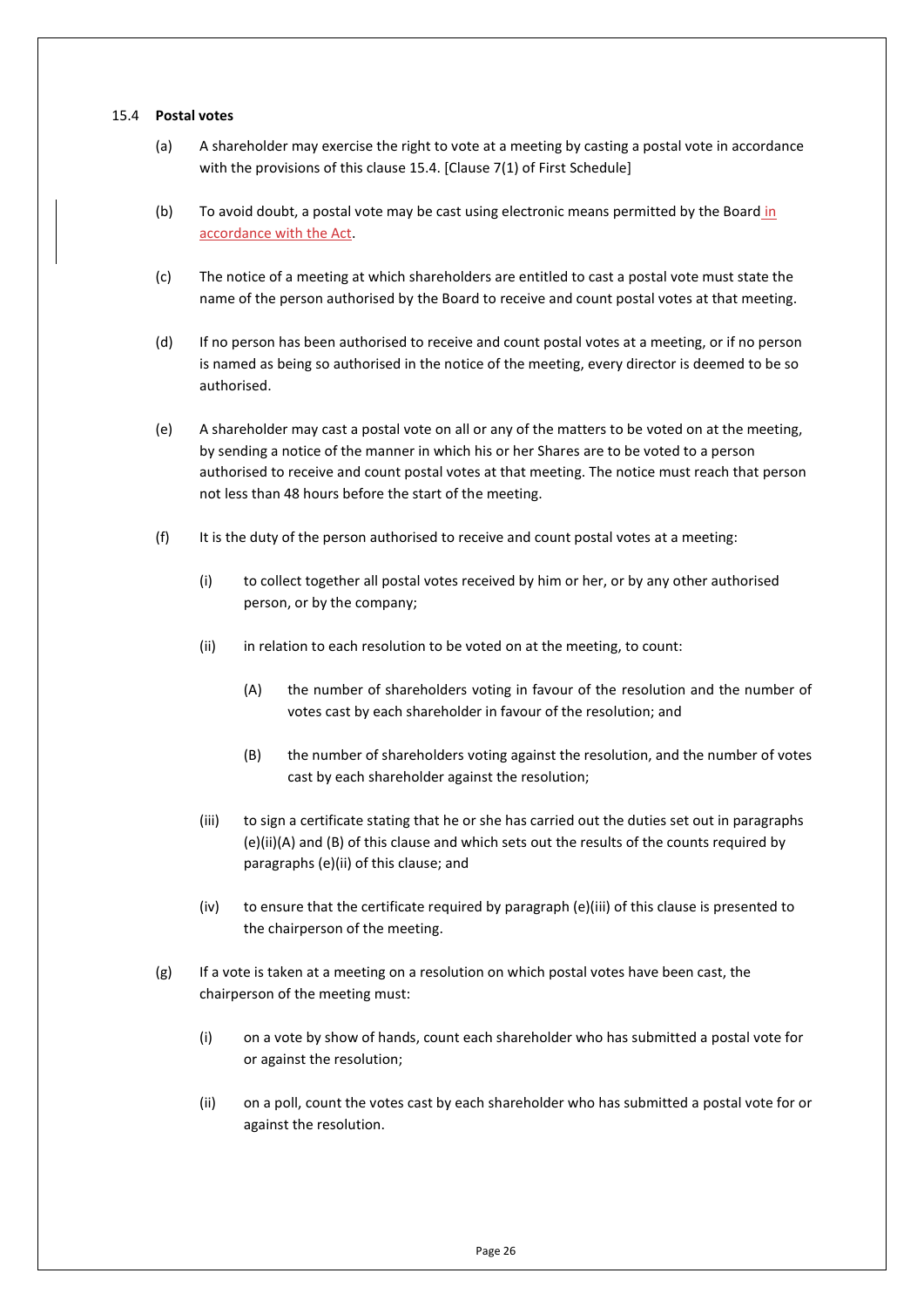- (h) The chairperson of a meeting must call for a poll on a resolution on which the chairperson holds sufficient postal votes that if a poll were taken the result could differ from that obtained on a show of hands.
- (i) The chairperson of a meeting must ensure that a certificate of postal votes held by the chairperson is annexed to the minutes of the meeting. [Clause 7 of First Schedule]

#### <span id="page-31-0"></span>15.5 **Votes of joint holders**

Where 2 or more persons are recorded in the register as the holder of a share, the vote of the person named first in the register and voting on a resolution will be accepted to the exclusion of the votes of the other joint holders. [Clause 11 of First Schedule]

#### <span id="page-31-1"></span>15.6 **Unpaid sums**

If a sum due to the company in respect of a share has not been paid, that share may not be voted at a shareholders' meeting other than at a meeting of an interest group. [Clause 12 of First Schedule]

#### <span id="page-31-2"></span>15.7 **Meetings of interest groups**

The provisions of clauses [14](#page-25-0) and [15](#page-28-1) shall, with such consequential amendments as may be necessary, govern the proceedings of any meeting of an interest group.

#### <span id="page-31-3"></span>15.8 **Other proceedings**

Except as provided in this constitution the shareholders may regulate their own procedure.

## <span id="page-31-4"></span>*Part V Directors and their Powers and Duties*

## <span id="page-31-5"></span>*16 Appointment and removal of Directors*

<span id="page-31-6"></span>16.1 **Board Composition**

The composition of the Board must include the following:

- (a) the minimum number of Directors (other than alternate directors) shall be three and the maximum number of Directors (other than alternate directors) is seven;
- (b) at least two Directors must be ordinarily resident in New Zealand; and
- (c) of the number of Directors at least five shall be elected and the Board may appoint up to two independent directors.

## <span id="page-31-7"></span>16.2 **Independent Directors**

The Board may appoint up to two (2) independent Directors provided the persons so appointed have the experience and qualifications to be of special value to the Company to act as a director of the Company. The Board shall have the following powers in respect of those appointments:

- (a) to determine the period for which they hold office, which period shall be reviewed at least every three years;
- (b) the right to remove, by a majority vote of the Board, any person so appointed;
- (c) any other terms and conditions of holding office.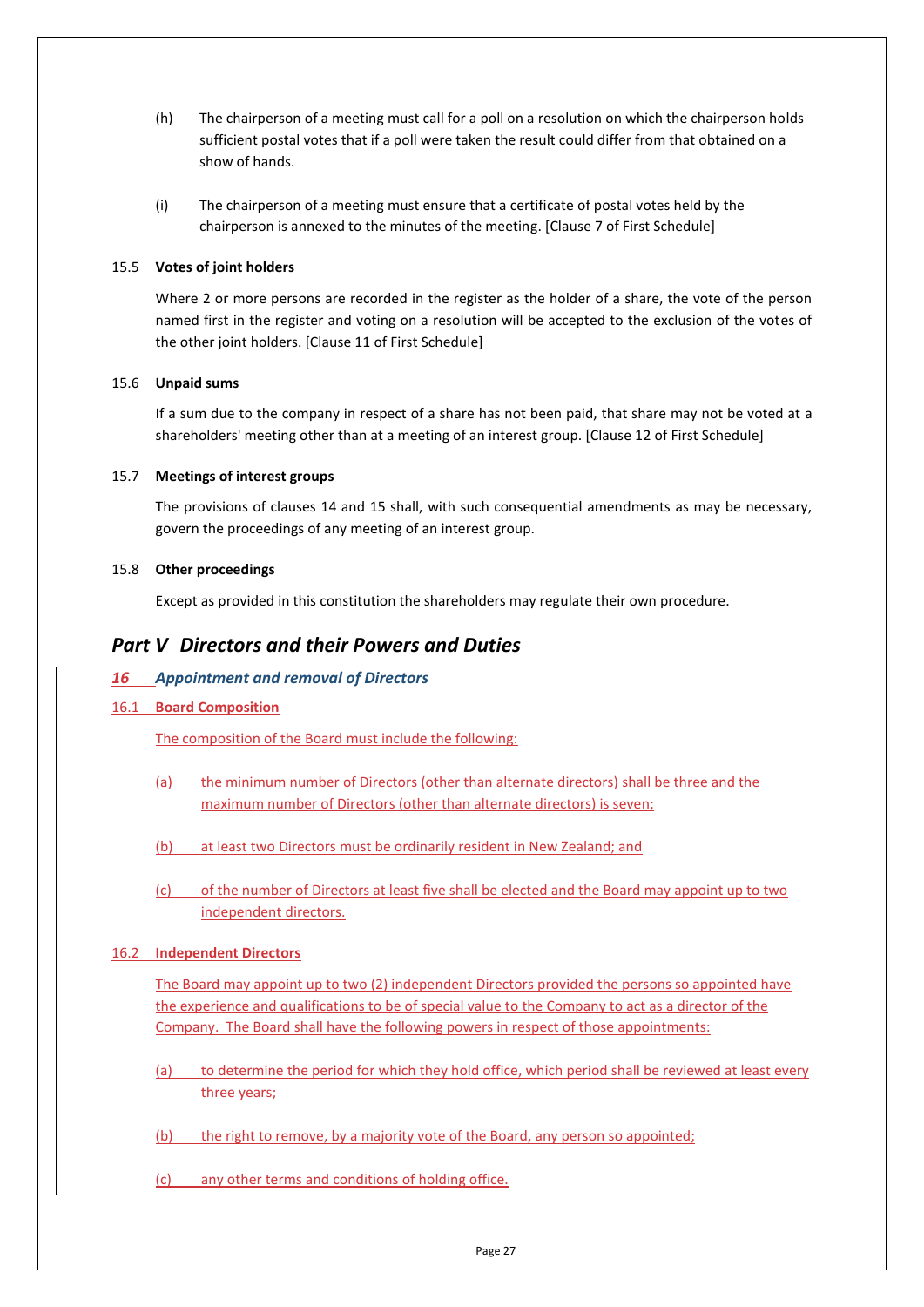### <span id="page-32-0"></span>16.3 **Appointment of Directors**

- (a) The provisions in this clause apply to all directors to be appointed by the shareholders. The provisions do not apply to independent directors appointed under claus[e 16.2.](#page-31-7)
- <span id="page-32-2"></span>(b) Any natural person who is not disqualified under the Act and who has been nominated at least 20 working days prior to the Annual Meeting of the Company may be appointed as a Director by an ordinary resolution of shareholders. This provision does not apply to an existing director seeking re-election.
- <span id="page-32-3"></span>(c) In addition to the provisions under claus[e 16.3](#page-32-0)[\(b\)](#page-32-2) the Board may appoint any person who is not disqualified under the Act to be a Director to fill a casual vacancy or as an addition to the existing directors, subject to the maximum number of directors. Any Director appointed under this clause may hold office only until the next annual meeting, and is then eligible for election, but must not be taken into account in determining the Directors who are to retire by rotation at that meeting.
- (d) The persons holding office as directors of the Company on adoption of any changes to this constitution continue in office and are deemed to have been appointed as Directors pursuant to this constitution. Similarly, the chairperson of the Board continues in office and is deemed to have been appointed as chairperson pursuant to this constitution.

## <span id="page-32-1"></span>16.4 **Rotation of Directors**

- (a) At the annual meeting in each year at least one third of the Directors or, if their number is not a multiple of three, then the number nearest to one third, shall retire from office, but shall be eligible for re-election at that meeting.
- (b) The Directors who have been longest in office shall retire first provided that if those Directors comprise more than one third of the Directors those Directors shall decide by agreement or failing agreement by lot which of them is to retire first and be subject to re-election. Any of those Directors not offering himself or herself for re-election shall not be counted in that number.
- (c) Other than as set out in (b) above, where directors have been appointed on the same day, or a director has not been re-elected in the previous two years, those directors shall determine by agreement, or failing agreement by lot, who shall stand for re-election in each year.
- (d) Any Director appointed by the Board pursuant to claus[e 16.3\(c\)](#page-32-3) shall not be counted in determining the number of directors to retire from office in the relevant year. In addition, any director appointed under claus[e 16.3\(c\)](#page-32-3) shall stand for re-election as required by that clause.
- (e) A retiring Director continues to hold office:
	- (i) <u>until he or she is re-elected; or</u>
	- (ii) if he or she is not re-elected, until the meeting of security holders at which he or she retires (or any adjournment of that meeting) elects someone in his or her place; or
	- (iii) if the meeting of shareholders does not elect someone in his or her place, until the end of the meeting or any adjournment of the meeting.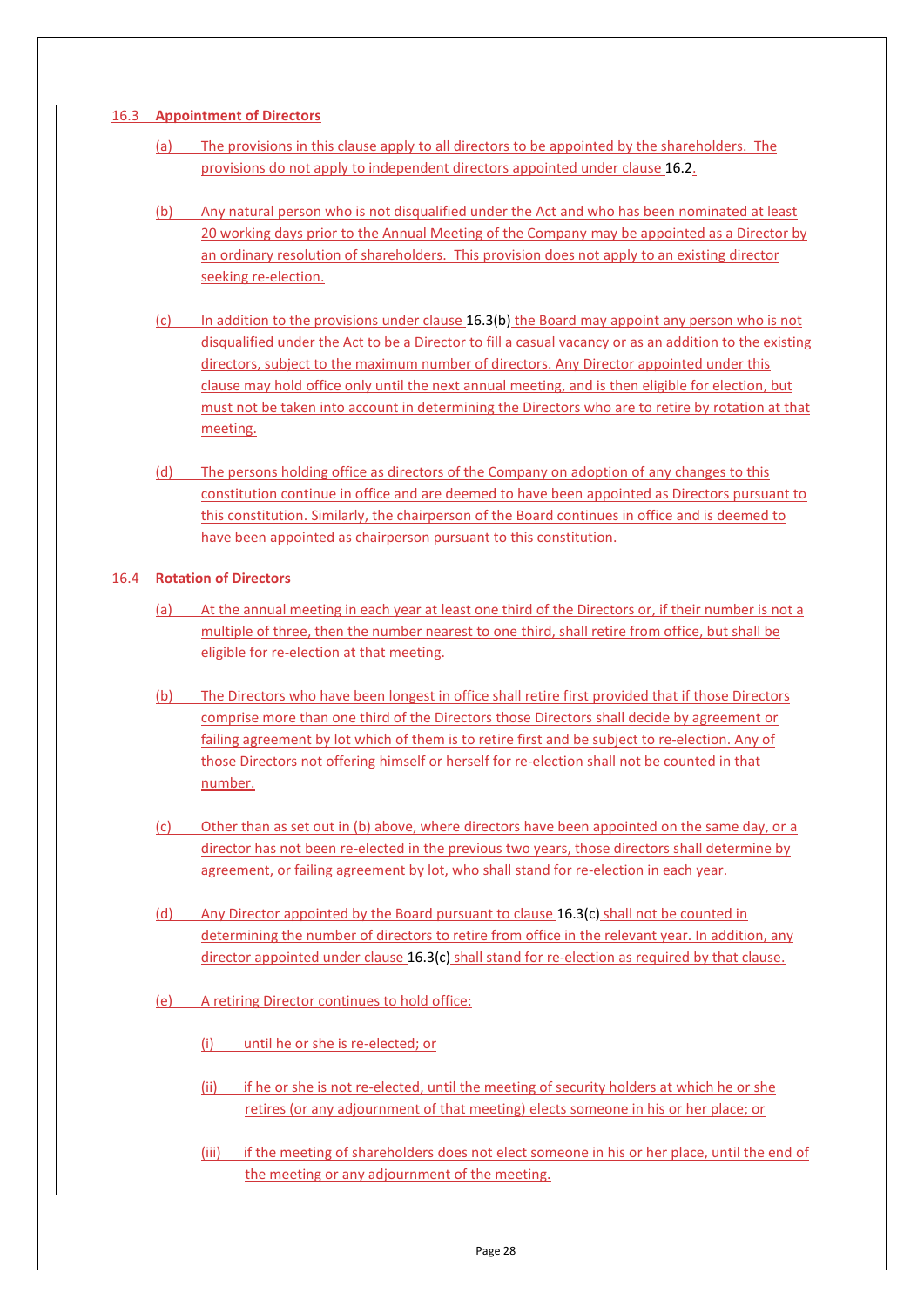(f) The shareholders may by ordinary resolution fill the office vacated by a Director who is retiring by rotation in accordance with this clause by electing a person who is not disqualified under the Act to that office at the annual meeting at which the outgoing Director retires. If no new Director is elected and if the retiring Director (not being disqualified under the Act) is offering himself or herself for re-election, the retiring Director shall be deemed to be re-elected unless it is expressly resolved by ordinary resolution not to fill the vacated office or a resolution for the re-election of that Director is put to the meeting and lost.

### <span id="page-33-0"></span>16.5 **No shareholding qualification for Directors**

There is no shareholding qualification for Directors.

#### <span id="page-33-1"></span>16.6 **Election of chairperson of the Board and term of office**

- (a) The Directors may elect one of their number as chairperson and, if they so determine a deputy chairperson, of the Board.
- (b) The chairperson of the Board and, if one has been elected, the deputy chairperson of the Board holds that office until he or she vacates that office, or the Directors elect a chairperson or deputy chairperson (as the case may be) in his or her place.

#### <span id="page-33-2"></span>16.7 **Office of Director vacated in certain cases**

The office of Director is vacated if the person holding that office:

- (a) dies;
- (b) is removed from office pursuant to the Act;
- (c) is an executive Director and ceases to be an employee of the Company or of a related body corporate of the Company;
- (d) becomes an insolvent under administration;
- (e) becomes of unsound mind or a person whose property is liable to be dealt with pursuant to a law about mental health; or
- (f) is absent from 3 consecutive meetings of the Board without leave being granted by a resolution of the Board and the Board resolves that the Director has vacated office;
- (g) becomes disqualified from being a director pursuant to the Act; or
- (h) retires from office and is not re-elected or deemed to have been re-elected under this constitution.

#### <span id="page-33-3"></span>16.8 **Resignation**

A director may resign office by signing a written notice of resignation and delivering it to the company. The notice takes effect upon the later of the receipt of it at the registered office of the company (including receipt of a facsimile or email copy) and any later time specified in the notice. [Section 157(2)]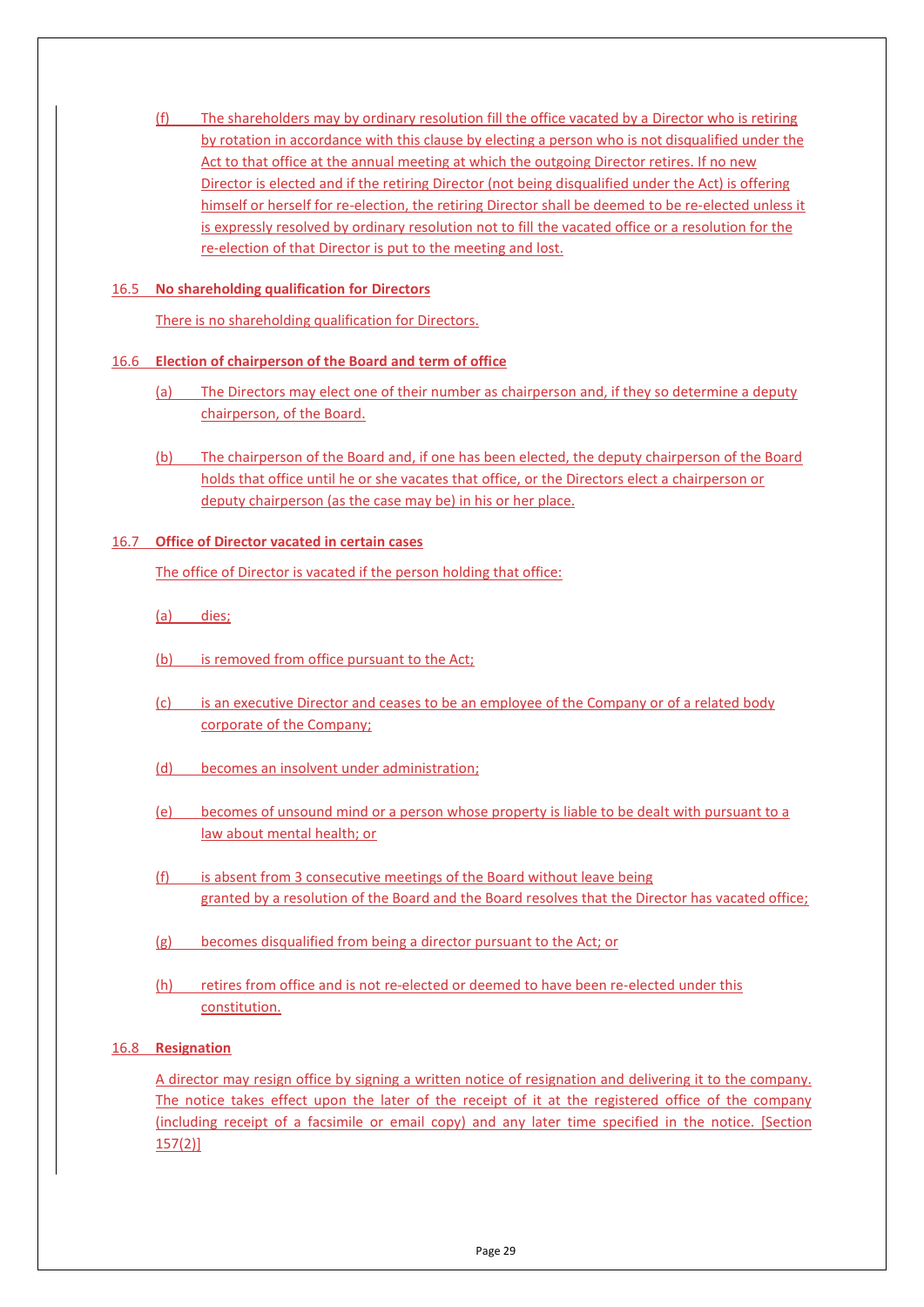### <span id="page-34-0"></span>16.9 **Shareholding qualification**

A director is not required to hold Shares.

#### <span id="page-34-1"></span>16.10 **Directors may appoint and remove alternate Directors:**

Every Director may:

(a) appoint any person who is not a Director and is not disqualified by the Act or this constitution from being a Director, and whose appointment has been approved in writing by a majority of the other Directors, to act as an alternate Director in his or her place either for a specified period, or generally during the absence or inability to act from time to time of such Director; and

(b) remove his or her alternate Director from that office,

by giving written notice to that effect to the Company. A majority of the other Directors may similarly remove an alternate of a Director from that office.

#### <span id="page-34-2"></span>16.11 **Alternate Director has powers of appointer**

While acting in the place of the Director who appointed him or her, an alternate Director:

- (a) has, and may exercise and discharge, all the powers, rights, duties and privileges of that Director (including the right to receive notice of, be counted as part of the quorum of, and participate in a meeting, of the Board, and to sign any document, including a written resolution, and to act as chairperson of the Board, but excluding the right to appoint an alternate Director); and
- (b) is also subject to the same terms and conditions of appointment as that Director, except that he or she is not entitled to receive remuneration.

## <span id="page-34-3"></span>16.12 **Remuneration of alternate Director**

Each alternate director's remuneration (if any) must be paid by the Director who appointed the alternate Director.

#### <span id="page-34-4"></span>16.13 **Termination of appointment of alternate Director**

The appointment of an alternate Director terminates automatically if the Director who appointed him or her ceases to be a Director or if an event occurs which would cause him or her to vacate office if he or she were a Director. A Director retiring by rotation and being re-elected is not to be treated as having ceased to be a Director for the purposes of this clause.

#### <span id="page-34-5"></span>16.14 **Rights to Indemnify / insure alternate director**

An alternate director shall not be the agent of his or her appointor, and shall exercise his or her duties as a director independently of his or her appointor.

- (a) For the avoidance of doubt, and without prejudice to an alternate director's other rights and powers, the Ceompany may:
- (b) Indemnify an alternate director for any costs referred to in section 162(3) of the Act; and
- (c) Indemnify an alternate director in respect of any liability or costs referred to in section 162(4) of the Act; and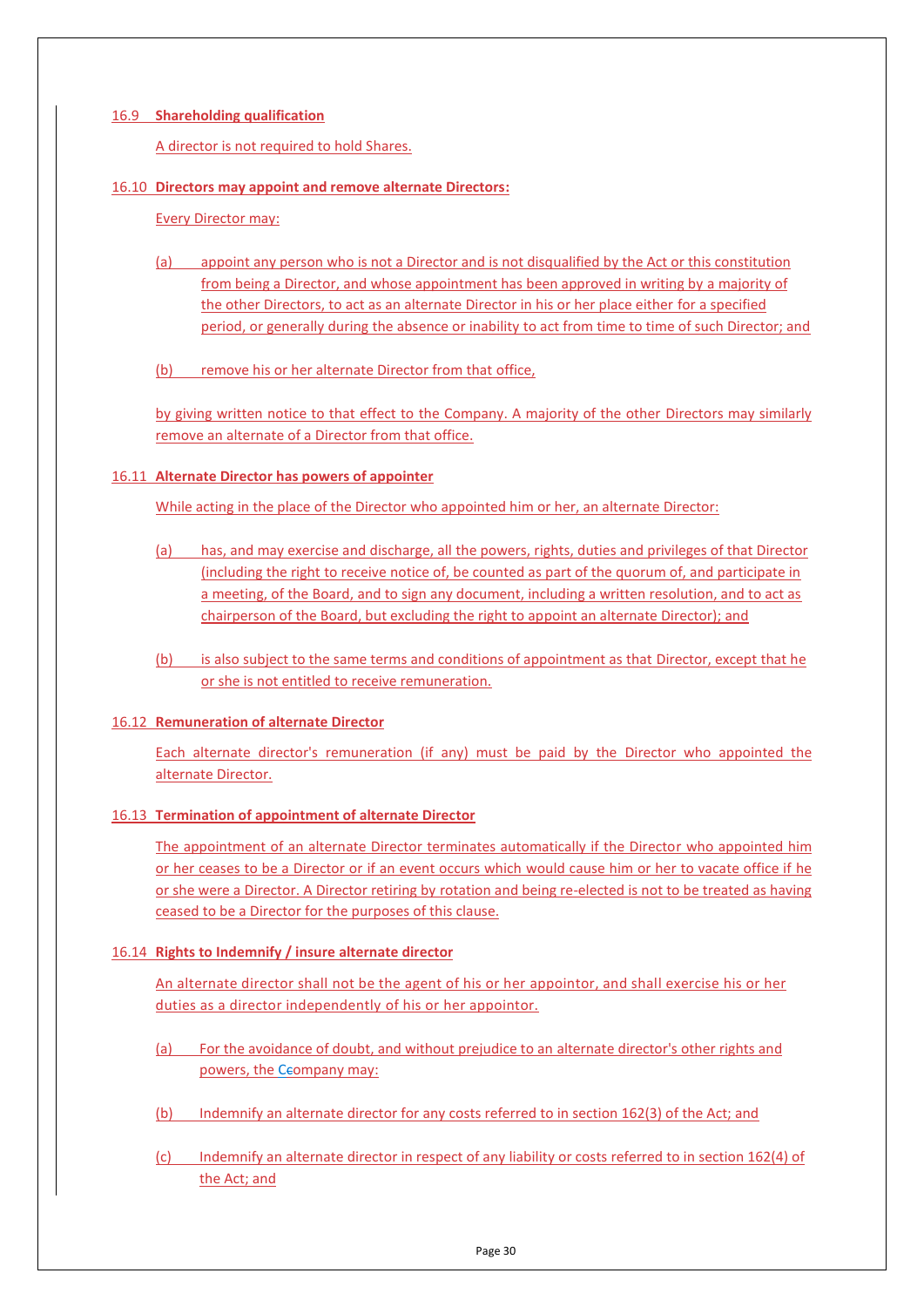(d) Effect insurance for an alternate director in respect of any liability or costs referred to in section 162(5) of the Act.

## **17 DIRECTORS' REMUNERATION**

#### <span id="page-35-0"></span>17.1 **Board's power to authorise remuneration and other benefits is limited**

The Board may authorise:

- (a) the payment of remuneration or the provision of other benefits by the Company to a Director for services as a Director;
- (b) the entering into of a contract to carry out consultancy services or any other services requested by the Board;

only if the relevant action has been approved by an ordinary resolution. Each resolution must express Directors' remuneration as either:

- (i) an annual monetary sum payable among all Directors (other than an executive Director); or
- (ii) an annual monetary sum payable to any person holding office as a Director.

#### <span id="page-35-4"></span><span id="page-35-1"></span>17.2 **Increase of Total Remuneration**

- (a) If remuneration is expressed in accordance with clause  $17.1(b)(ii)$  and if there is an increase in the number of Directors holding office, the Board may, without the authorisation of an ordinary resolution, increase the total remuneration by the amount required to enable the Company to pay the additional Director or Directors remuneration not exceeding the average amount then being paid to each of the other non-executive Directors (other than the chairperson).
- (b) No resolution which increases the amount fixed under a previous resolution is to be passed at a meeting of shareholders of the Company unless notice of the amount of the proposed increase has been given in the notice of meeting.

#### <span id="page-35-2"></span>17.3 **Matters the Board may authorize**

The Board may authorise:

- (a) the making of loans by the Company to a Director;
- (b) the giving of guarantees by the Company for debts incurred by a Director; and
- (c) the entering into of a contract to do any of the things set out in this clause;
- (d) the engaging of a Director as a consultant and paying consultancy fees to that Director.

#### <span id="page-35-3"></span>17.4 **Expenses**

A Director may be reimbursed for reasonable travelling, accommodation and other expenses incurred in the course of performing duties or exercising powers as a Director of the Company, without requiring the prior authorisation of shareholders.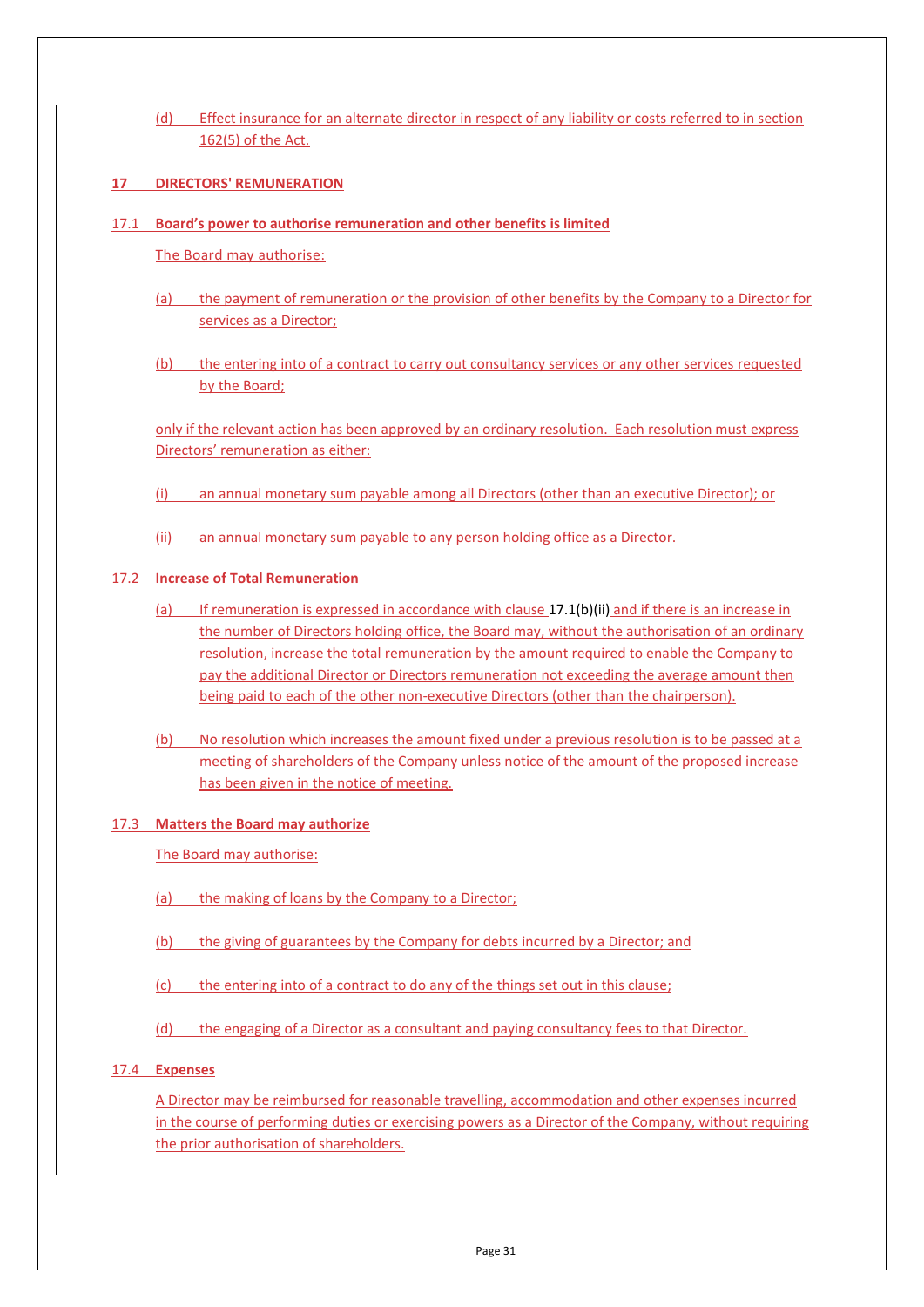#### <span id="page-36-0"></span>17.5 **Payments upon cessation of office**

The Company may make a payment to a Director or former Director, or his or her dependants, by way of a lump sum or pension, upon or in connection with the retirement or cessation of office of that Director, only if:

- (a) the total amount of the payment (or the base for the pension) does not exceed the total remuneration of the Director in his or her capacity as a Director in any three years chosen by the Company; or
- (b) the payment is authorised by an ordinary resolution.

Nothing in this clause affects any amount paid to an executive Director upon or in connection with the termination of his or her employment with the Company, or the payment of any amount attributable to the contribution (or any related normal subsidy) made by a Director to a superannuation scheme.

#### <span id="page-36-1"></span>17.6 **Special remuneration**

The Board may authorise special remuneration to any Director who is or has been engaged by the Company or a subsidiary to carry out any work or perform any services which is not in the capacity of a director of the Company or a subsidiary.

#### *16*

#### 16.1 **Number of directors**

The Company must have at least 2 Directors.

#### <span id="page-36-2"></span>16.2 **Initial Directors**

Upon registration of the company under the Act the directors are the persons named as the directors in the application for registration of the company. [Section 153]

#### <span id="page-36-5"></span><span id="page-36-4"></span>16.3 **Appointment and removal by notice**

- (a) Subject to clause[s 16.2](#page-36-2) and [16.4,](#page-36-3) the directors are the persons appointed from time to time as directors by a notice in writing signed by the holders of the majority of the ordinary Shares and who have not resigned or been removed or disqualified from office under this constitution.
- <span id="page-36-6"></span>(b) A director may be removed from office at any time by a notice in writing signed by the holders of the majority of the ordinary Shares.
- (c) A notice given under clause[s 16.3](#page-36-4)[\(a\)](#page-36-5) or [16.3](#page-36-4)[\(b\)](#page-36-6) takes effect upon receipt of it at the registered office of the company (including the receipt of a facsimile copy) unless the notice specifies a later time at which the notice will take effect. The notice may comprise one or more similar documents separately signed by the shareholders giving the notice.
- (d) A director holds office until his or her resignation, disqualification or removal in accordance with this constitution. [Section 157].

#### <span id="page-36-3"></span>16.4 **Appointment and removal of directors by resolution**

(a) In addition to the appointment or removal of directors under clause [16.3,](#page-36-4) a director may be appointed or removed from office by an ordinary resolution. [Sections 153(2) and 156]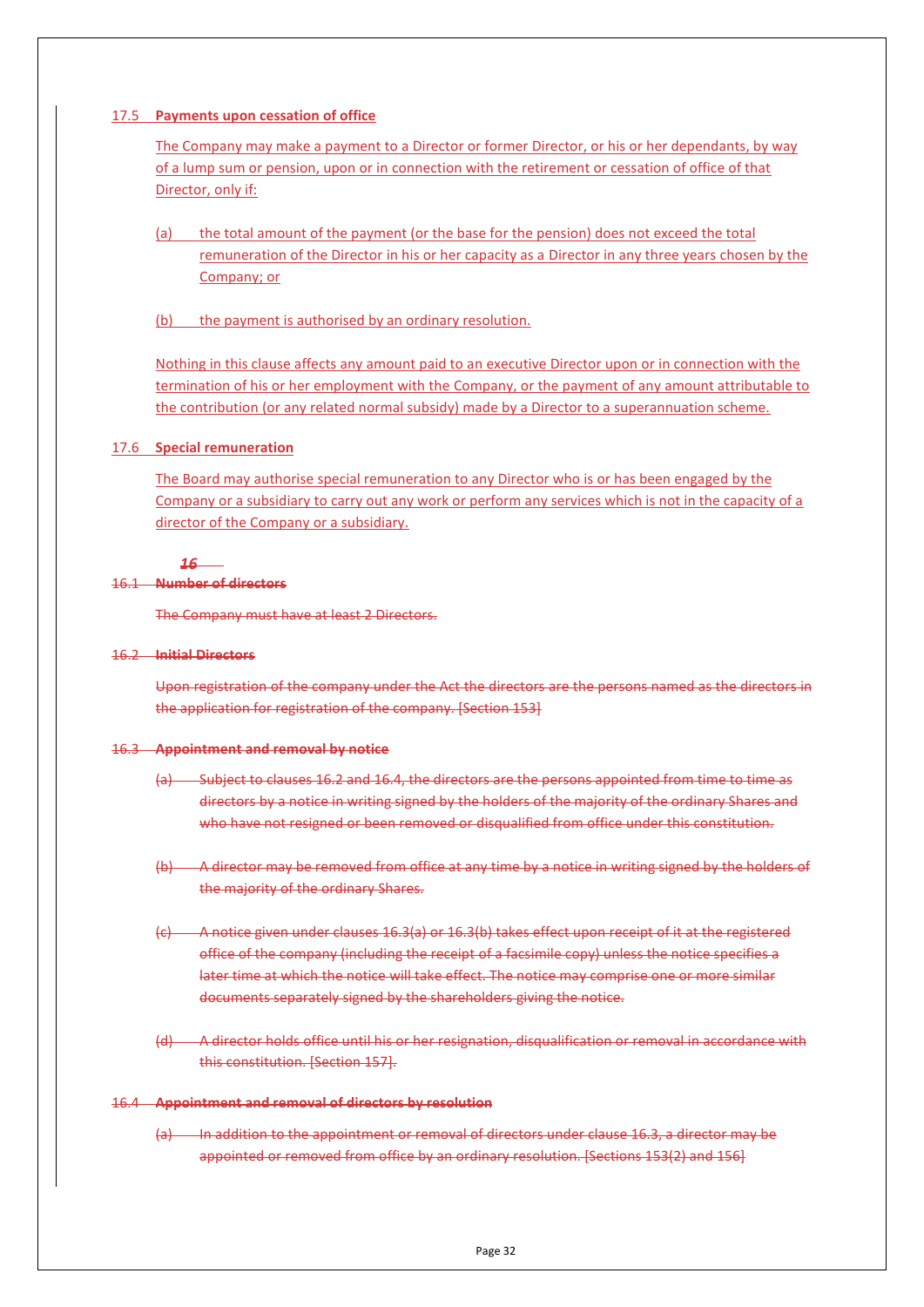|                            | (b) A resolution to appoint 2 or more directors may be voted on as one resolution without each                      |  |  |
|----------------------------|---------------------------------------------------------------------------------------------------------------------|--|--|
|                            | appointment being voted individually. [Section 155]                                                                 |  |  |
|                            | (c) A notice of meeting at which the removal of a director will be considered must state that a                     |  |  |
|                            | purpose of the meeting is the removal of the director. [Section 156]                                                |  |  |
|                            | 16.5 Disqualification and removal                                                                                   |  |  |
|                            | A person will be disqualified from holding the office of director if he or she:                                     |  |  |
|                            | (a) is removed under clauses 16.3 or 16.4; or                                                                       |  |  |
|                            | (b) resigns in writing under clause 16.6 and is not reappointed in accordance with this constitution,<br>$\theta$ f |  |  |
|                            | (c) becomes disqualified from being a director pursuant to section 151 of the Act; or                               |  |  |
|                            | (d) is prohibited from being a director or promoter of or being concerned with or taking part in the                |  |  |
|                            | management of a company under section 382, 383, 385 or section 385AA of the Act; or                                 |  |  |
|                            | $(e)$ dies; or                                                                                                      |  |  |
| (f)                        | becomes a protected person under the Protection of Personal and Property Rights Act 1988; or                        |  |  |
| $\left(\frac{1}{2}\right)$ | is under 18 years of age; or                                                                                        |  |  |
|                            | (h) is an undischarged bankrupt; or                                                                                 |  |  |
| $\leftrightarrow$          | is prohibited by the Companies Act 1955 from being a director or would be so prohibited but for                     |  |  |
|                            | the repeal of that statute.                                                                                         |  |  |
|                            | 16.6 Resignation                                                                                                    |  |  |
|                            | A director may resign office by signing a written notice of resignation and delivering it to the company.           |  |  |
|                            | The notice takes effect upon the later of the receipt of it at the registered office of the company                 |  |  |
|                            | (including receipt of a facsimile copy) and any later time specified in the notice. [Section 157(2)]                |  |  |
|                            | 16.7 Shareholding qualification                                                                                     |  |  |
|                            | A director is not required to hold Shares.                                                                          |  |  |
|                            | 16.8 Alternate directors                                                                                            |  |  |
|                            |                                                                                                                     |  |  |

- <span id="page-37-2"></span><span id="page-37-1"></span><span id="page-37-0"></span>(a) Every director may, by notice given in writing to the company, appoint any person (including any other director) to act as an alternate director in the director's place, either generally, or in respect of a specified meeting or meetings during the director's absence from a meeting.
- (b) At the director's discretion, by notice in writing to the company, the appointing director may remove the director's alternate director.
- (c) An alternate director may, while acting in the place of the appointing director, represent, exercise and discharge all the powers, rights, duties and privileges (but not including the right of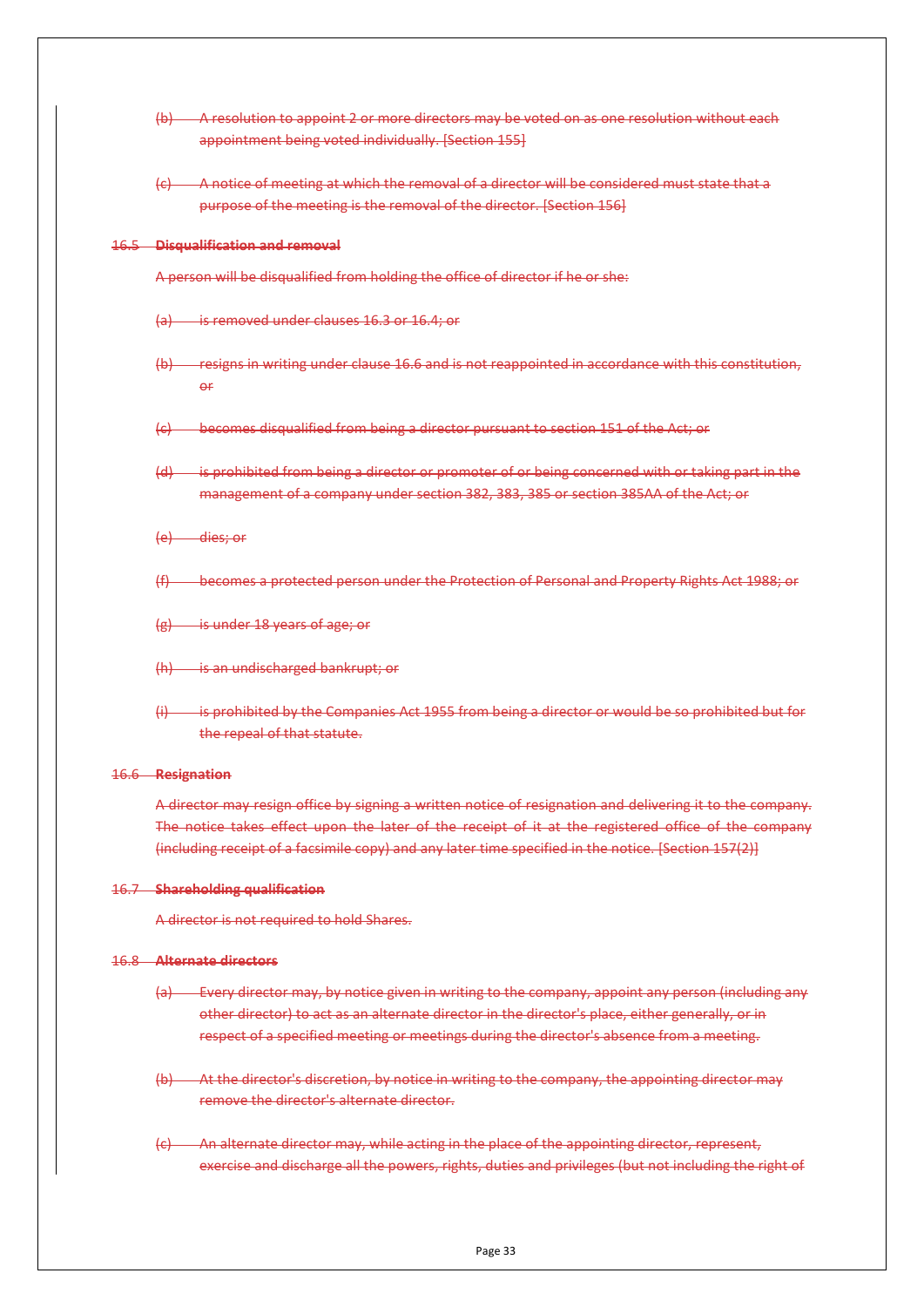acting as chairperson and signing Board resolutions) of the appointing director. The alternate director is subject in all respects to the same terms and provisions as the appointing director, except as regards remuneration and except as regards the power to appoint an alternate director under this constitution.

- For the purpose of establishing a quorum of the Board, an alternate director is deemed to be the director appointing him or her, and if the alternate director is a director he or she can count separately in both capacities.
- An alternate director does not have a right to attend, speak or vote at a meeting of the Board while his or her appointing director is present.
- An alternate director's appointment lapses upon his or her appointing director ceasing to be a director or on their removal or on the occurrence of any event relating to the alternate director which, if the alternate director were a director, would disqualify the alternate director from being a director.
- <span id="page-38-3"></span>The notice of appointment of an alternate director must include an address for service of notice of meetings of the Board. Failure to give an address will not invalidate the appointment, but notice of meetings of the Board need not be given to the alternate director until an address is provided to the company.
- (h) An alternate director shall not be the agent of his or her appointor, and shall exercise his or her duties as a director independently of his or her appointor.
	- For the avoidance of doubt, and without prejudice to an alternate director's other rights and powers, the company may:
	- Indemnify an alternate director for any costs referred to in section 162(3) of the Act; and
	- (iii) Indemnify an alternate director in respect of any liability or costs referred to in section 162(4) of the Act; and
	- (iv) Effect insurance for an alternate director in respect of any liability or costs referred to in section 162(5) of the Act.

#### <span id="page-38-0"></span>*1718 Indemnity and insurance*

#### <span id="page-38-1"></span>18.1 **Company may indemnify directors and employees for certain liabilities**

The Company shall indemnify a director or employee of the Company or a related company for any liability or costs for which a director or employee may be indemnified under the Act. The Board may determine the terms and conditions of such an indemnity.

#### <span id="page-38-2"></span>18.2 **Company may effect insurance for directors and employees**

The Company may, with the prior approval of the Board, effect insurance for a director or employee of the Company or a related company for any liability or costs for which a company may effect insurance for a director or employee under the Act. The Board may determine the amounts and the terms and conditions of any such insurance.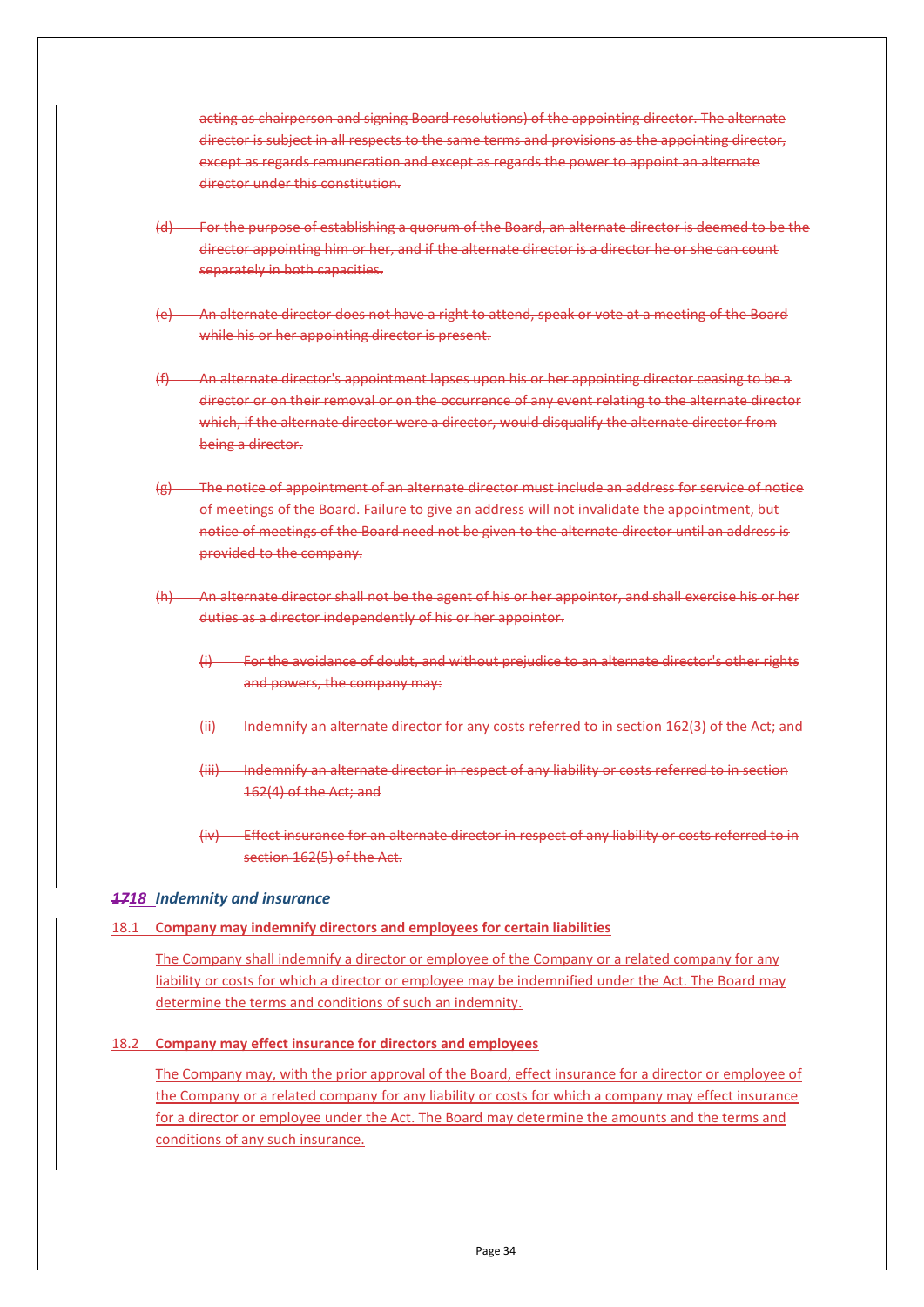#### <span id="page-39-0"></span>17.118.3**Indemnity of directors and employees**

- (a) The Board shall cause the company to indemnify a director or employee of the company or a related company for costs incurred by him or her in any proceeding:
	- (i) that relates to liability for any act or omission in his or her capacity as a director or employee; and
	- (ii) in which judgment is given in his or her favour or in which he or she is acquitted, or which is discontinued.
- (b) The Board shall cause the company to indemnify a director or an employee of the company or a related company in respect of:
	- (i) liability to any person other than the company or a related company for any act or omission in his or her capacity as a director or employee; or
	- (ii) costs incurred by the director or employee in defending or settling any claim or proceeding relating to any liability under paragraph (a) above;

#### not being:

- (iii) criminal liability; or
- (iv) liability for the breach of section 131 of the Act; or
- (v) liability for breach of any fiduciary duty owed to the company or related company. [Section 162(3) and (4)]

#### <span id="page-39-2"></span><span id="page-39-1"></span>17.218.4**Insurance of directors and employees**

- (a) The Board may, subject to section 162 of the Act, cause the company to effect insurance for directors and employees of the company or a related company in respect of:
	- (i) liability, not being criminal liability, for any act or omission in his or her capacity as a director or employee; or
	- (ii) costs incurred by such directors or employees in defending or settling any claim or proceeding relating to any such liability; or
	- (iii) costs incurred by a director or employee in defending any criminal proceedings that have been brought against the director or employee in relation to any act or omission in his or her capacity as a director or employee and in which he or she is acquitted. [Section 162(5)]
- (b) The directors who vote in favour of authorising the effecting of insurance under claus[e 18.4](#page-39-1)[\(a\)](#page-39-2) must sign a certificate stating that, in their opinion, the cost of effecting the insurance is fair to the company.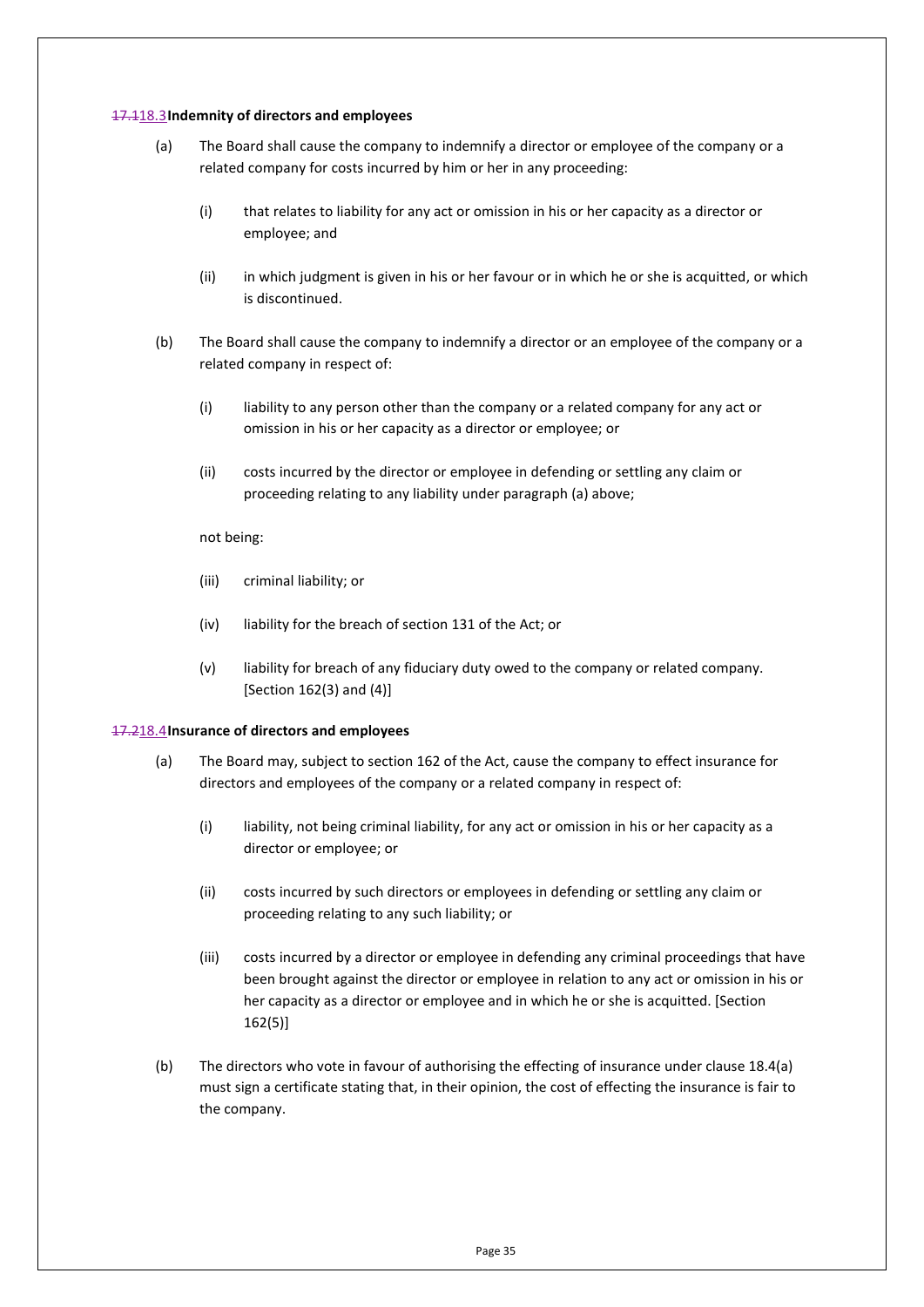(c) The Board must ensure that particulars of any indemnity given to, or insurance effected for, any director or employee of the company or related company are forthwith entered in the interests register. [Section 162(6) and (7)]

#### <span id="page-40-0"></span>17.318.5**Definitions**

For the purpose of this clause [18,](#page-38-0) "director" includes a former director and "employee" includes a former employee. [Section 162(9)]

#### <span id="page-40-1"></span>*1819 Powers and duties of the Board*

#### <span id="page-40-2"></span>18.119.1**Powers of the Board**

- (a) Subject to claus[e 19.1](#page-40-2)[\(b\)](#page-40-4) and any restrictions in the Act or this constitution, the business and affairs of the company must be managed by or under the direction or supervision of the Board.
- <span id="page-40-4"></span>(b) The Board has, and may exercise, all the powers necessary for managing, directing and supervising the management of the business and affairs of the company except to the extent that this constitution or the Act expressly requires those powers to be exercised by the shareholders or any other person. [Section 128]

#### <span id="page-40-5"></span><span id="page-40-3"></span>18.219.2**Delegation by Board**

- (a) The Board may delegate to a committee of directors, a director, an employee of the company, or any other person any one or more of its powers, other than the powers referred to in the following sections of the Act:
	- (i) section  $23(1)(c)$  (change of company name);
	- (ii) section 42 (issue of other Shares);
	- (iii) section 44 (shareholder approval for the issue of Shares);
	- (iv) section 47 (consideration for the issue of Shares);
	- (v) section 49 (consideration for the issue of options and convertible financial products);
	- (vi) section 52 (distributions);
	- (vii) section 54 (Shares in lieu of dividends);
	- (viii) section 55 (shareholder discounts);
	- (ix) section 60 (offers to acquire Shares);
	- (x) section 61 (special offers to acquire Shares);
	- (xi) section 63 (stock exchange acquisitions subject to prior notice to shareholders);
	- (xii) section 65 (stock exchange acquisitions not subject to prior notice to shareholders);
	- (xiii) section 69 (redemption of Shares at the option of the company);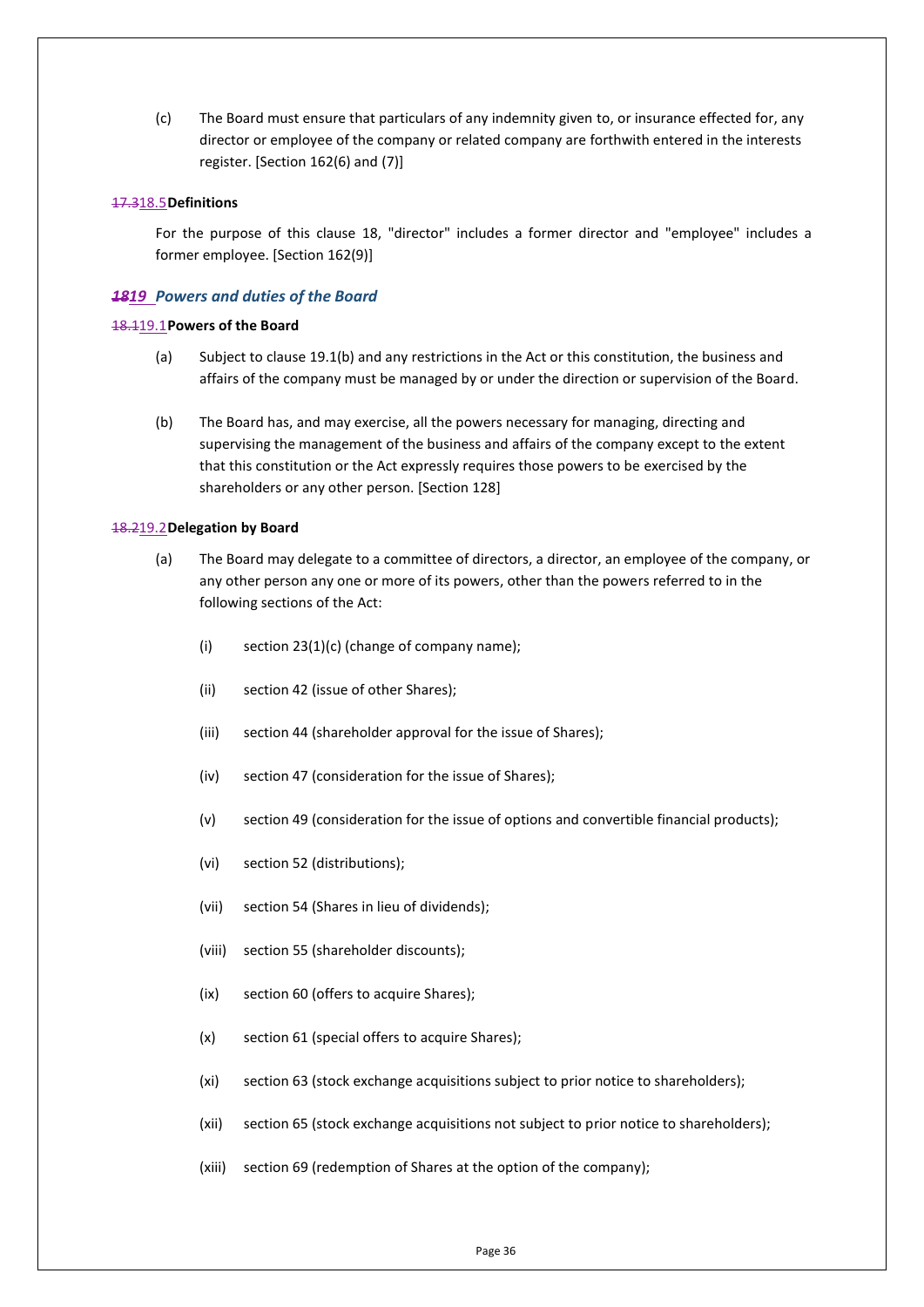- (xiv) section 71 (special redemptions of Shares);
- (xv) section 76 (provision of financial assistance);
- (xvi) section 78 (special financial assistance);
- (xvii) section 80 (financial assistance not exceeding 5 per cent of shareholders' funds);
- (xviii) section 84(4) (transfer of Shares);
- (xix) section 187 (change of registered office);
- (xx) section 193 (change of address for service);
- (xxi) section 221 (manner of approving an amalgamation proposal); and
- (xxii) section 222 (short form amalgamations). [Section 130(1)]
- (b) The Board is responsible for the exercise of a power by any delegate (where that power is delegated under this clause [19.2\)](#page-40-3) as if the power had been exercised by the Board, unless the Board:
	- (i) believed on reasonable grounds at all times before the exercise of the power that the delegate would exercise the power in conformity with the duties imposed on the directors by the Act and this constitution; and
	- (ii) has monitored, by means of reasonable methods properly used, the exercise of the power by the delegate. [Section 130(2)]
	- (c) The proceedings of meetings of any committee formed pursuant to clause [19.2](#page-40-3)[\(a\)](#page-40-5) shall be in accordance with the provisions of clause [20,](#page-42-1) with such consequential amendments as may be necessary, and any other rules that may be imposed on it by the Board.

#### <span id="page-41-0"></span>18.319.3**Directors to act in good faith**

- (a) Subject to this clause [19.3,](#page-41-0) a director, when exercising powers or performing duties, must act in good faith and in what the director believes to be the best interests of the company.
- (b) If the company is a wholly-owned subsidiary, a director may (when exercising powers or performing duties as a director), act in a manner which he or she believes is in the best interests of the company's holding company even though it may not be in the best interests of the company.
- (c) If the company is a subsidiary (but not a wholly-owned subsidiary), a director may, when exercising powers or performing duties as a director, with the prior agreement of the shareholders (other than its holding company), act in a manner which he or she believes is in the best interests of the company's holding company even though it may not be in the best interests of the company.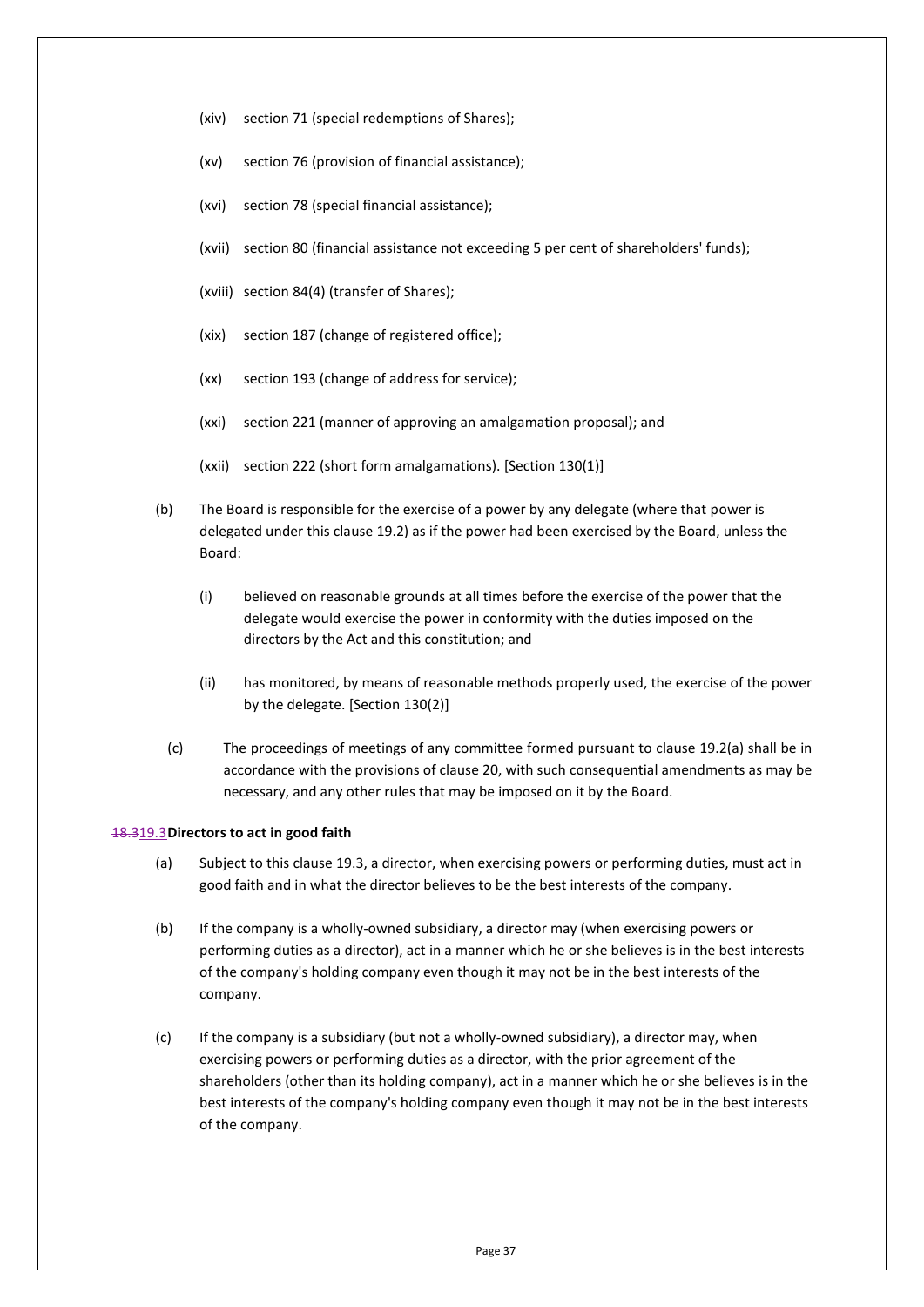(d) Nothing in this clause [19.3](#page-41-0) limits the power of a director to make provision for the benefit of employees of the company in connection with the company ceasing to carry on the whole or part of its business. [Section 132]

#### <span id="page-42-0"></span>18.419.4**Major transactions**

The Board may not procure or permit the company to enter into a major transaction unless the transaction is:

- (a) approved by a special resolution; or
- (b) made contingent on approval by a special resolution. [Section 129]

#### <span id="page-42-1"></span>*1920 Proceedings of the Board*

#### <span id="page-42-2"></span>19.120.1**Third Schedule**

The provisions of the third schedule to the Act are deleted and replaced by this clause [20.](#page-42-1)

#### 19.2 **Chairperson**

- (a) The directors may elect one of their number as chairperson of the Board.
- (b) The director elected as chairperson holds that office until he or she ceases to be a director or the directors elect a chairperson in his or her place.
- <span id="page-42-4"></span>(c) If no chairperson is elected, or if at a meeting of the Board the chairperson is not present within five minutes after the time appointed for the commencement of the meeting, the directors present may choose one of their number to be chairperson of the meeting.

#### <span id="page-42-3"></span>19.320.2**Notice of meeting**

- (a) A director or, if requested by a director to do so, an employee of the company, may convene a meeting of the Board by giving notice in accordance with this clause [20.2.](#page-42-3)
- (b) Not less than two working days notice of a meeting of the Board must be given to every director who is in New Zealand. The notice must include the date, time and place of the meeting and the matters to be discussed.
- (c) The giving of a notice of a meeting or an irregularity in the notice is waived if all directors entitled to receive notice of the meeting attend the meeting without protest as to the irregularity or if all directors entitled to receive notice of the meeting agree to the waiver.
- (d) Notice of a meeting may be given by any means, including by telephone. Notice given by a letter addressed to a director at his or her last known residential address will be deemed to have been given on the day following the day the letter is posted.
- (e) It is not necessary to give notice of a meeting of the Board to any director for the time being absent from New Zealand but if a director is resident outside New Zealand, or to the knowledge of the company is temporarily absent from New Zealand, and the director has appointed an alternate director under the provisions of this constitution, notice must (subject to clause [1.1\(a\)\)](#page-38-3) be given to the alternate director.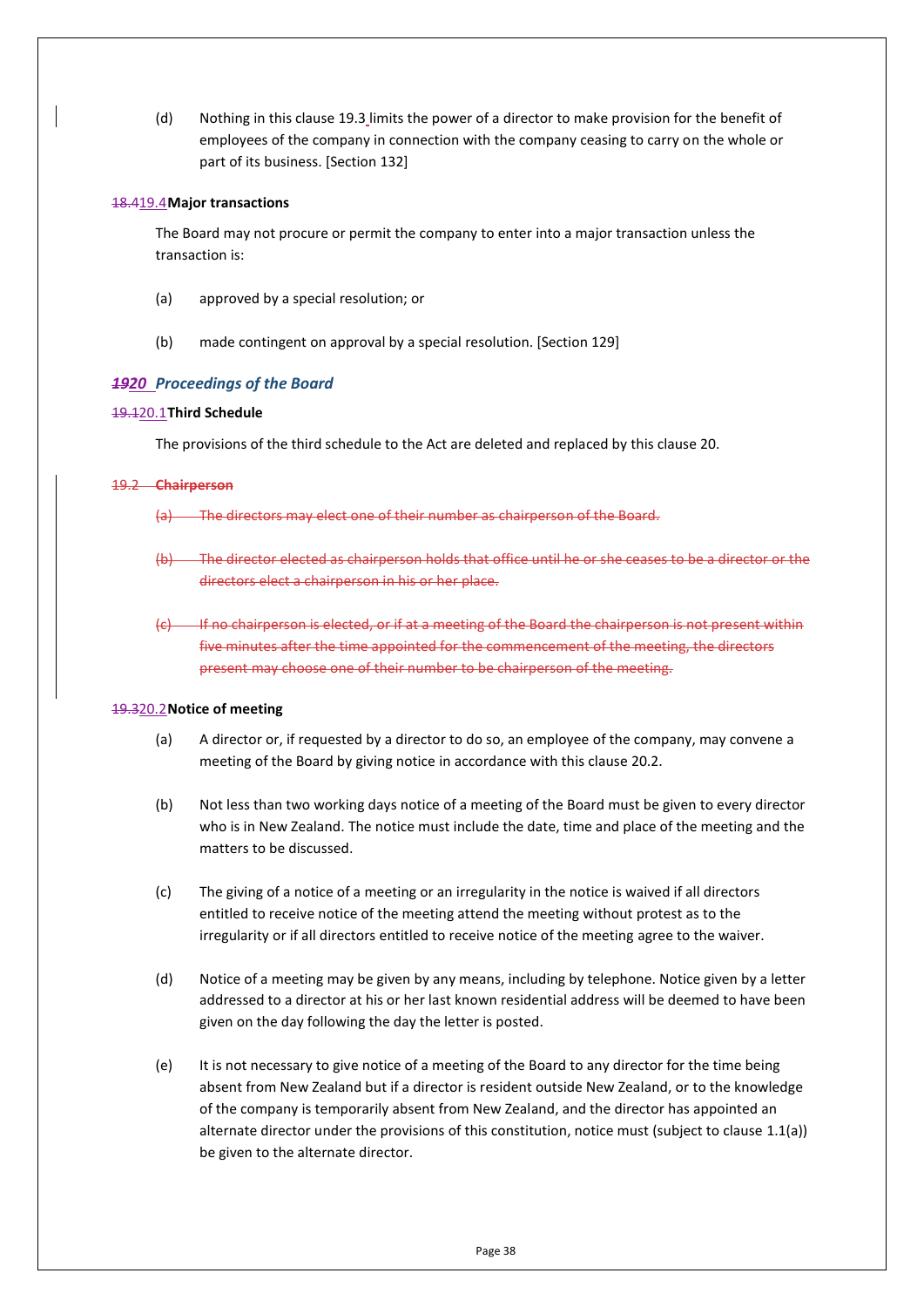#### <span id="page-43-0"></span>19.420.3**Method of holding meetings**

- (a) A meeting of the Board may be held either:
	- (i) by a number of directors sufficient to form a quorum, being assembled together at the place, date, and time appointed for the meeting; or
	- (ii) by means of audio, or audio and visual communication, by which all the directors participating in the meeting and constituting a quorum, can simultaneously hear each other throughout the meeting.
- <span id="page-43-4"></span>(b) Where a meeting of the Board is held pursuant to clause  $20.3(a)(ii)$ , at the commencement of the meeting each director participating must acknowledge his or her presence to all the other directors participating. A Director may not leave the meeting by disconnecting his or her means of communication unless he or she has previously obtained the express consent of the chairperson.

#### <span id="page-43-1"></span>19.520.4**Quorum**

- (a) A quorum for a meeting of the Board is a majority of the directors appointed by the shareholders (excluding the independent directors).
- (b) No business may be transacted at a meeting of directors if a quorum is not present.
- (c) In accordance with clause [16.8,](#page-37-2) aAn alternate director present at a meeting may be included for the purpose of establishing a quorum.

#### <span id="page-43-2"></span>19.620.5**Voting**

- (a) Every director has one vote.
- (b) The chairperson does not have a casting vote.
- (c) A resolution of the Board is passed if it is agreed to by all directors present without dissent, or if a majority of the votes cast are in favour of it.
- (d) A director present at a meeting of the Board is presumed to have agreed to, and to have voted in favour of, a resolution of the Board, unless he or she expressly dissents from (or votes against) the resolution at the meeting. [Third Schedule]
- (e) A director may vote in respect of any transaction in which the director is interested and if the director does so the director's vote will be counted and the director will be counted in the quorum present at the meeting. [Section 144]
- (f) An alternate director may attend and vote at meetings of the Board in accordance with and subject to clause [1.1](#page-37-2) if the director that has appointed the alternate director is absent from the meeting.

#### <span id="page-43-3"></span>19.720.6**Minutes**

(a) The Board must ensure that full and accurate minutes are kept of all proceedings at meetings of the Board.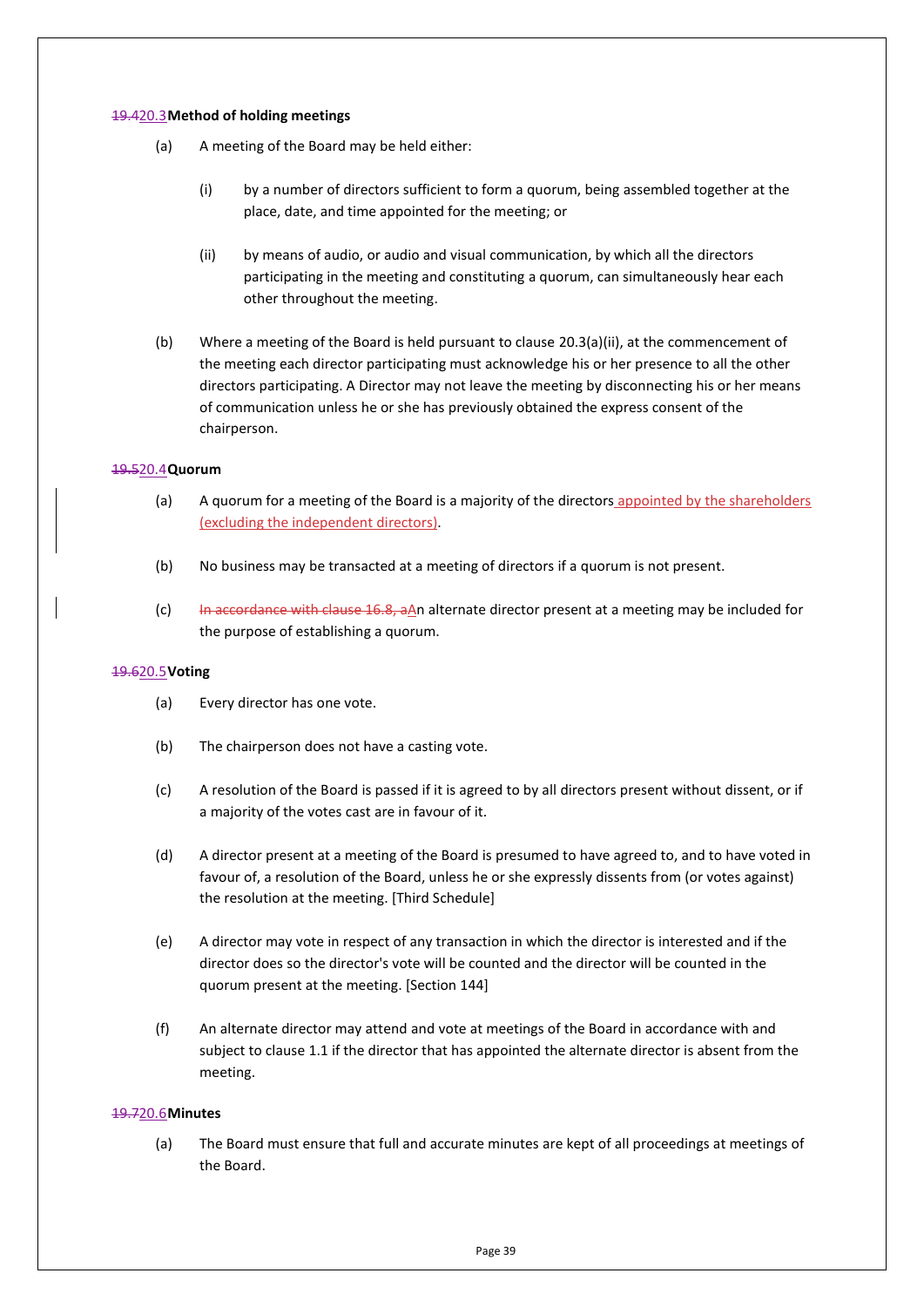(b) Minutes of proceedings of the Board which have been signed correct by the chairperson are prima facie evidence of the proceedings.

## <span id="page-44-0"></span>20.7 **Written resolutions of Board permitted**

The Board may introduce and implement an electronic system for the signing of documents and sign all resolutions and documents in accordance with that approved system. A written resolution signed or assented to by a majority of the Directors then entitled to receive notice of a meeting of the Board and who together would constitute a quorum at a meeting is as valid and effective as if it had been passed at a meeting of the Board duly convened and held.

#### <span id="page-44-1"></span>20.8 **Written resolutions may be in counterparts**

Any written resolution may consist of several copies of the resolution, each signed or assented to by one or more of the Directors. A copy of a written resolution, which has been signed and is sent by facsimile or any similar means of communication, will satisfy the requirements of this clause.

#### <span id="page-44-2"></span>20.9 **Committee proceedings**

The provisions of this constitution relating to meetings and proceedings of the Board also apply to meetings and proceedings of any committee of Directors, except to the extent the Board determines otherwise.

#### 19.8 **Unanimous resolution**

- (a) A resolution in writing, signed or assented to by all directors then entitled to receive notice of a Board meeting, is as valid and effective as if it had been passed at a meeting of the Board duly convened and held.
- (b) Any such resolution may consist of several documents (including facsimile or other similar means of communication) in like form each signed or assented to by one or more directors.
- (c) A copy of any such resolution must be entered in the minute book of Board proceedings.

#### <span id="page-44-3"></span>19.920.10 **Other proceedings**

Except as provided in this clause [20](#page-42-1) the Board may regulate its own procedure.

#### <span id="page-44-4"></span>19.1020.11 **Continuing directors**

The continuing directors will continue to comprise the Board notwithstanding any vacancy in the number of directors. If their number is reduced below the number fixed by or pursuant to this constitution as the minimum number of directors, the continuing directors will comprise the Board only for the purpose of increasing the number of directors to the minimum number or for summoning a general meeting.

#### <span id="page-44-5"></span>*2021 Interested directors*

#### <span id="page-44-7"></span><span id="page-44-6"></span>20.121.1**Authority to remunerate directors**

- (a) The Board may authorise:
	- (i) the payment of remuneration (or the provision of other benefits) by the company to a director for his or her services as a director (or in any other capacity), or by way of compensation for loss of office;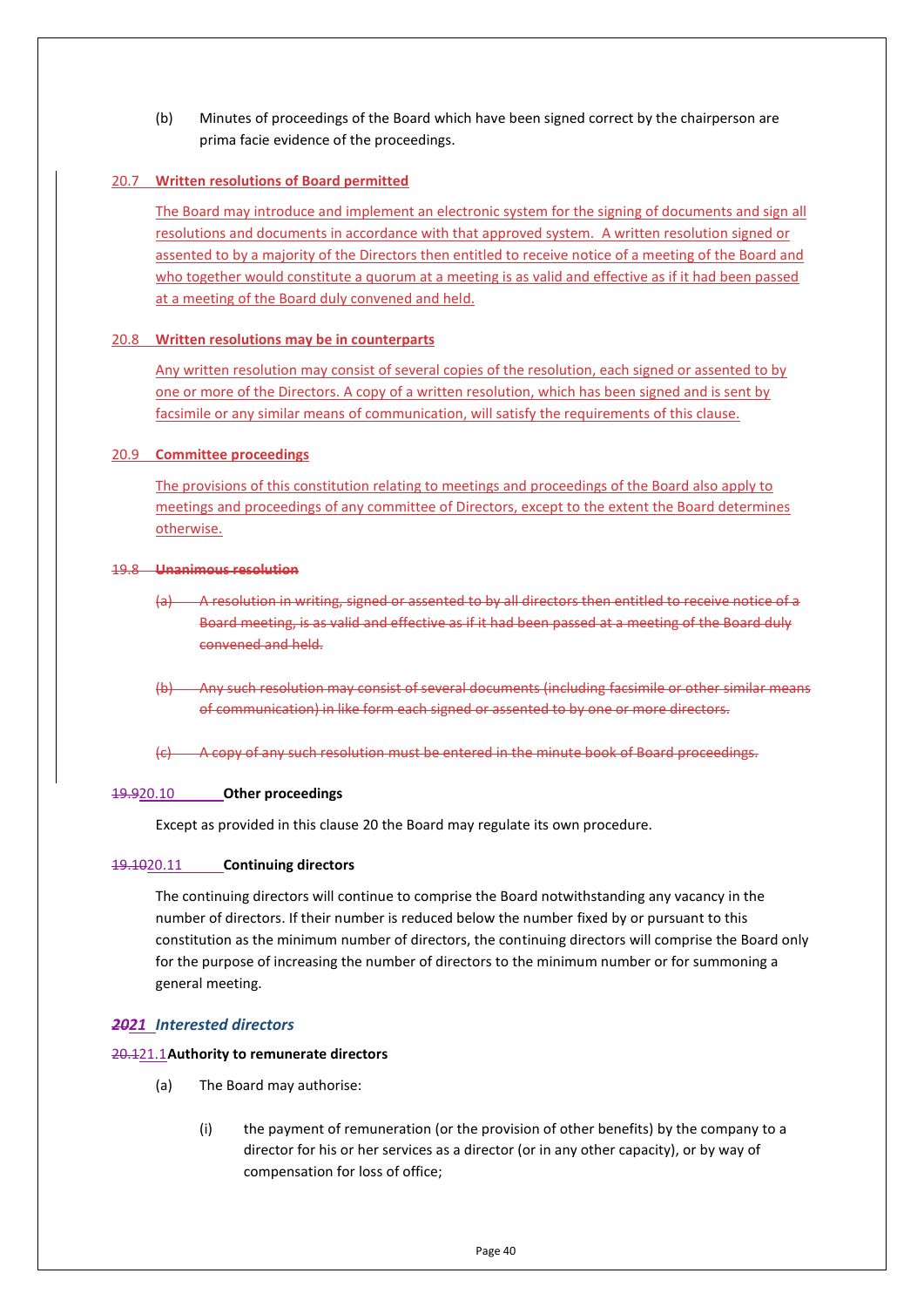- (ii) the making of loans by the company to a director;
- (iii) the giving of guarantees by the company for debts incurred by a director; and
- (iv) the entering into of a contract to do any of the things set out in subclauses (i) to (iii) (inclusive) of this clause [21.1](#page-44-6)[\(a\):](#page-44-7)

if the Board is satisfied that to do so is fair to the company.

- (b) The payment of remuneration (or the giving of any other benefit) to a director in accordance with a contract authorised pursuant to clause [21.1](#page-44-6)[\(a\)](#page-44-7) need not be separately authorised by the Board.
- (c) The Board must ensure that forthwith after authorising any payment, loan, guarantee, or contract under clause [21.1](#page-44-6)[\(a\),](#page-44-7) particulars are entered in the interests register.
- (d) The directors who vote in favour of authorising a payment, loan, guarantee or contract under clause [21.1](#page-44-6)[\(a\)](#page-44-7) must sign a certificate stating that, in their opinion, the making of the payment or loan or the giving of the guarantee, or the entering into of the contract is fair to the company. Grounds for that opinion must also be stated in the certificate. [Section 161]

#### <span id="page-45-0"></span>20.221.2**Other offices with company held by director**

- (a) Any director may act by himself or herself, or by the director's firm in a professional capacity for the company; and the director or the director's firm will be entitled to remuneration for professional services as if the director were not a director. Nothing in this clause authorises a director or the director's firm to act as auditor for the company.
- (b) A director may hold any other office or place of profit under the company (other than the office of auditor) in conjunction with the director's office of director, for such period and on such terms (as to remuneration and otherwise) as the Board may determine.
- (c) Other than as provided in claus[e 21.3,](#page-45-1) a director is not disqualified by virtue of his or her office from entering into any transaction with the company. Any such transaction will be valid and enforceable to the same extent as if he or she were not a director and not in a fiduciary relationship with the company. No such director shall be liable to account to the company for any profit realised by the transaction by reason of the director holding that office or of the fiduciary relationship thereby established.

#### <span id="page-45-2"></span><span id="page-45-1"></span>20.321.3**Notice of interest to be given**

- (a) A director must, forthwith after becoming aware of the fact that he or she is interested in a transaction or proposed transaction with the company, cause to be entered in the interests register, and, if the company has more than one director, disclose to the Board of the company:
	- (i) if the monetary value of the director's interest is able to be quantified, the nature and monetary value of that interest; or
	- (ii) if the monetary value of the director's interest cannot be quantified, the nature and extent of that interest.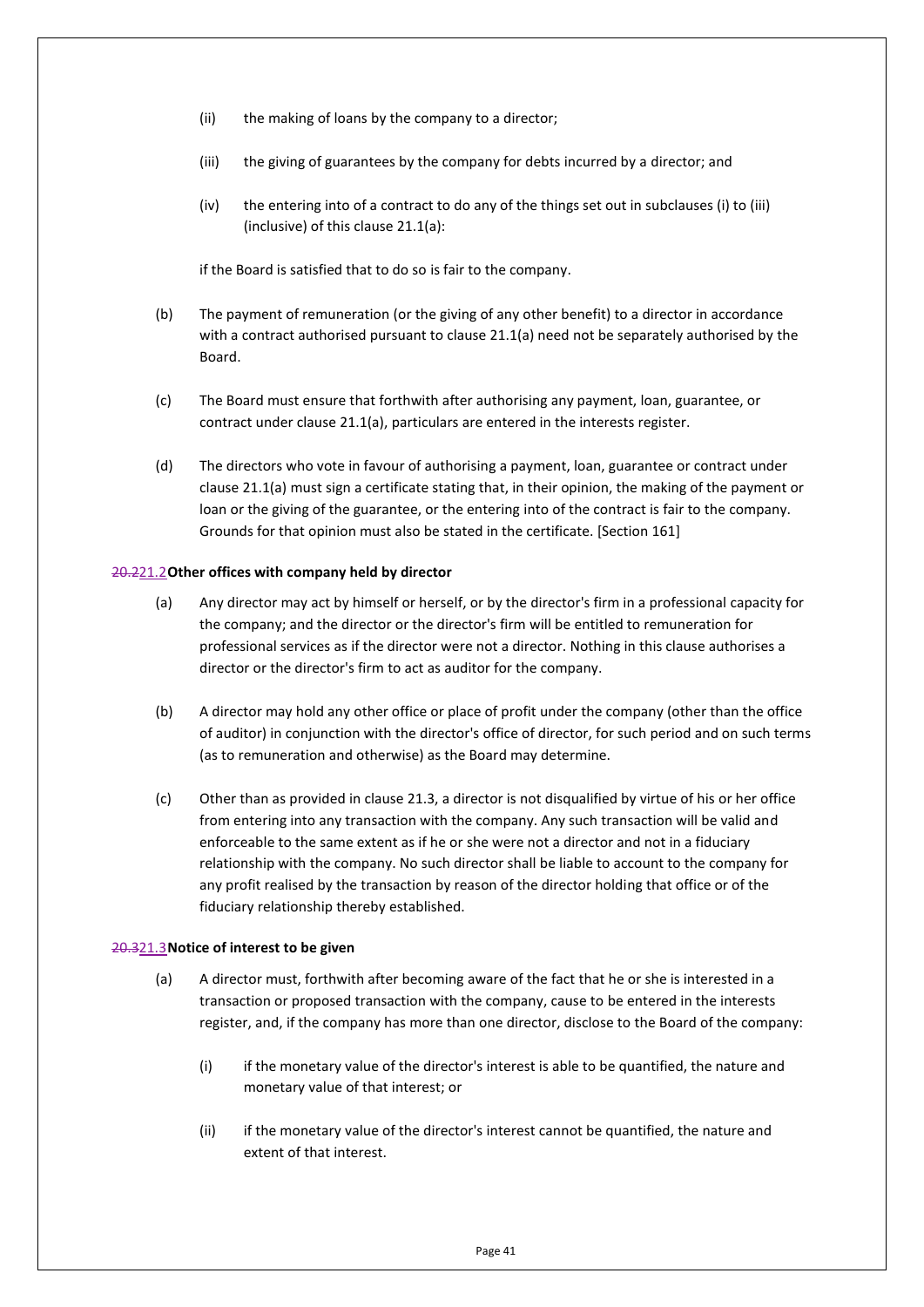- (b) A director is not required to comply with clause [21.3](#page-45-1)[\(a\)](#page-45-2) if:
	- (i) the transaction or proposed transaction is between the director and the company; and
	- (ii) the transaction or proposed transaction is or is to be entered into in the ordinary course of the company's business and on usual terms and conditions.
- (c) For the purposes of clause [21.3](#page-45-1)[\(a\),](#page-45-2) a general notice entered in the interests register or disclosed to the Board to the effect that a director is a shareholder, director, officer or trustee of another named company or other person and is to be regarded as interested in any transaction which may, after the date of the entry or disclosure, be entered into with that company or person, is a sufficient disclosure of interest in relation to that transaction. [Section 140]

#### <span id="page-46-0"></span>*2122 Managing directors*

#### <span id="page-46-1"></span>21.122.1**Appointment and dismissal**

- (a) The Board may from time to time appoint one or more of their body to the office of managing director or managing directors of the company, either for a fixed term or an indefinite term.
- (b) Every managing director is liable to be dismissed or removed by a resolution of the Board. The Board may enter into any agreement on behalf of the company with any person who is or is about to become a managing director with regard to the length and conditions of the managing director's employment. The remedy of any such person for any breach of the agreement will be in damages only and the managing director will not have a right or claim to continue in office as managing director contrary to the will of the Board.

#### <span id="page-46-2"></span>21.222.2**Termination of employment**

A managing director is, subject to the terms of any contract, subject to the same provisions as regards resignation, removal and disqualification as the other directors. If the managing director ceases to hold the office of director for any reason, the managing director will immediately cease to be a managing director.

#### <span id="page-46-3"></span>*2223 Authority to bind*

#### <span id="page-46-4"></span>22.123.1**Method of Contracting**

- <span id="page-46-5"></span>(a) A contract or other enforceable obligation may be entered into by the company as follows:
	- (i) an obligation which, if entered into by a natural person, would, by law, be required to be by deed, may be entered into on behalf of the company in writing signed under the name of the company by:
		- (A) two or more directors of the company
		- (B) a Director or any other person or class of persons authorised by the Board for that purpose whose signature or signatures must be witnessed; or
		- (C) one or more attorneys appointed by the company in accordance with clause [23.2;](#page-47-0)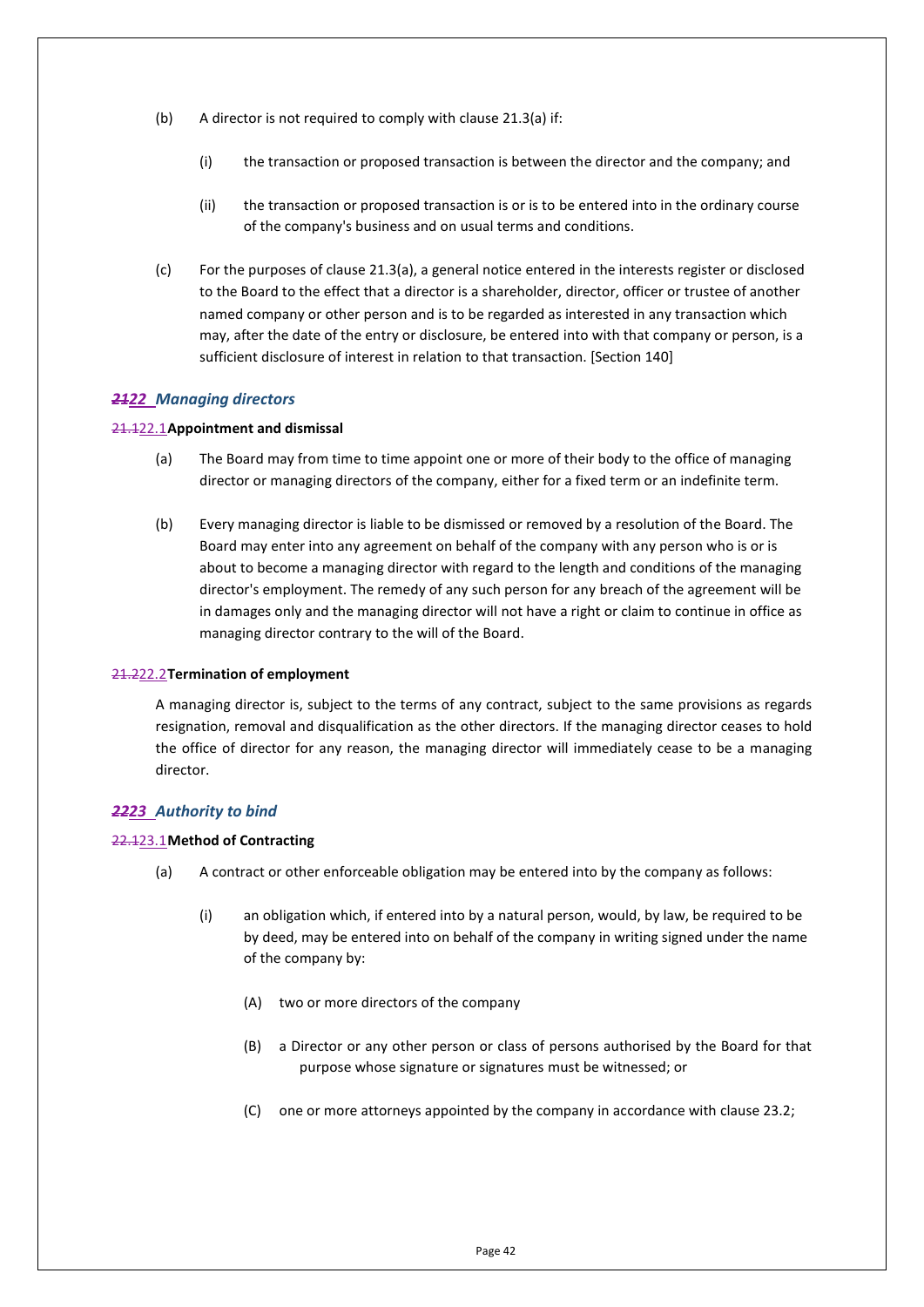- (ii) an obligation which, if entered into by a natural person, is by law, required to be in writing, may be entered into on behalf of the company in writing by a person acting under the company's express or implied authority; and
- (iii) an obligation which, if entered into by a natural person, is not, by law, required to be in writing, may be entered into on behalf of the company in writing or orally by a person acting under the company's express or implied authority.
- (b) A copy of a resolution of the Board authorising a person to enter into a contract or other enforceable obligation on behalf of the company shall be proof of such authority notwithstanding that the authority may have been subsequently revoked. [Section 180]

#### <span id="page-47-0"></span>22.223.2**Attorneys**

- (a) The company may, by an instrument in writing executed in accordance with clause [23.1\(a\)\(i\),](#page-46-5) appoint a person as its attorney either generally or in relation to a specified matter or matters.
- (b) An act of the attorney in accordance with the instrument binds the company. [Section 181]

## <span id="page-47-1"></span>*Part VI Liquidation*

## <span id="page-47-2"></span>*2324 Liquidation*

#### <span id="page-47-3"></span>23.124.1**Appointment of Liquidator**

A liquidator of the company may be appointed by a special resolution of those shareholders entitled to vote and voting on the question.

#### <span id="page-47-4"></span>23.224.2**Distribution of surplus assets**

- (a) Subject to the terms of issue of any Shares, upon the liquidation of the company, any assets of the company remaining after payment of the debts and liabilities of the company and the costs of liquidation shall be distributed among the holders of the ordinary Shares in proportion to their shareholding, provided however that a holder of Shares not fully paid up shall receive only a proportionate share of his or her entitlement being an amount which is in proportion to the amount paid to the company in satisfaction of the liability of the shareholder to the company in respect of the Shares.
- <span id="page-47-7"></span>(b) Upon the liquidation of the company the liquidator may, with the sanction of an ordinary resolution and any other sanction required by law, divide amongst the shareholders in kind the whole or any part of the assets of the company (whether they consist of property of the same kind or not). The liquidator may for that purpose set such value as the liquidator deems fair upon any assets to be divided as aforesaid and may determine how the division shall be carried out as between the shareholders holding different classes of Shares. The liquidator may, with the like sanction, vest the whole or any part of any such assets in trustees upon such trusts for the benefit of the shareholders as the liquidator thinks fit (but so that no shareholders shall be compelled to accept any Shares or other securities whereon there is any liability).

#### <span id="page-47-6"></span><span id="page-47-5"></span>23.324.3**Removal from New Zealand register**

(a) Subject to sections 318 and 320 of the Act, a director, who has been authorised by the Board to do so, may request the Registrar to remove the company from the New Zealand register on the grounds that: